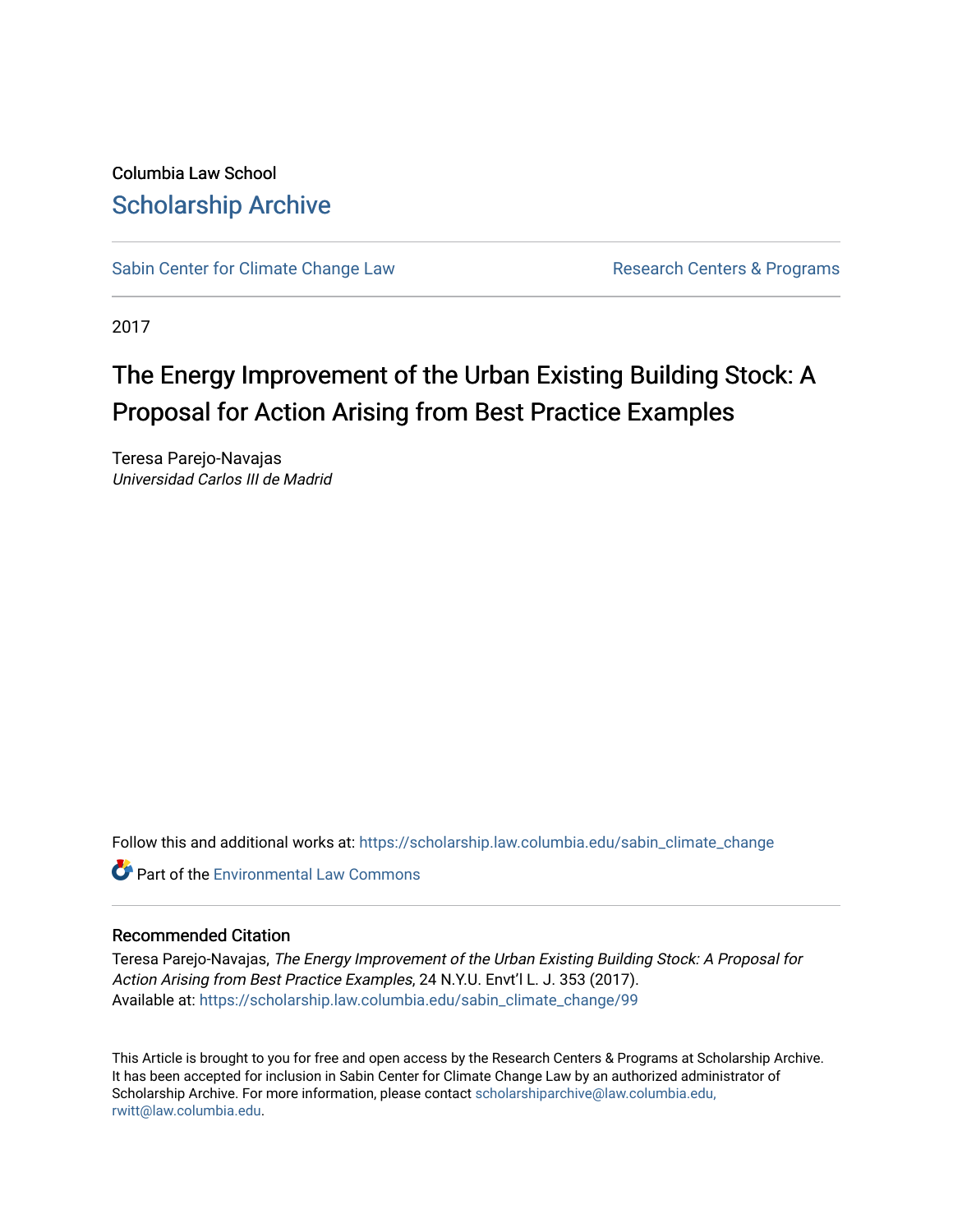# THE ENERGY IMPROVEMENT OF THE EXISTING URBAN BUILDING STOCK: A PROPOSAL FOR ACTION ARISING FROM BEST PRACTICE EXAMPLES

# TERESA PAREJO-NAVAJAS\*

*Improving energy efficiency in existing buildings presents an opportunity for reducing greenhouse gas emissions. Numerous measures meant to increase efficiency and decrease emissions have been implemented in cities across Europe and the United States. Standing out from the rest is New York City, a remarkable example of commitment to the fight against climate change. The city has urged its authorities to take important measures in order to eliminate (or at least diminish) the adverse effects resulting from its special characteristics, great urban density, and large percentage of greenhouse gas emissions coming from an aged building stock. Yet there is always room for improvement. Thus, this comparative study of some of the most successful measures developed in selected cities aims at providing legal professionals with best practices for greening the existing building stock of New York City and, eventually, of any city in the world.*

# TABLE OF CONTENTS

| <b>I. ENERGY EFFICIENCY BEST PRACTICE EXAMPLES DEVELOPED IN</b> |  |
|-----------------------------------------------------------------|--|
|                                                                 |  |
| A.                                                              |  |
| The European Union (EU): Main Conclusions from<br>В.            |  |
|                                                                 |  |
|                                                                 |  |
| C. New York City (NYC): A Noteworthy U.S. Example 362           |  |
|                                                                 |  |
|                                                                 |  |
| II. BEST PRACTICE EXAMPLES FOR THE MOST ENERGY INTENSIVE USES   |  |
|                                                                 |  |
|                                                                 |  |
|                                                                 |  |
|                                                                 |  |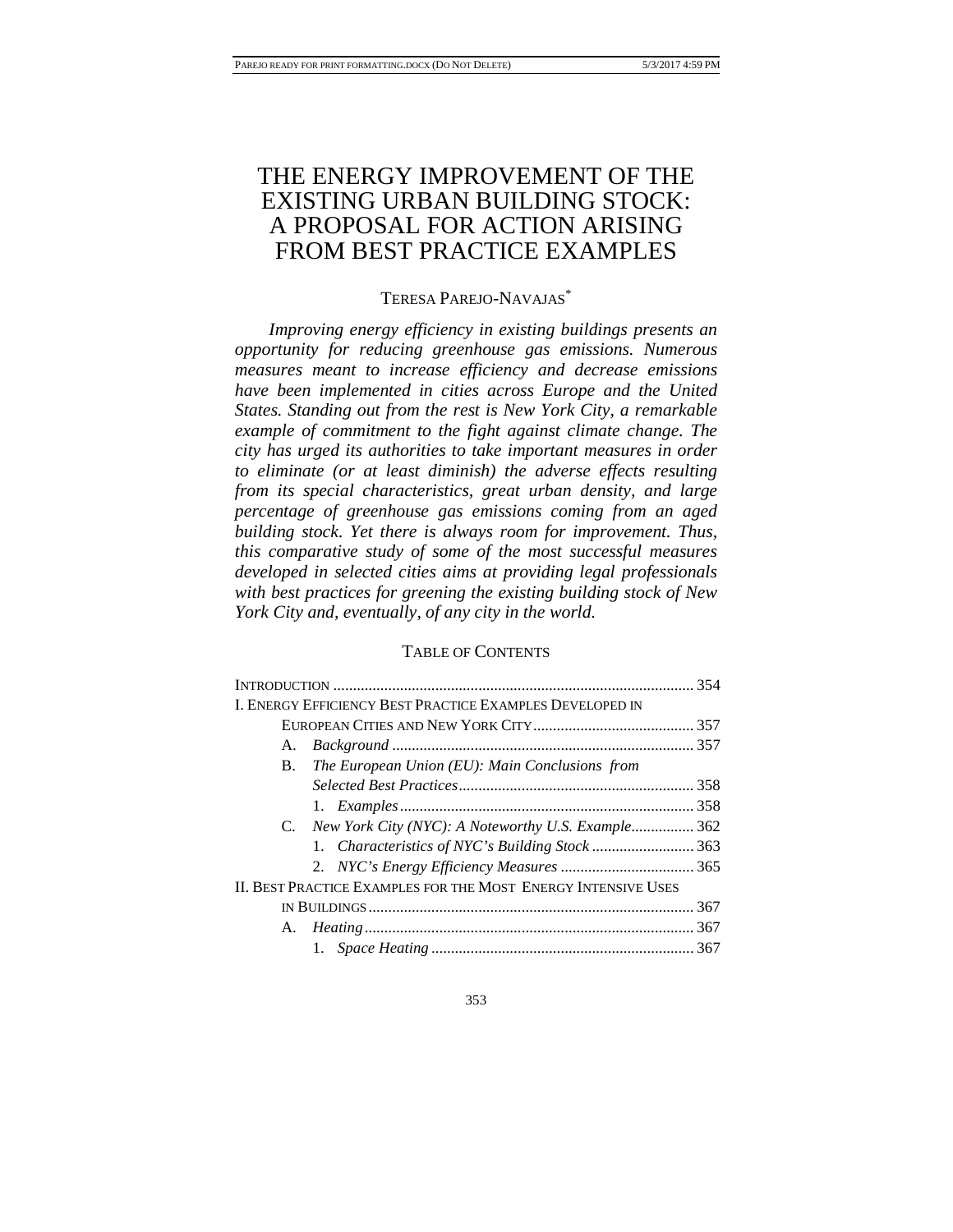| 354         | N.Y.U. ENVIRONMENTAL LAW JOURNAL<br>[Volume 24          |
|-------------|---------------------------------------------------------|
|             | a.                                                      |
|             | b.                                                      |
|             | 2.                                                      |
|             | a.                                                      |
|             | b.                                                      |
|             | 3.                                                      |
| <b>B.</b>   |                                                         |
|             | 1.                                                      |
|             | a.                                                      |
|             | h.                                                      |
|             | 2.                                                      |
|             | a.                                                      |
|             | b.                                                      |
|             | 3.                                                      |
| C.          |                                                         |
|             | 1.                                                      |
|             | $2_{\cdot}$                                             |
|             | 3.                                                      |
| D.          |                                                         |
|             | III. OVERCOMING THE SPLIT INCENTIVE: THE MOST IMPORTANT |
|             | BARRIER FOR ENERGY IMPROVEMENT INVESTMENT IN THE        |
|             |                                                         |
| А.          |                                                         |
| <b>B.</b>   |                                                         |
|             | 1.                                                      |
|             | 2.                                                      |
| $C_{\cdot}$ |                                                         |
| D.          |                                                         |
|             |                                                         |
|             |                                                         |

# **INTRODUCTION**

Existing buildings offer substantial energy efficiency opportunities, measured in terms of energy and cost savings and in the reduction of greenhouse gas (GHG) emissions. Indeed, existing buildings are responsible for 41 percent of energy use and 36 percent of carbon dioxide  $(CO_2)$  emissions in the European Union  $(EU)$ ,<sup>[1](#page-2-0)</sup> and 39 percent of total energy use and 38 percent of  $CO<sub>2</sub>$ 

<span id="page-2-0"></span><sup>\*</sup> Associate Professor of Administrative Law, Carlos III de Madrid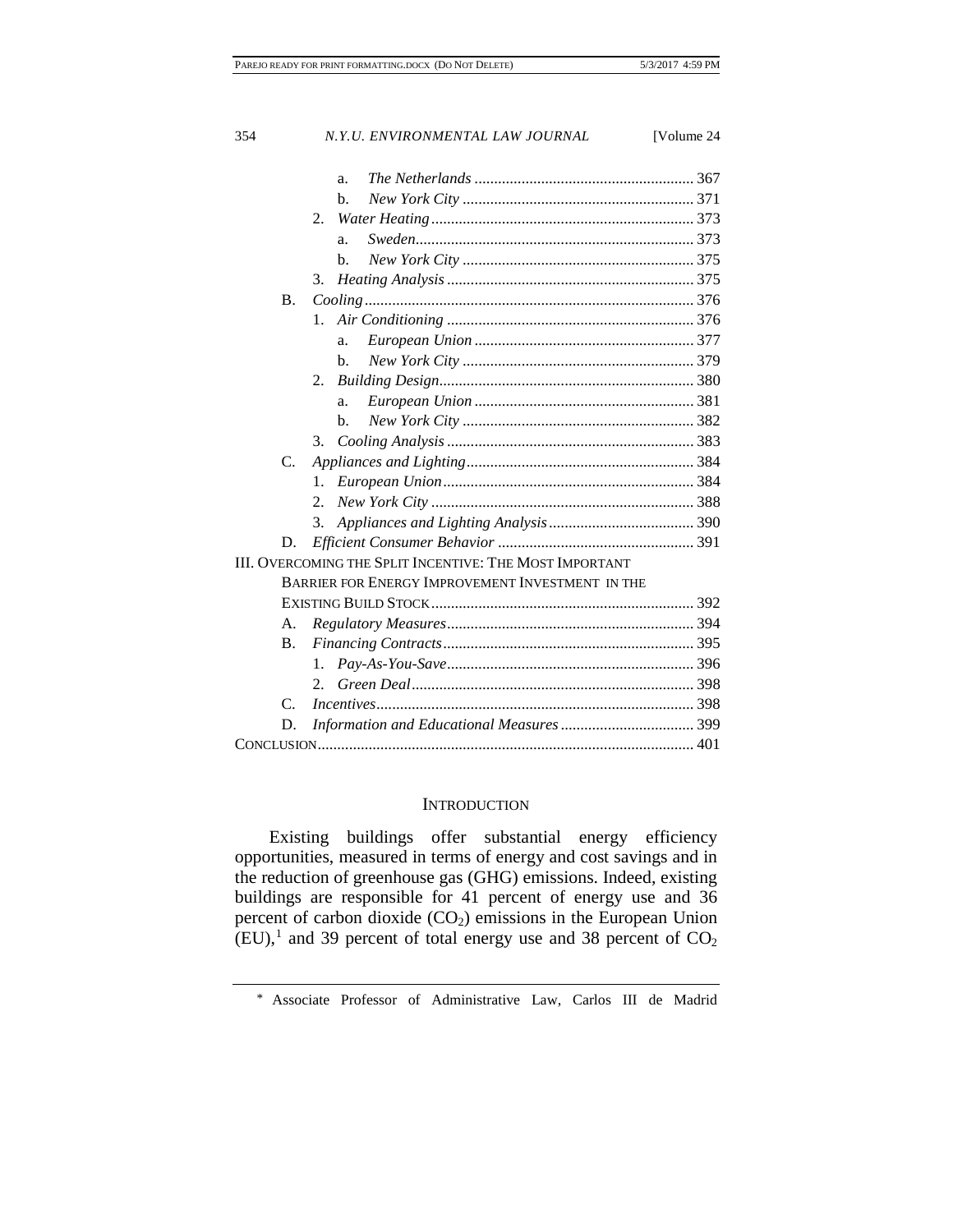<span id="page-3-4"></span>emissions in the United States. [2](#page-3-0) In New York City (NYC), the building sector is responsible for roughly 75 percent of total GHG emissions in the city.<sup>[3](#page-3-1)</sup> Understanding the energy consumption of buildings requires insight into the energy levels consumed historically and the mix of fuels used in that energy consumption. Given the predominance of existing buildings in major population centers around the world, adopting energy efficiency measures for existing buildings is one of the most important and cost-effective means available to combat climate change. Overall, energy use in buildings is rising across the entire world despite energy efficiency and mitigation efforts, and this trend is likely to continue if insufficient action to improve our buildings' performance is taken and the world population continues to rise.<sup>[4](#page-3-2)</sup> Although there are several ways to reduce GHG emissions derived from energy use in buildings, scientists and governments agree<sup>[5](#page-3-3)</sup> that improving the

<span id="page-3-0"></span>2 *See Why Build Green?*, U.S. ENVTL. PROT. AGENCY, https://archive.epa .gov/greenbuilding/web/html/whybuild.html (last visited Oct. 18, 2016). U.S. buildings rank second only to China in annual  $CO<sub>2</sub>$  emissions. U.S. GREEN BUILDING COUNCIL, BUILDINGS AND CLIMATE CHANGE 1, BUILDINGS AND CLIMATE CHANGE 1, http://www.usgbc.org/redirect.php?DocumentID=5033.

<span id="page-3-1"></span>3 *See About OneNYC Green Buildings & Energy Efficiency*, NYC MAYOR'S OFFICE OF SUSTAINABILITY, http://www.nyc.gov/html/gbee/html/about/ about.shtml (last visited Nov. 12, 2015).

<span id="page-3-2"></span>4 BUILDINGS PERFORMANCE INSTITUTE EUROPE, EUROPE'S BUILDING UNDER THE MICROSCOPE 43 (2013), http://www.europeanclimate.org/documents/ LR\_%20CbC\_study.pdf.

University; Sabin Center for Climate Change Law Affiliate, Columbia University. This paper was prepared as part of a research project conducted at the Sabin Center for Climate Change Law at Columbia Law School.

<sup>1</sup> This is the largest end-use sector, followed by transport (32%) and industry (25%). Average annual energy consumption was around 220 kWh/sqm in 2009, with a large gap between residential (around 200 kWh/sqm) and non-residential buildings (around 300 kWh/sqm). COMM'N TO THE EUR. PARLIAMENT AND COUNCIL, EUROPEAN COMM'N, FINANCIAL SUPPORT FOR ENERGY EFFICIENCY IN BUILDINGS 6, http://publications.europa.eu/en/publication-detail/-/publication/ 28f270a1-ab38-4a95-aa5a-796fbd5ea0b1/language-en (last visited Oct. 18, 2016).

<span id="page-3-3"></span><sup>5</sup> The majority of carbon emissions into Earth's atmosphere are energy related and caused by fossil fuel combustion. *See Sources of Greenhouse Gas Emissions*, U.S. ENVTL. PROT. AGENCY, https://www.epa.gov/ghgemissions/ sources-greenhouse-gas-emissions (last visited Oct. 18, 2016). Furthermore, according to the United Nations, the world population is projected to reach 9.6 billion people by 2050, which will lead to an inevitable increase in the use of energy, especially in cities. *See World Population Prospects: the 2012 Revision*, DEP'T OF ECON. AND SOCIAL AFFAIRS, UNITED NATIONS (June 17, 2013), http://www.un.org/en/development/desa/publications/world-populationprospects-the-2012-revision.html.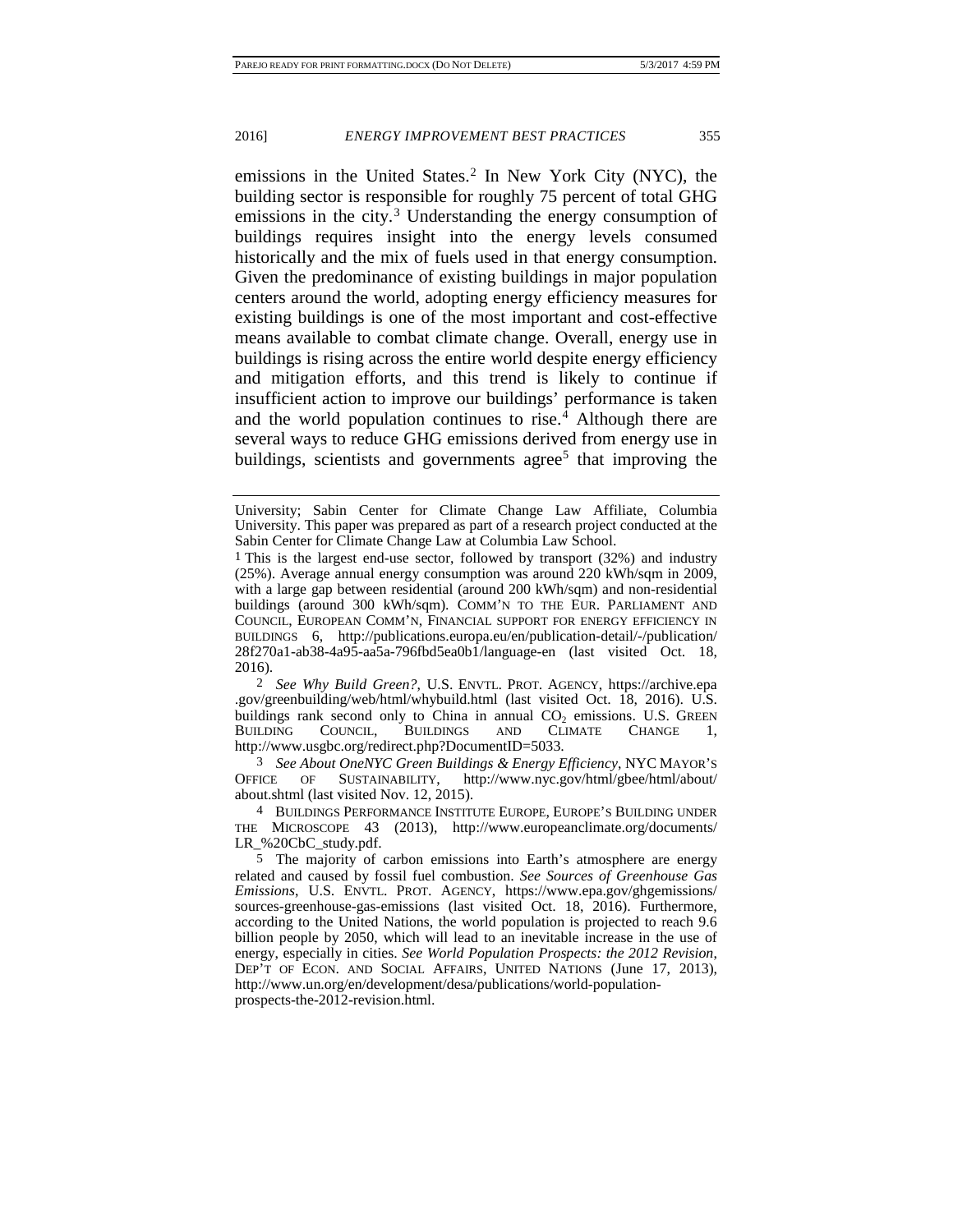<span id="page-4-4"></span>energy efficiency of building systems and operations, as well as investing in cleaner on-site power generation, is a highly effective approach[.6](#page-4-0) In Europe, some cities have developed interesting measures that have been evaluated as best practice examples by numerous reports.<sup>[7](#page-4-1)</sup> Also, NYC is committed to reducing its GHG emissions by 80 percent below its 2005 levels by 2050 through the ambitious *One City: Built to Last Plan*, designed to address energy use improvement in the city's building stock.<sup>[8](#page-4-2)</sup>

This Article aims to find innovative measures that would improve the energy performance of the existing built environment, $9$  thus contributing to the mitigation of the effects of climate change. This focus will help fill the current void in the literature on GHG emission reduction strategies in general, which is primarily oriented towards new buildings. Also, by testing the most successful European practices as well as the ones implemented in NYC—the city considered to be one of the most advanced in the matter—the Article will go a step further and draw conclusions that will summarize best practice guidelines for any existing building in any city in the world.

In order to outline guideline proposals for the energy improvement of the global existing building stock, I first point out some general energy efficiency recommendations that could be valuable for the existing urban environment in NYC. The analysis places special emphasis on measures that would overcome the so-

<span id="page-4-2"></span>8 *See NYC Built to Last*, CITY OF NEW YORK, http://www.nyc.gov/html/ builttolast/pages/home/home.shtml (last visited Oct. 18, 2016).

<span id="page-4-0"></span><sup>6</sup> *See* Charlie Wilson, Arnulf Grubler, Kelly S. Gallagher, & Gregory F. Nemet, *Marginalization of End-use Technologies in Energy Innovation for Climate Protection*, 2 NATURE CLIMATE CHANGE 780, 780–788 (2012); EUROPEAN COMM'N, ENERGY EFFICIENCY PLAN 2011 (2011).

<span id="page-4-1"></span><sup>7</sup> The selected reports for this research are: ECONOMIST INTELLIGENCE UNIT, EUROPEAN GREEN CITY INDEX (2009); INT'L PARTNERSHIP FOR ENERGY EFFICIENCY CORP., DELIVERING ENERGY SAVINGS IN BUILDINGS (2015); AMERICAN COUNCIL FOR AN ENERGY EFFICIENT ECONOMY, INT'L ENERGY EFFICIENCY SCORECARD (2nd ed. 2014); *BigEE*, WUPPERTAL INST., http://www.bigee.net/ (last visited Oct. 18, 2016); DIDIER BOSSEBOEUF, ENERGY EFFICIENCY TRENDS IN BUILDINGS IN THE EU, AGENCE DE L'ENVIRONMENT ET DE LA MAÎTRISE DE L'ENERGIE (2012) (prepared as part of the Odyssee-Mure project funded by the European Commission); *Build Up*, EUROPEAN COMM'N, http://www.buildup.eu/en (last visited Oct. 19, 2016).

<span id="page-4-3"></span><sup>9</sup> "Built environment" is defined as "the buildings and all other things constructed by human beings." *The Built Environment*, COLLINS ENGLISH DICTIONARY, http://www.collinsdictionary.com/dictionary/english/the-builtenvironment#the-built-environment\_1 (last visited Apr. 1, 2015).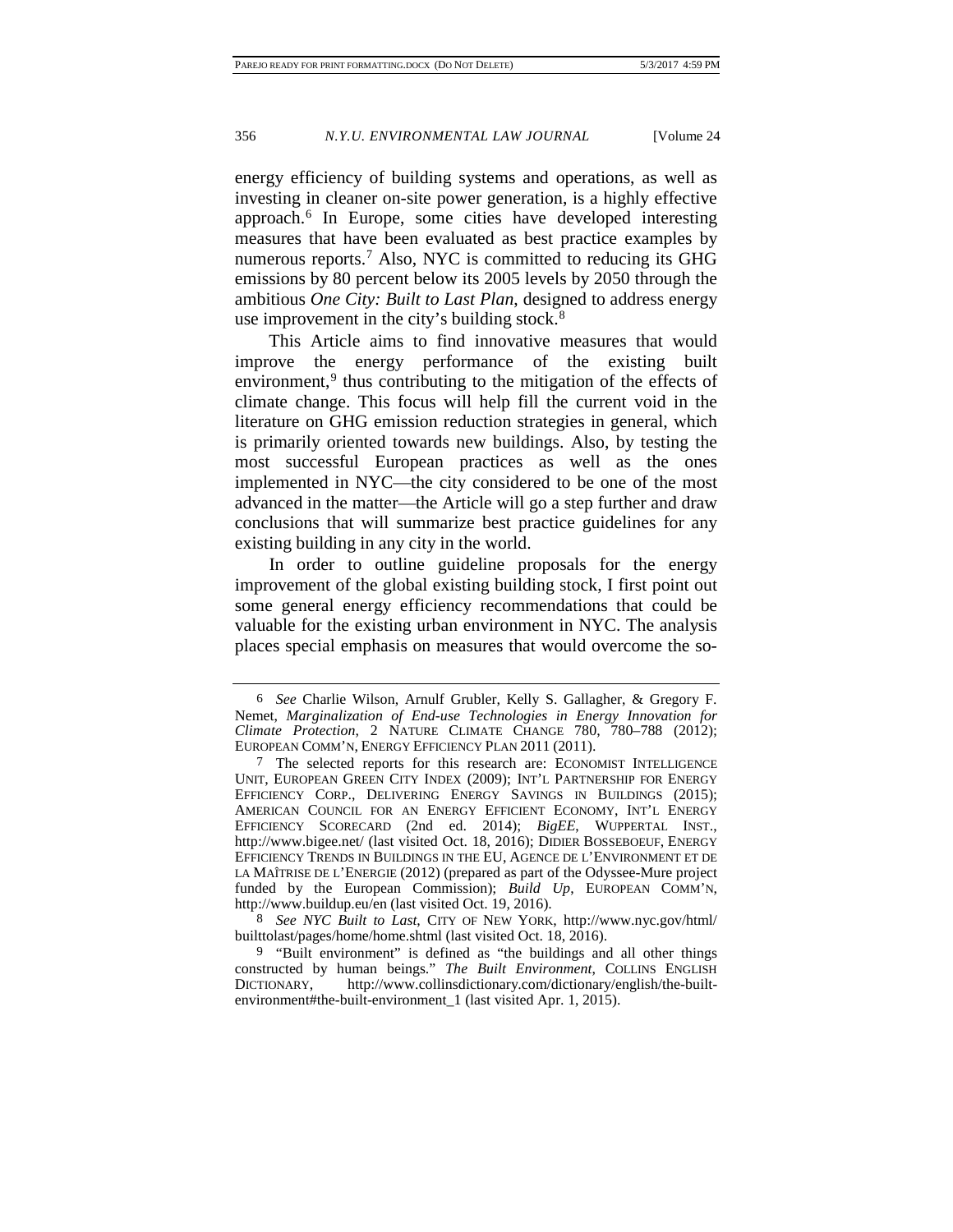<span id="page-5-1"></span>

<span id="page-5-0"></span>called split incentive,  $10$  one of the largest hurdles for energy efficiency investment in the building sector.<sup>[11](#page-5-3)</sup> The split incentive is particularly relevant to those cities with a large proportion of rental housing, like NYC. $^{12}$  $^{12}$  $^{12}$ 

# I. ENERGY EFFICIENCY BEST PRACTICE EXAMPLES DEVELOPED IN EUROPEAN CITIES AND NEW YORK CITY

#### <span id="page-5-9"></span>A. *Background*

The building sector is mainly composed of two categories of buildings: residential and non-residential.<sup>[13](#page-5-5)</sup> Residential buildings include single-family houses (detached and semi-detached houses) and apartment blocks.<sup>[14](#page-5-6)</sup> Non-residential buildings are more diverse than those of the residential sector, and they are generally classified by use.[15](#page-5-7) This Article focuses on the existing residential building stock, which accounts for two-thirds of the total energy consumption of buildings,<sup>[16](#page-5-8)</sup> while also referencing the commercial and industrial sectors for comparison.

The diversity of ownership, housing types and ages, geographic locations, and climate conditions pose a real challenge for policy-makers seeking to design the most efficient measures

<span id="page-5-3"></span>11 *See* MARINA ECONOMIDOU, BLDGS. PERFORMANCE INST. EUROPE, EUROPE'S BUILDINGS UNDER THE MICROSCOPE: A COUNTRY-BY-COUNTRY REVIEW OF THE ENERGY PERFORMANCE OF BUILDINGS 60 (2011).

12 *See* Bashford, *supra* note [10.](#page-5-0)

<span id="page-5-5"></span><span id="page-5-4"></span>13 A building is regarded as non-residential when a minority portion of the building (i.e. less than half of its gross floor area) is used for dwelling purposes. Non-residential buildings are comprised of: industrial buildings, commercial buildings, educational buildings, medical office buildings, other buildings. *Building Type – Non-Residential Building*, BPIE: DATA HUB FOR THE ENERGY PERFORMANCE OF BUILDINGS, http://www.buildingsdata.eu/content/ definitions/building-type-non-residential-building (last visited Nov. 8, 2014).

14 *See* ECONOMIDOU, *supra* note [11,](#page-5-1) at 30.

15 *See* BOSSEBOEUF, *supra* not[e 7,](#page-4-4) at 10.

<span id="page-5-8"></span><span id="page-5-7"></span><span id="page-5-6"></span>16 *See* SOPHIE SHNAPP, REDUCING ENERGY DEMAND IN EXISTING BUILDINGS: LEARNING FROM BEST PRACTICE RENOVATION POLICIES 6 (2014).

<span id="page-5-2"></span><sup>10</sup> *See infra* Section III. Briefly, the split incentive problem exists where building owners are responsible for investment decisions, but tenants pay the energy bills. *See* Kate Bashford, *Energy Efficiency in NYC: The Problem of Split Incentives*, SALLAN FOUNDATION (Apr. 7, 2008), http://www.sallan.org/ Snapshot/2008/04/energy\_efficiency\_in\_nyc\_the\_problem\_of\_split\_incentives.p hp. As a result, owners have little interest in commissioning energy-efficient buildings. *See id*. Hence, any investment that would reduce the energy bill has to be perceived as financially advantageous for the building owner as well. For more information about the split incentive problem, see *id*.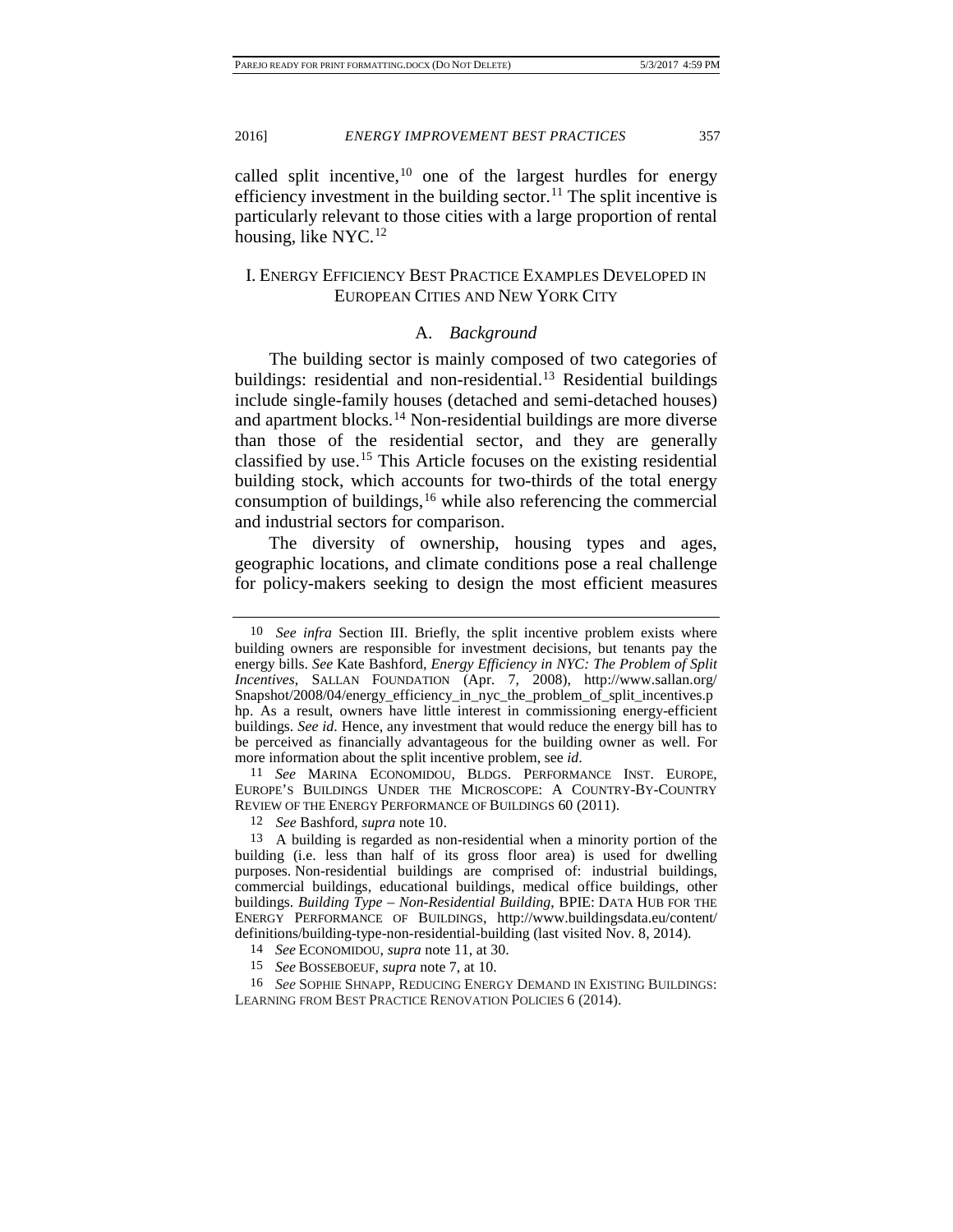for improving the energy performance of the existing building stock. Some measures must be directed at improving the main energy uses of the building (heating, cooling, and electricity use for lighting and appliances), others at boosting previous efficiency measures by upgrading the building itself or its design, and finally others at fostering behavioral changes in those inhabiting (or using) the buildings. While this Article mainly focuses on the first two groups of measures, the last will also be addressed in supplementary fashion.

Three main policy instruments are widely used to promote energy efficiency in the built environment worldwide: regulatory instruments, economic instruments (market-based and financial instruments and incentives), and the distribution of information that spurs voluntary actions. As there is no such thing as an existing overall "best" policy package, I bring attention to specific measures that have been successful along with the particular cities that have implemented them with the best results. For any city, the challenge is to find the combination of policies that will most improve the energy efficiency of its existing building stock, thereby playing a part in the global fight against climate change.

A previous article written by the author studied each type of instrument at a supranational (EU) and national (US) level<sup>17</sup>—the present analysis focuses on the instruments that have been especially successful in a certain country or city for the energy improvement of the building stock. The main purpose here is to ensure that the benefits extracted from best practice sharing<sup>[18](#page-6-1)</sup> can extend to any city in the world.

# B. *The European Union (EU): Main Conclusions from Selected Best Practices*

#### 1. *Examples*

There are numerous reports that analyze energy efficiency

<span id="page-6-0"></span><sup>17</sup> *See generally* Teresa Parejo-Navajas, *A Legal Approach to the Improvement of Energy Efficiency Measures for the Existing Building Stock in the United States Based on the European Experience*, 5 SEATTLE J. ENVTL. LAW 341 (2015).

<span id="page-6-1"></span><sup>18</sup> *See* SHNAPP, *supra* note [16,](#page-5-9) at 35. This Article defines "best practice" as a technological, behavioral, and/or economic change that spurs an improvement in energy efficiency.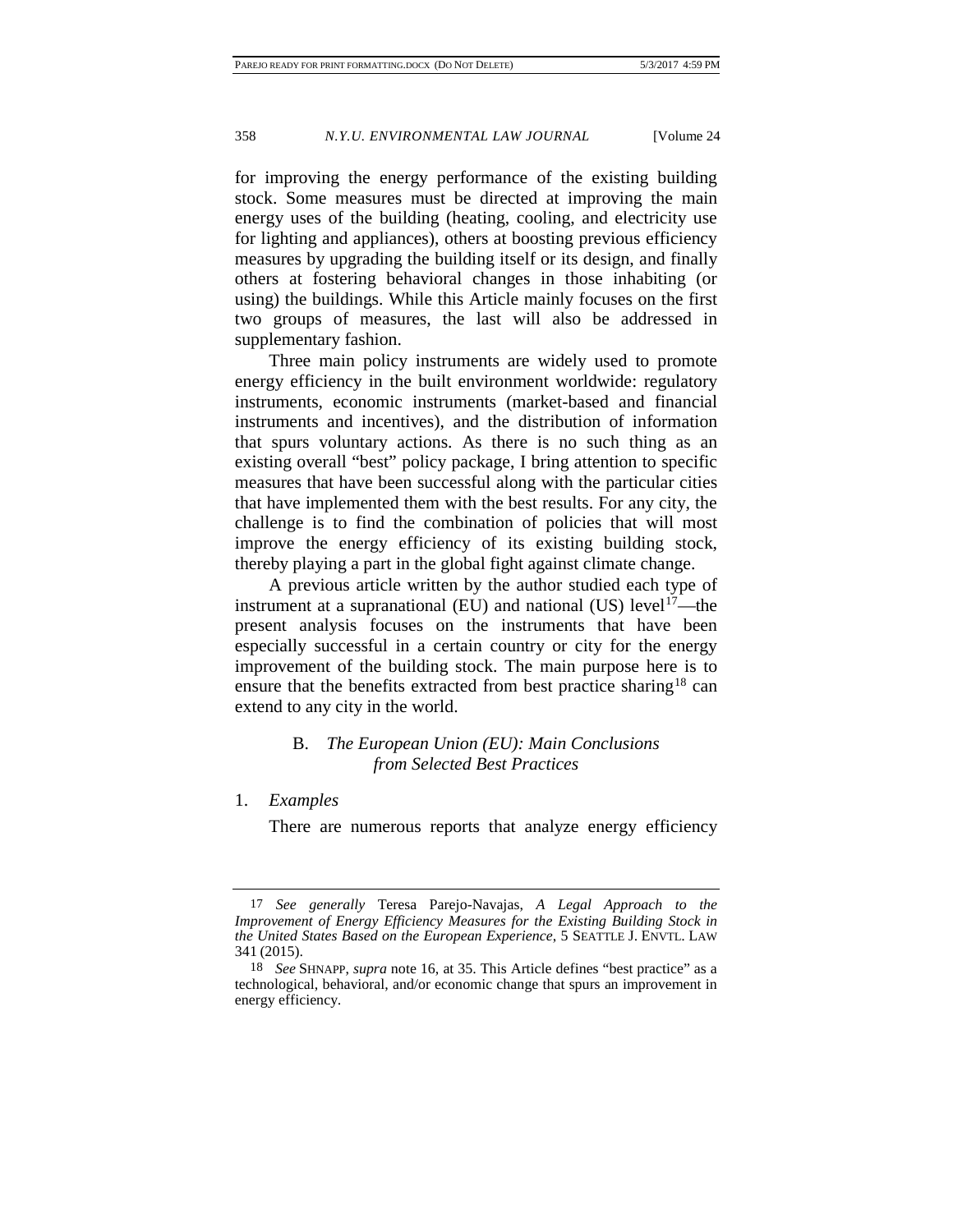practices applied to the European building stock, $19$  but this Article will mainly take into account the cities' scores extracted from six of the studies: four privately sponsored<sup>[20](#page-7-1)</sup> and two managed by European institutions. $21$ 

This Article will focus on the following European cities (and countries, as their policies are largely linked): Berlin, Germany; Stockholm, Sweden; Copenhagen, Denmark; London, United Kingdom; Paris, France; Madrid, Spain; Rome, Italy; and Vilnius, Lithuania. This sample includes some Nordic European countries, which are well known for being the most energy efficient in Europe, some Mediterranean countries, which have had more economic and behavioral difficulties but also impressive achievements in specific areas, and the best ranked Eastern European city.<sup>[22](#page-7-3)</sup> All of the selected European cities, as well as NYC, belong to the *Covenant of Mayors*, [23](#page-7-4) a European movement aimed at increasing energy efficiency and the use of renewables at the local level. By joining, Covenant signatories commit not just to meet but also to surpass the European Union's 20 percent  $CO<sub>2</sub>$ reduction objective by 2020. Also, all of the selected cities except Vilnius belong to the *C40 Cities Climate Leadership Group*, a forum that promotes collaboration, knowledge sharing, and actions to fight against climate change.  $24$ 

After a detailed analysis of the measures developed in those selected cities, the main conclusions could be summarized as

21 *See* BOSSEBOEUF, *supra* note [7;](#page-4-4) EUROPEAN COMM'N, *supra* not[e 7.](#page-4-4)

<span id="page-7-0"></span><sup>19</sup> The European Commission has produced a number of such studies. *See Studies*, EUROPEAN EUROPEAN COMM'N, https://ec.europa.eu/energy/en/studies?field\_associated\_topic\_tid=45 (last visited

<span id="page-7-1"></span>Oct. 18, 2016). 20 *See* ECONOMIST INTELLIGENCE UNIT, *supra* not[e 7;](#page-4-4) EUROPEAN GREEN CITY INDEX (2009), *supra* note [7;](#page-4-4) INTERNATIONAL ENERGY EFFICIENCY SCORECARD, *supra* note [7;](#page-4-4) *BigEE*, WUPPERTAL INST., *supra* note [7;](#page-4-4) INT'L PARTNERSHIP FOR ENERGY EFFICIENCY CORP., *supra* note [7.](#page-4-4)

<span id="page-7-3"></span><span id="page-7-2"></span><sup>22</sup> It should be noted that the research project conducted by the Economist Intelligence Unit, sponsored by Siemens, which ranked Vilnius, Lithuania as the best Eastern European city in terms of overall energy performance, uses 2009 data. *See* ECONOMIST INTELLIGENCE UNIT, *supra* not[e 7,](#page-4-4) at 35, 37. The group has not yet elaborated a newer report.

<span id="page-7-4"></span><sup>23</sup> For more information regarding the project, see COVENANT OF MAYORS FOR CLIMATE & ENERGY, http://www.covenantofmayors.eu/index\_en.html (last visited Oct. 24, 2016).

<span id="page-7-5"></span><sup>24</sup> *See The Power of C40 Cities,* C40 CITIES, http://www.c40.org/cities (last visited Dec. 15, 2016).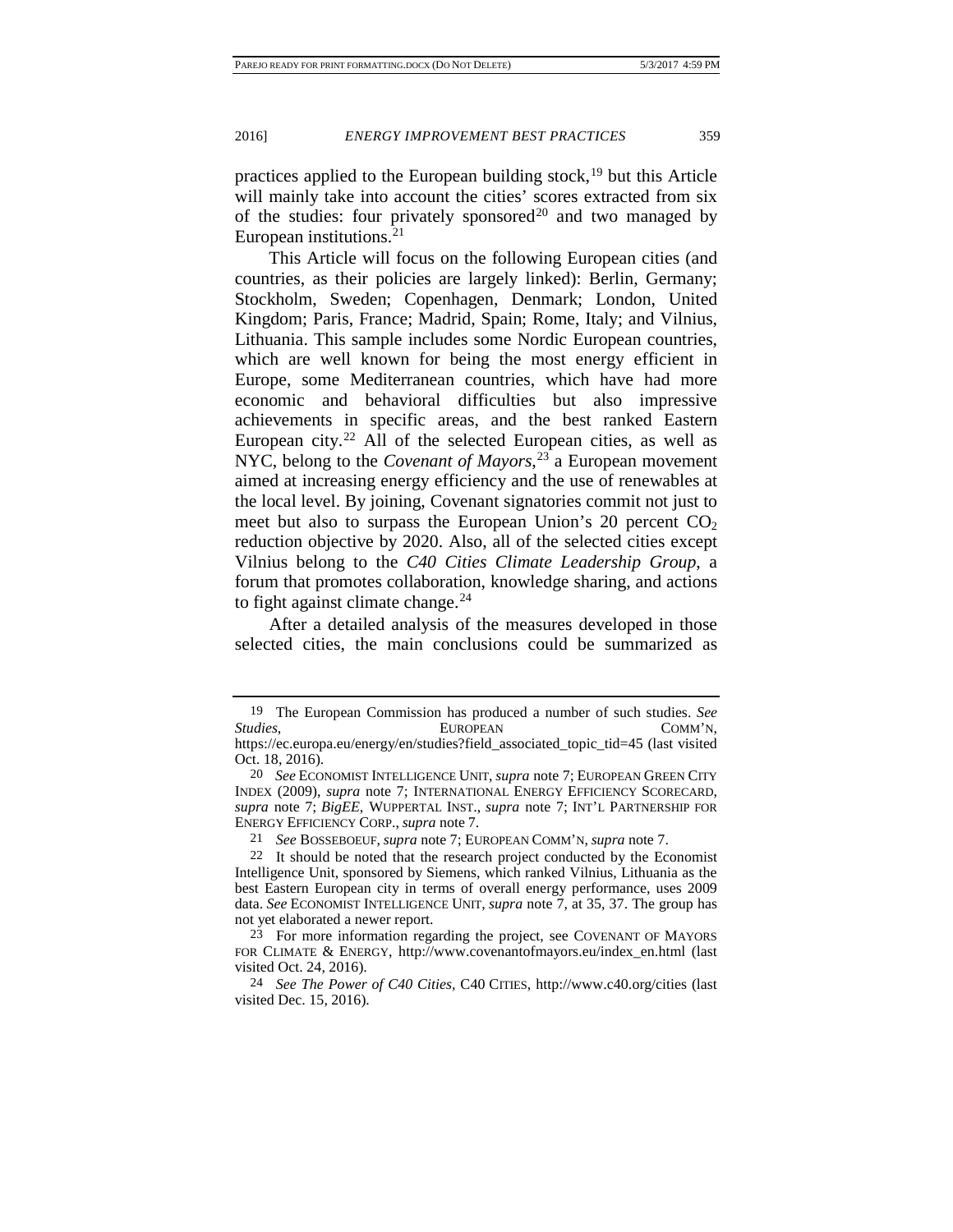# follows:

| City             | <b>Country Economic</b>         | <b>Energy Efficiency Best</b> |  |  |
|------------------|---------------------------------|-------------------------------|--|--|
| (Country)        | Data (World Bank) <sup>25</sup> | <b>Practices</b>              |  |  |
| <b>Berlin</b>    | <b>Gross Domestic</b>           | Strong building codes         |  |  |
| (Germany)        | Product (GDP):                  | Mandatory labeling            |  |  |
|                  | \$3.356 trillion                | programs                      |  |  |
|                  | Population:                     | Public-private partnership    |  |  |
|                  | 81,413,141                      | Knowledge sharing             |  |  |
|                  | $CO2$ emissions per             | Holistic approach             |  |  |
|                  | capita: 9.221                   | (comprehensive retrofit)      |  |  |
|                  | Megatons (MT)                   |                               |  |  |
| <b>Stockholm</b> | GDP: \$492.618<br>L,            | Strong building regulation    |  |  |
| (Sweden)         | billion                         | Mandatory labeling            |  |  |
|                  | Population:                     | programs                      |  |  |
|                  | 9,798,871                       | High insulation standards     |  |  |
|                  | $CO2$ emissions per             | Extensive information and     |  |  |
|                  | capita: 4.617 MT                | technical assistance          |  |  |
|                  |                                 | supported by the public       |  |  |
|                  |                                 | sector via subsidies          |  |  |
|                  |                                 | Extended use of energy        |  |  |
|                  |                                 | service companies (ESCOs)     |  |  |
|                  |                                 | Subsidies for renovating      |  |  |
|                  |                                 | heating systems to use        |  |  |
|                  |                                 | renewable sources             |  |  |
|                  |                                 | Energy tax on carbon fuels    |  |  |
|                  |                                 | accompanied by grants for     |  |  |
|                  |                                 | installation of solar panels  |  |  |
|                  |                                 | and deep retrofitting         |  |  |
|                  |                                 | Production and distribution   |  |  |
|                  |                                 | of district cooling systems   |  |  |
|                  |                                 | Holistic approach             |  |  |
|                  |                                 | (comprehensive retrofit)      |  |  |

<span id="page-8-0"></span><sup>25</sup> The World Bank calculates the economic data at the country level. *See*   $Economics$ , http://data.worldbank.org/country The GDP and population numbers reflect 2015 data and the CO<sub>2</sub> emissions reflect 2013 data. *See id.* (providing a country-bycountry breakdown).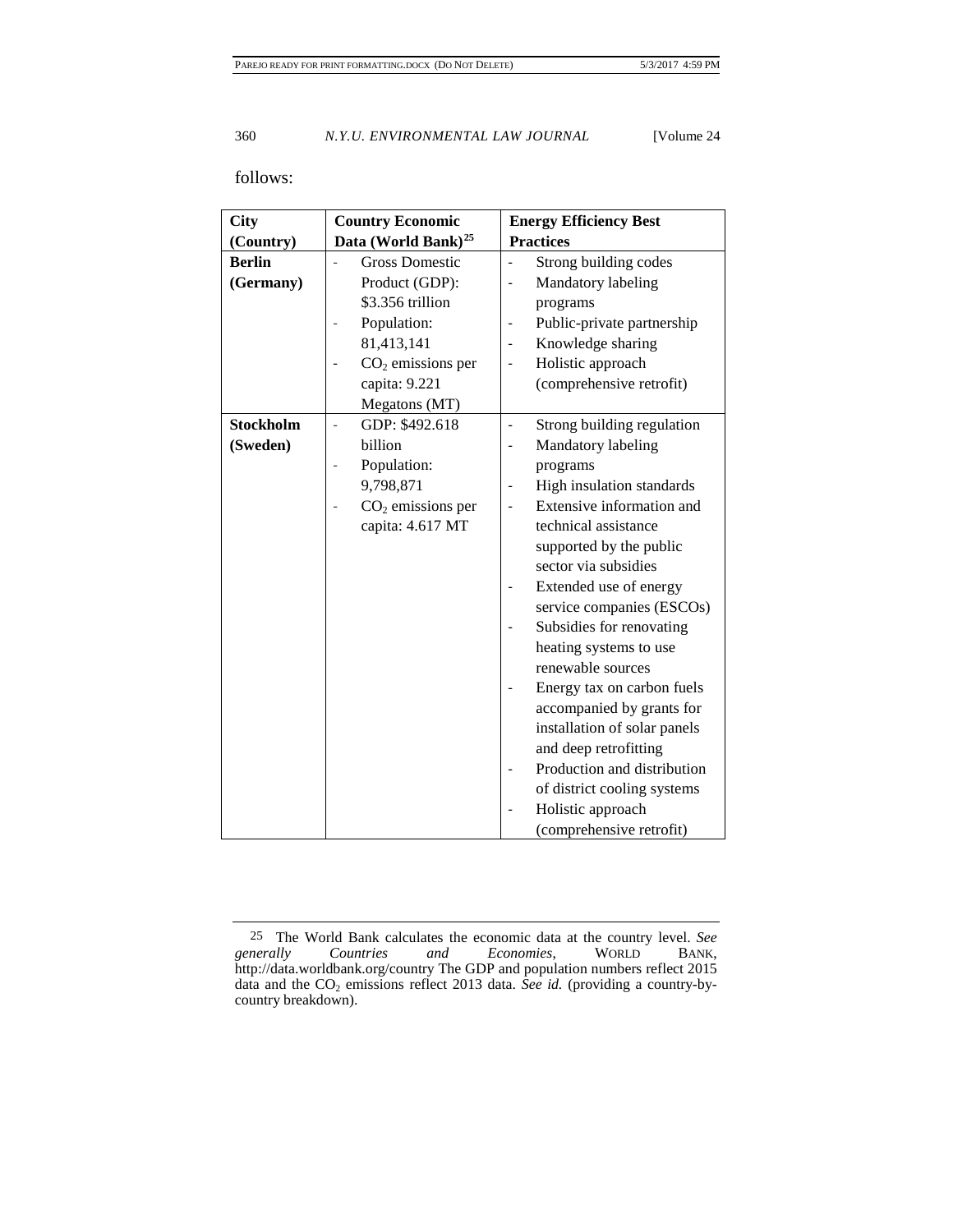| Copenhagen | GDP: \$295.164<br>÷,        | Strong building regulation                             |
|------------|-----------------------------|--------------------------------------------------------|
| (Denmark)  | billion                     | High energy standards                                  |
|            | Population:                 | Effective mandatory energy                             |
|            | 5,676,002                   | labeling                                               |
|            | $CO2$ emissions per         | Advanced energy renovation                             |
|            | capita: 6.78 MT             | based on good financing                                |
|            |                             | framework, strong education                            |
|            |                             | campaigns, and research and                            |
|            |                             | innovation.                                            |
|            |                             | Public leadership                                      |
|            |                             | Solar panel installation in                            |
|            |                             | municipal buildings                                    |
|            |                             |                                                        |
|            |                             |                                                        |
| Paris      | GDP: \$2.422 trillion<br>L, | Strong building regulation<br>$\frac{1}{2}$            |
| (France)   | Population:                 | Effective mandatory                                    |
|            | 66,808,385                  | labeling system                                        |
|            | $CO2$ emissions per<br>÷,   | Incentive schemes                                      |
|            | capita: 5.05 MT             | (including tax rebates)                                |
|            |                             | Training and education                                 |
|            |                             | campaigns                                              |
|            |                             | Zero-interest loans for                                |
|            |                             | renovations                                            |
| Rome       | GDP: \$1.815 trillion<br>L, | Strong building regulation<br>$\overline{\phantom{a}}$ |
| (Italy)    | Population:                 | Mandatory energy labeling<br>$\overline{\phantom{a}}$  |
|            | 60,802,085                  | Incentive schemes<br>$\overline{\phantom{a}}$          |
|            | $CO2$ emissions per         | Financial support schemes                              |
|            | capita: 5.724 MT            | (tax allowances and low                                |
|            |                             | interest loans for                                     |
|            |                             | renewables)                                            |
|            |                             | Tax incentive for energy                               |
|            |                             | efficiency improvements in                             |
|            |                             | existing buildings                                     |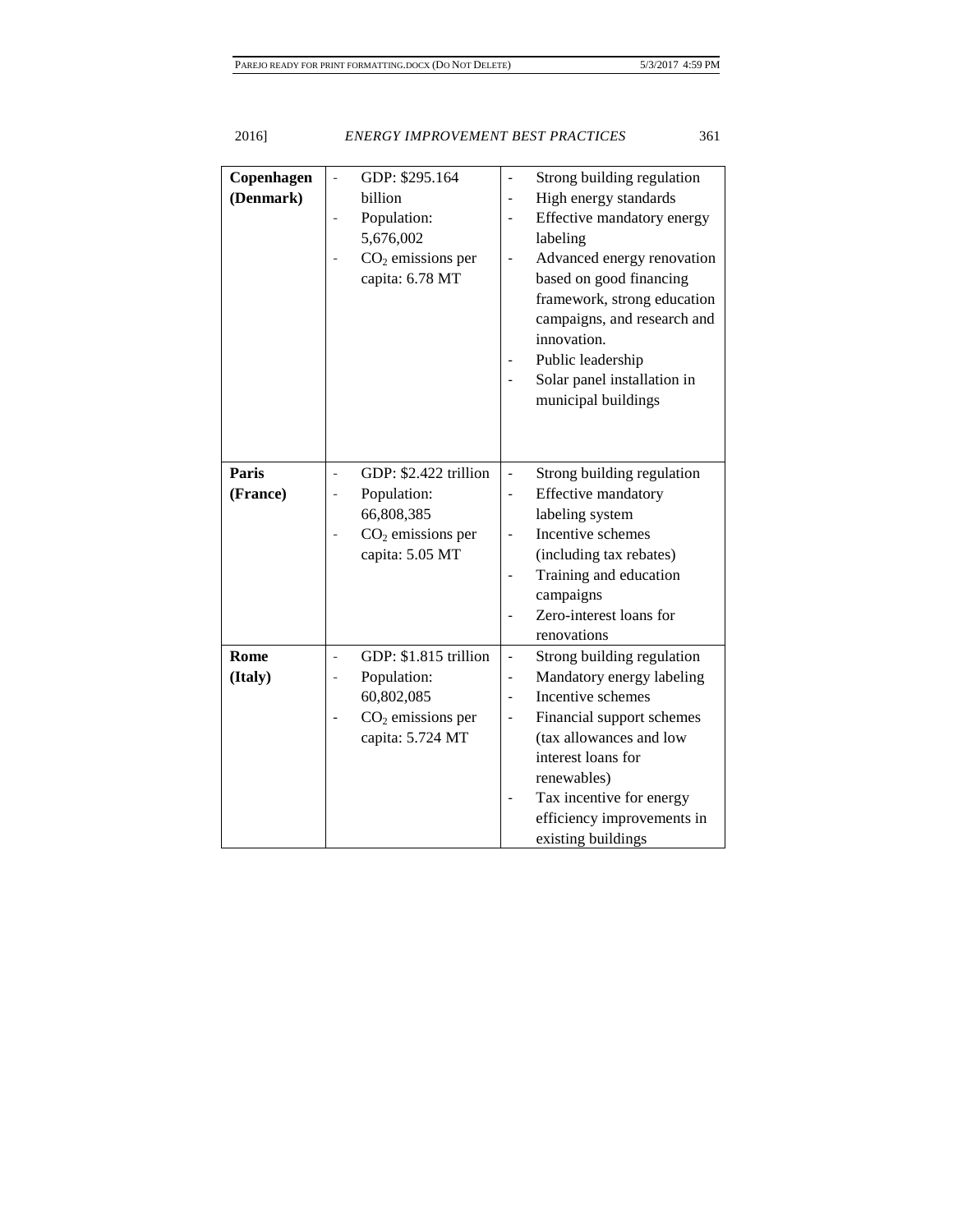| <b>Madrid</b><br>(Spain) | GDP: \$1.199 trillion<br>÷,<br>Population:<br>i,<br>46,418,269<br>$CO2$ emissions per<br>÷<br>capita: 5.083 MT | Strong building regulation<br>$\overline{\phantom{0}}$<br>Mandatory energy labeling<br>$\overline{\phantom{0}}$<br>Grants for energy efficiency<br>$\overline{\phantom{a}}$<br>in buildings<br>Energy efficiency<br>$\qquad \qquad \blacksquare$<br>certificates, when selling or<br>renting |
|--------------------------|----------------------------------------------------------------------------------------------------------------|----------------------------------------------------------------------------------------------------------------------------------------------------------------------------------------------------------------------------------------------------------------------------------------------|
| London                   | GDP: \$2.858 trillion<br>÷                                                                                     | Strong regulation for new<br>$\qquad \qquad \blacksquare$                                                                                                                                                                                                                                    |
| (UK)                     | Population:<br>÷                                                                                               | and existing buildings                                                                                                                                                                                                                                                                       |
|                          | 65,138,232                                                                                                     | Mandatory labeling                                                                                                                                                                                                                                                                           |
|                          | $CO2$ emissions per                                                                                            | Energy efficiency                                                                                                                                                                                                                                                                            |
|                          | capita.: 7.134 MT                                                                                              | certificates                                                                                                                                                                                                                                                                                 |
|                          |                                                                                                                | <b>ESCOs</b>                                                                                                                                                                                                                                                                                 |
|                          |                                                                                                                | Comprehensive loans for                                                                                                                                                                                                                                                                      |
|                          |                                                                                                                | energy renovations                                                                                                                                                                                                                                                                           |
|                          |                                                                                                                | Non-statutory schemes and                                                                                                                                                                                                                                                                    |
|                          |                                                                                                                | incentives (tax rebates)                                                                                                                                                                                                                                                                     |
|                          |                                                                                                                | Comprehensive retrofitting                                                                                                                                                                                                                                                                   |
| <b>Vilnius</b>           | GDP: \$41.171<br>L                                                                                             | Loans by private entities                                                                                                                                                                                                                                                                    |
| (Lithuania)              | billion                                                                                                        | Structural funds                                                                                                                                                                                                                                                                             |
|                          | Population:                                                                                                    |                                                                                                                                                                                                                                                                                              |
|                          | 2,910,199                                                                                                      |                                                                                                                                                                                                                                                                                              |
|                          | $CO2$ emissions per                                                                                            |                                                                                                                                                                                                                                                                                              |
|                          | capita: 4.274 MT                                                                                               |                                                                                                                                                                                                                                                                                              |

## C. *New York City (NYC): A Noteworthy U.S. Example*

NYC is known for its urban scenery. Buildings define most of the city's environment—making them more energy efficient is key for the accomplishment of the city's GHG emissions reduction goal. PlaNYC, the most recent effort of the city to address its greater long-term challenges,<sup>[26](#page-10-0)</sup> proposed several measures to reach a 30 percent reduction in GHG emissions by 2030. The city's ambition has grown in the past years—in 2013, NYC completed a comprehensive study of the technical potential to further reduce GHG emissions by up to 80 percent by 2050 by using current

<span id="page-10-0"></span><sup>26</sup> *See About*, NYC MAYOR'S OFFICE OF RECOVERY AND RESILIENCY, http://www.nyc.gov/html/planyc/html/about/about.shtml (last visited 12 Oct. 2016).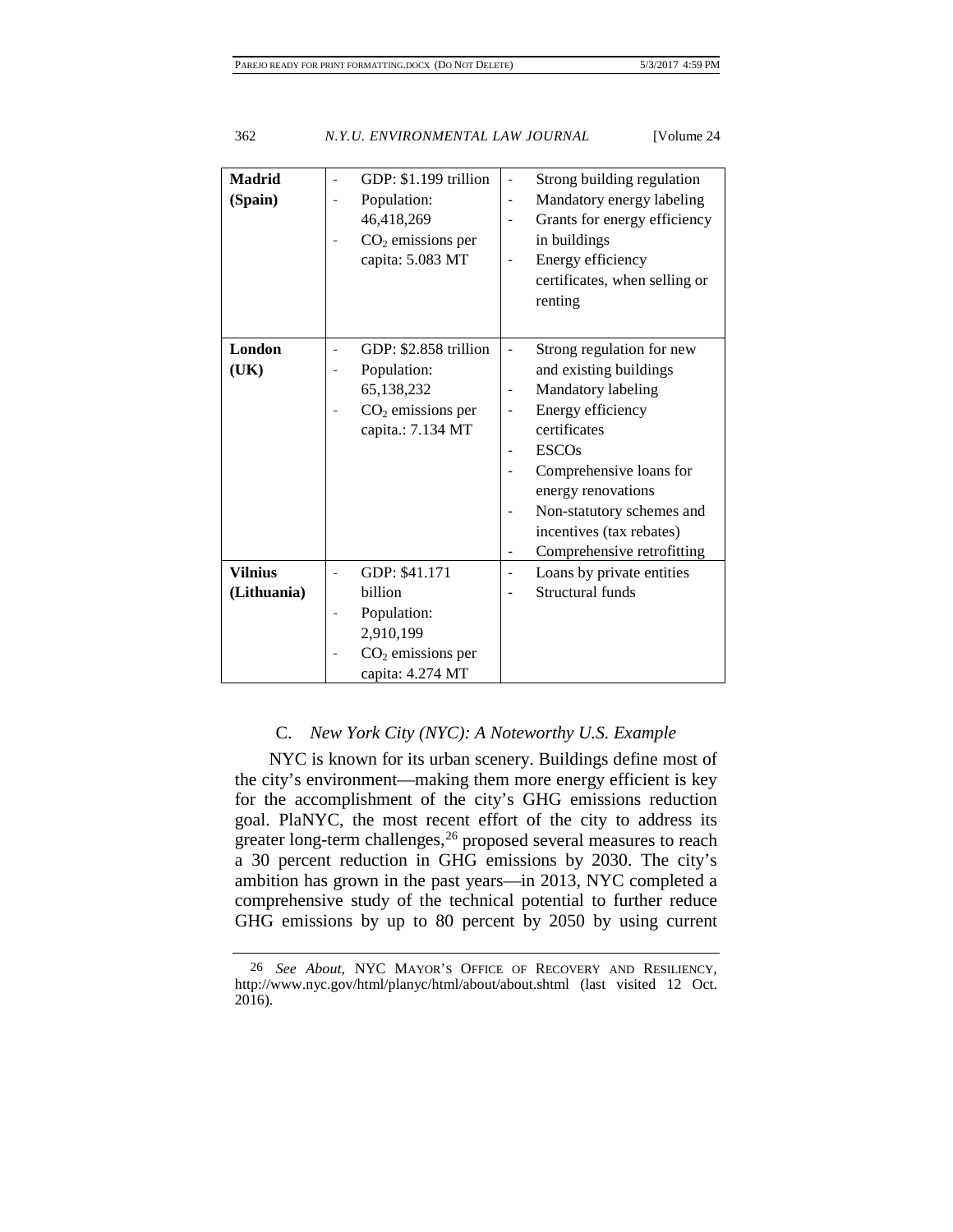<span id="page-11-1"></span><span id="page-11-0"></span>technologies and taking into account the uniqueness and complexity of NYC's built environment.[27](#page-11-2) The *New York City's Pathways to Deep Carbon Reductions* report found that in order to meet that goal, 62 percent of GHG reductions must come from making buildings more efficient,<sup>[28](#page-11-3)</sup> resulting in the *One City: Built to Last* plan.[29](#page-11-4) Once again, the building sector is a key player in the decrease of GHG emissions and, therefore, in the fight against climate change.

#### 1. *Characteristics of NYC's Building Stock*

NYC has a varied building stock, with approximately one million structures dedicated to diverse uses.<sup>[30](#page-11-5)</sup> The great majority of NYC's buildings are more than 50 years old.<sup>[31](#page-11-6)</sup> The city's construction development peak was in the 1920s, while the lowest points of development occurred in the 1930s and 1950s-60s.<sup>[32](#page-11-7)</sup> By 2030, today's present buildings will still account for at least 85 percent of the total building stock.<sup>[33](#page-11-8)</sup>

<span id="page-11-10"></span>Residential buildings dominate the building sector, representing 92 percent of buildings and 70 percent of the built area.[34](#page-11-9) Commercial and institutional buildings (primarily offices, but also hospitals, universities, and municipal facilities) represent 5 percent of buildings, but a disproportionate 22 percent of the built

<span id="page-11-2"></span><sup>27</sup> MAYOR'S OFFICE OF LONG-TERM PLANNING AND SUSTAINABILITY, CITY OF NEW YORK, ONE CITY: BUILT TO LAST 31 (2014) [hereinafter ONE CITY BUILT TO LAST],

http://www.nyc.gov/html/builttolast/assets/downloads/pdf/OneCity.pdf.

<span id="page-11-3"></span><sup>28</sup> MAYOR'S OFFICE OF LONG-TERM PLANNING AND SUSTAINABILITY, CITY OF NEW YORK, NEW YORK CITY'S PATHWAYS TO DEEP CARBON REDUCTIONS (2013) [hereinafter NYC PATHWAYS TO DEEP CARBON REDUCTION], http://smedia.nyc.gov/agencies/planyc2030/pdf/nyc\_pathways.pdf.

<sup>29</sup> ONE CITY BUILT TO LAST, *supra* note [27.](#page-11-0)

<sup>30</sup> *Id.* at 85.

<span id="page-11-6"></span><span id="page-11-5"></span><span id="page-11-4"></span><sup>31</sup> To learn the age of any building in New York City, see Eric Limer, *The Exact Age of Almost Every Building in NYC, in One Map,* GIZMODO (Sept. 19, 2013), http://gizmodo.com/the-exact-age-of-almost-every-building-in-nyc-inone-m-1348558392.

<span id="page-11-8"></span><span id="page-11-7"></span><sup>32</sup> *See* MAYOR'S OFFICE OF LONG-TERM PLANNING AND SUSTAINABILITY, CITY OF NEW YORK, NEW YORK CITY LOCAL LAW 84 BENCHMARKING REPORT 14 (2013) [hereinafter BENCHMARKING REPORT 2013], http://www.nyc.gov/html/planyc/downloads/pdf/publications/ll84\_year\_two\_rep ort.pdf.

<sup>33</sup> ONE CITY BUILT TO LAST, *supra* not[e 27,](#page-11-0) at 25.

<span id="page-11-9"></span><sup>34</sup> *See* NYC PATHWAYS TO DEEP CARBON REDUCTION, *supra* not[e 28,](#page-11-1) at 30.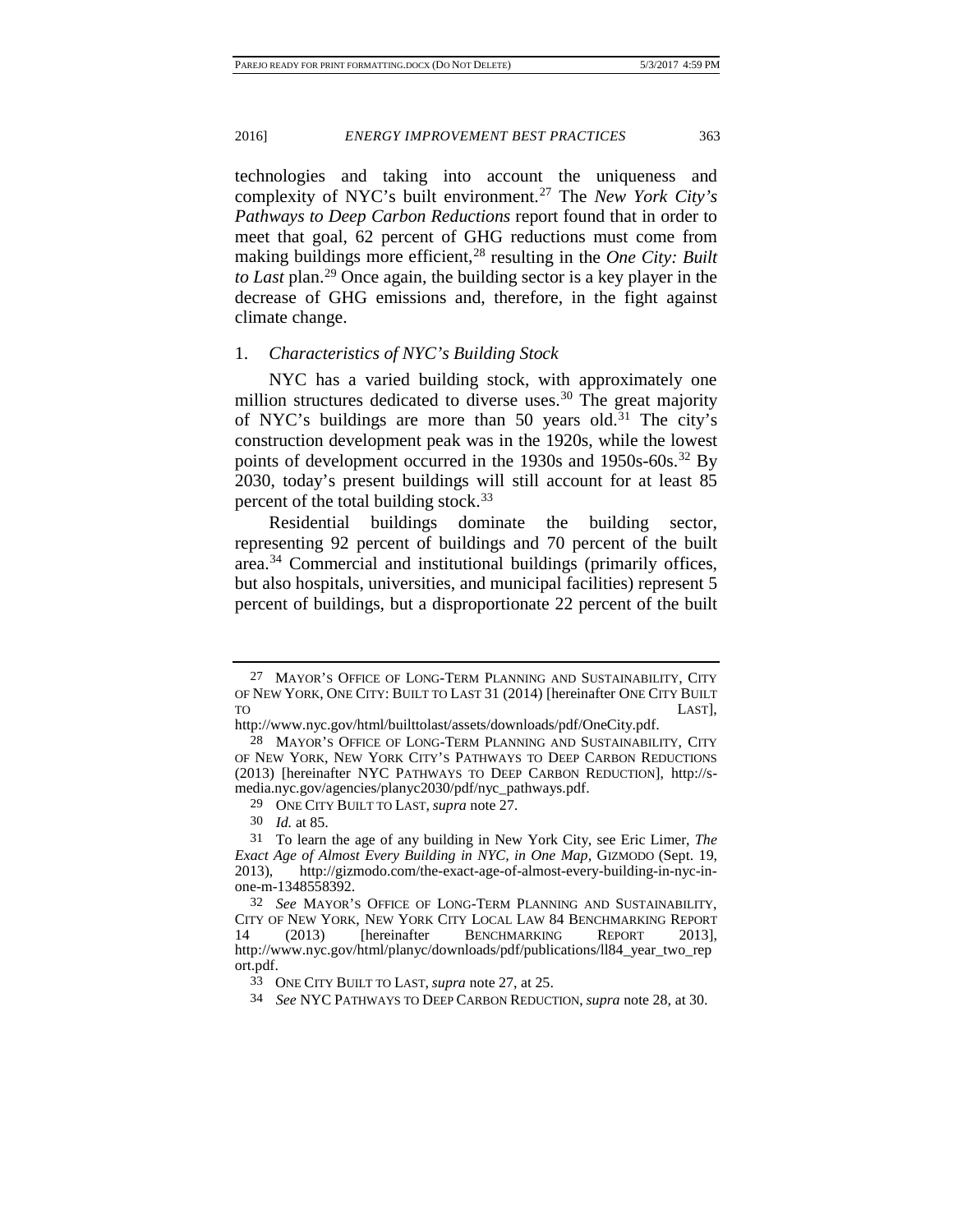area.[35](#page-12-0) Finally, industrial buildings only represent 3 percent of buildings and 6 percent of the built area.<sup>[36](#page-12-1)</sup>

Unlike most U.S. residents, only around 30 percent of New Yorkers own their apartment or house.<sup>[37](#page-12-2)</sup> This explains why the split incentive is one of the most important problems for NYC to overcome in order to achieve its building stock energy efficiency goals.[38](#page-12-3)

Despite the fact that emissions from buildings have fallen slightly since 2005—due to the conversion to cleaner-burning natural gas for heat and hot water, and the move to a cleaner electricity grid—the building sector in NYC is still responsible for about 75 percent of NYC's GHG emissions.<sup>[39](#page-12-4)</sup> This proportion is almost twice the national average; however, this divergence is explained by the fact that most New Yorkers walk or use public transportation instead of driving, resulting in relatively few emissions from cars.<sup>[40](#page-12-5)</sup> Of the emissions coming from buildings, roughly 55 percent come from onsite combustion of natural gas and liquid fuels for heat, hot water, and cooking; the remaining 45 percent of emissions stem from electricity production and consumption.[41](#page-12-6) Generally speaking, office buildings have a significantly higher share of electricity use (around 65 percent) than multifamily buildings (around 30 percent), because while the former are "cooling dominated," the latter are "heating dominated."[42](#page-12-7) Until around 1970, multifamily buildings used natural gas and "dirty" residual oils" interchangeably; the dirty oils, though, were gradually replaced starting in 1960, and

<sup>35</sup> *See id.*

<sup>36</sup> *See id.*

<span id="page-12-2"></span><span id="page-12-1"></span><span id="page-12-0"></span><sup>37</sup> Elyzabeth Gaumer, *Selected Initial Findings of the 2014 New York City Housing and Vacancy Survey*, NYC DEPARTMENT OF HOUSING, PRESERVATION AND DEVELOPMENT (2015),

<span id="page-12-3"></span>http://www1.nyc.gov/assets/hpd/downloads/pdf/2014-HVS-initial-Findings.pdf. 38 *See infra* Section III.

<span id="page-12-4"></span><sup>39</sup> *Mayor Bloomberg, Deputy Mayor Holloway and Office of Long Term Planning and Sustainability Director Sergej Mahnovski Announce Significant Reduction in Greenhouse Gas Emissions and New and Expanded Programs to Continue the Progress*, NYC: THE OFFICIAL WEBSITE OF NEW YORK CITY (Dec. 30, 2013), http://www1.nyc.gov/office-of-the-mayor/news/440-13/mayorbloomberg-deputy-mayor-holloway-office-long-term-planning-sustainibility.

<sup>40</sup> NYC MAYOR'S OFFICE OF SUSTAINABILITY, *supra* not[e 3.](#page-3-4)

<sup>41</sup> *See* NYC PATHWAYS TO DEEP CARBON REDUCTION, *supra* not[e 28,](#page-11-1) at 19.

<span id="page-12-7"></span><span id="page-12-6"></span><span id="page-12-5"></span><sup>42</sup> *See* CITY OF NEW YORK, NEW YORK CITY LOCAL LAW 84 BENCHMARKING REPORT 21–22 (2012)*.*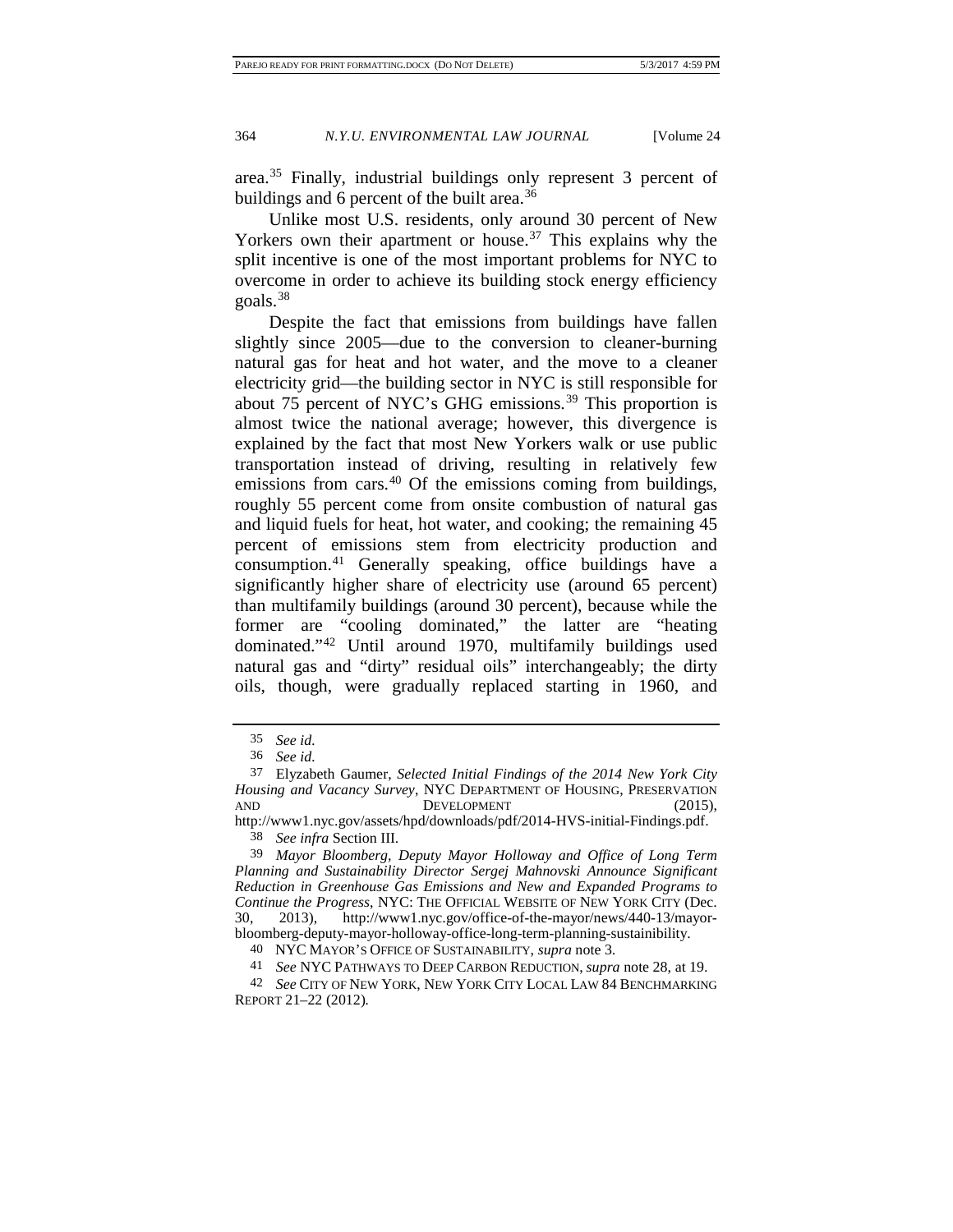buildings constructed after 1990 use natural gas almost exclusively.[43](#page-13-0)

# 2. *NYC's Energy Efficiency Measures*

What follows is a brief description of measures set out primarily by *PlaNYC* and its extension, the *One City: Built to Last* plan. It includes the main policy instruments of the city that have resulted in a number of interesting and effective initiatives. These initiatives range from regulatory to voluntary actions, and are summarized below:

| <b>Type of</b>    | <b>Description</b>                                                             |
|-------------------|--------------------------------------------------------------------------------|
| measure           |                                                                                |
| <b>Regulatory</b> | Zone Green: Zoning regulation amendment to                                     |
|                   | remove impediments to the construction and<br>retrofitting of green buildings. |
|                   | Local Law 84: Benchmarking submission by                                       |
|                   | building owners for public disclosure.                                         |
|                   | Local Law 85: NYC Energy Conservation Code                                     |
|                   | (NYCECC), for all building types.                                              |
|                   | Local Law 86: Leadership in Energy and                                         |
|                   | Environmental Design (LEED) Law.                                               |
|                   | Local Law 87: Energy Auditing and Tuning.                                      |
|                   | Local Law 88: Lighting upgrades and energy usage                               |
|                   | information in buildings over 50,000 square feet and                           |
|                   | tenant spaces over 10,000 square feet.                                         |

<span id="page-13-0"></span>43 *See id*. at 21.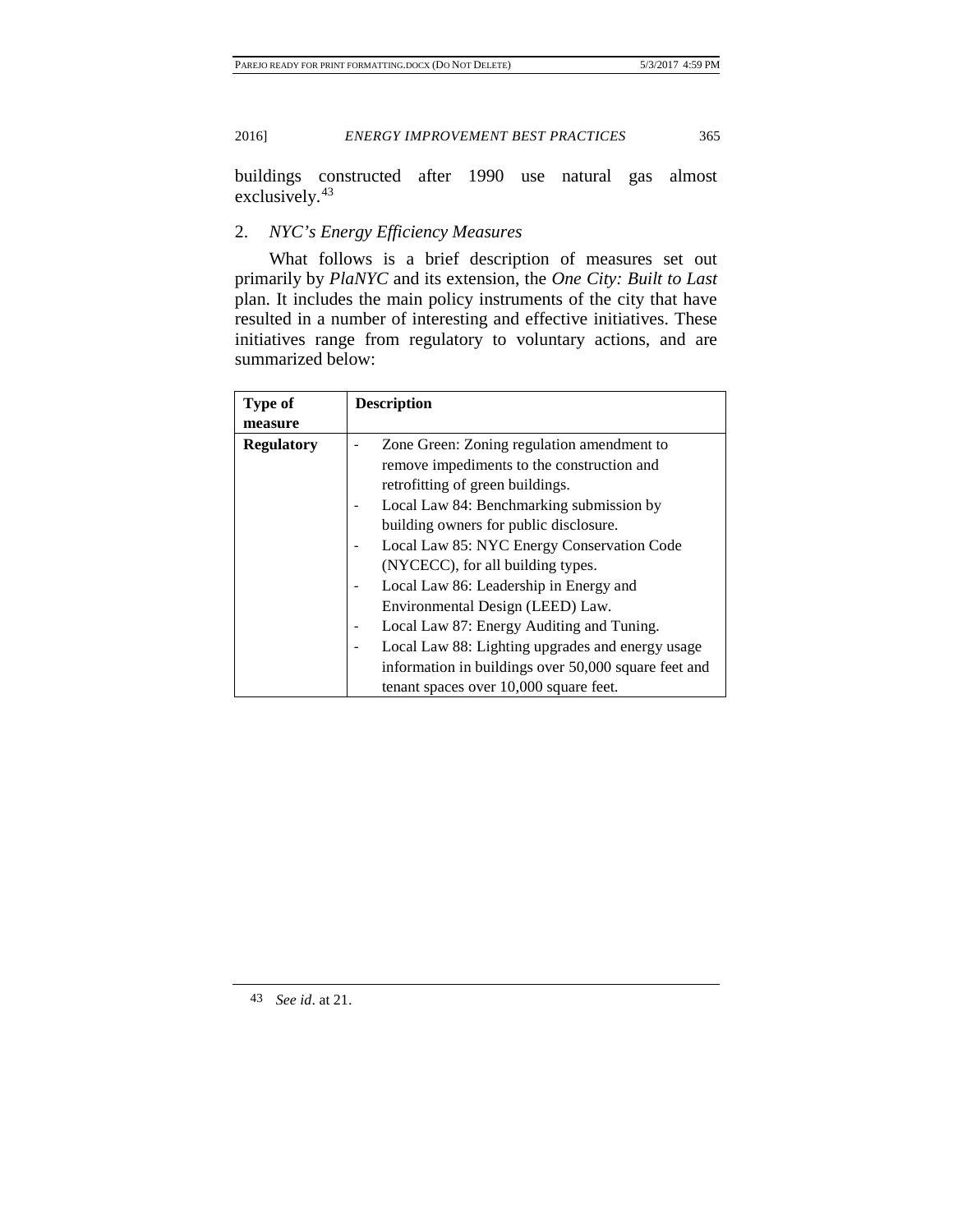| <b>Economic</b><br>(market-<br>based)                         | Residential<br>Multifamily                                                                                                                                                                                                                 | Programs:<br>Financing:             | Home<br>performance with<br><b>Energy Star</b><br>Solar Electric<br>(PV) Incentive<br>Program<br>On-Bill Recovery<br>Loans<br><b>Smart Energy</b><br>Loans        |
|---------------------------------------------------------------|--------------------------------------------------------------------------------------------------------------------------------------------------------------------------------------------------------------------------------------------|-------------------------------------|-------------------------------------------------------------------------------------------------------------------------------------------------------------------|
|                                                               |                                                                                                                                                                                                                                            | Programs<br>Programs                | <b>Advanced Submetering</b><br>Multifamily Performance<br><b>State Energy Investment</b><br>Program (EnVest)                                                      |
| <b>Financial</b>                                              | Federal                                                                                                                                                                                                                                    | households)                         | American Recovery and<br>Reinvestment Act<br><b>Weatherization Assistance</b><br>Program (low-income                                                              |
|                                                               | <b>New York State</b><br>Energy<br>Research and<br>Development<br>Authority<br>(NYSERDA)                                                                                                                                                   | (ESA)<br>Direct Loans               | Con Edison Multifamily Energy<br><b>Efficiency Program</b><br><b>Energy Services Agreements</b><br>Expenses for Conservation and<br>Efficiency Leadership (ExCEL) |
|                                                               | Local                                                                                                                                                                                                                                      |                                     | Green Roof tax abatement<br>Solar Panels tax abatement                                                                                                            |
| <b>Informational</b><br>and<br><b>Voluntary</b>               | Energy Aligned Clause (EAC)<br>$\overline{\phantom{a}}$<br>Green Light New York (GLNY)<br>$\overline{\phantom{0}}$<br>GreeNYC<br>The Mayor's Carbon Challenges<br>Municipal Entrepreneurial Testing System (METS)<br><b>NYC Cool Roofs</b> |                                     |                                                                                                                                                                   |
| Packaged<br>measures<br>(public-<br>private<br>collaboration) | $\overline{a}$                                                                                                                                                                                                                             | Retrofit Standardization Initiative |                                                                                                                                                                   |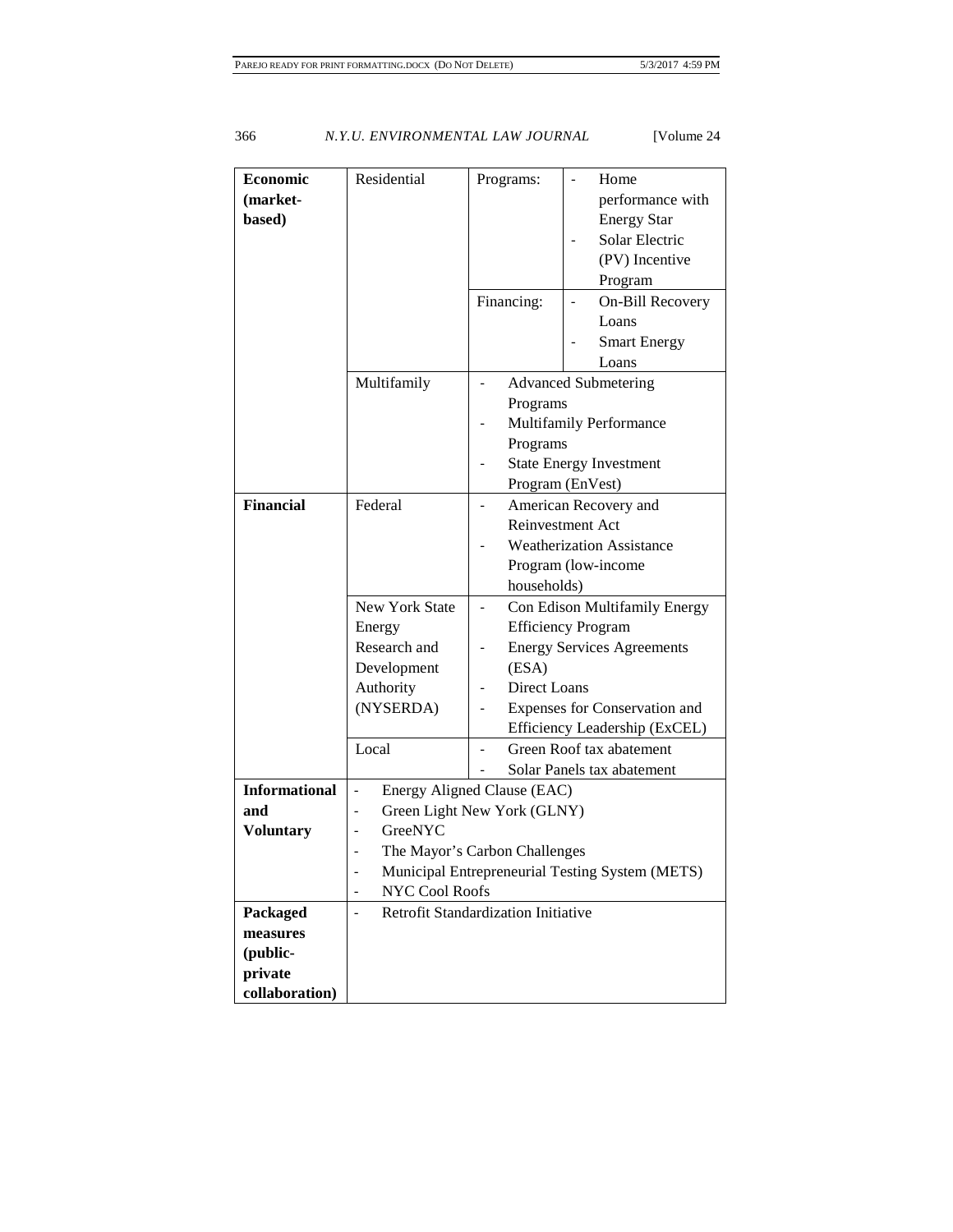<span id="page-15-0"></span>

# II. BEST PRACTICE EXAMPLES FOR THE MOST ENERGY INTENSIVE USES IN BUILDINGS

What follows is a selection of notable energy efficiency measures directed towards the most energy-demanding uses in buildings (space heating, water heating, space cooling and use of electricity for appliances and lighting) in certain EU countries,<sup>[44](#page-15-1)</sup> compared with solutions implemented in NYC for each use.[45](#page-15-2)

# <span id="page-15-6"></span>A. *Heating*

#### 1. *Space Heating*

In Europe, space heating accounts for more than 65 percent of total residential building energy consumption.<sup>[46](#page-15-3)</sup>

### a. *The Netherlands*

The Netherlands is the exemplar for space heating in Europe<sup>[47](#page-15-4)</sup> due to several factors: a large diffusion of condensing boilers; a rapid turnover of the dwelling stock; a major upgrade in thermal regulations; an effective program that expedites the retrofitting of the existing building stock; and high energy prices. $48$ 

<span id="page-15-1"></span><sup>44</sup> In Europe, residential space heating takes the highest share of the total use of energy (67%), followed by water heating and appliances (both with a 13% share), and then cooking and lighting (with 4% and 3% shares respectively). *See*  MARK LEVINE ET AL., BUILDING ENERGY-EFFICIENCY BEST PRACTICE POLICIES AND POLICY PACKAGES 46–47 (2012), https://china.lbl.gov/sites/all/files/gbpnfinaloct-2012.pdf. The largest energy source is natural gas (around 40%), whereas coal is the smallest (around 3%). See id.

<span id="page-15-2"></span><sup>45</sup> In NYC, 55% of GHG emissions from the building sector stem from onsite combustion of natural gas and liquid fuels for heating (space and water heating), and around 45% come from electricity production and consumption (mainly used for air conditioning devices and other appliances, including lighting). *See* NYC PATHWAYS TO DEEP CARBON REDUCTION, *supra* note [28,](#page-11-1) at 19.

<sup>46</sup> *See* LEVINE ET AL., *supra* not[e 44,](#page-15-0) at 47.

<span id="page-15-4"></span><span id="page-15-3"></span><sup>47</sup> *See* DIDIER BOSSEBOEUF, INTELLIGENT ENERGY EUROPE, MONITORING OF ENERGY EFFICIENCY TRENDS AND POLICIES IN THE EU 41 (2015) [hereinafter INTELLIGENT ENERGY EUROPE], http://www.odysseemure.eu/publications/br/synthesis-energy-efficiency-trends-policies.pdf.

<span id="page-15-5"></span><sup>48</sup> *See* Bruno Lapillonne, *Benchmark of the Specific Energy Consumption for Space Heating in Europe*, LEONARDO ENERGY (Jan. 31, 2012), http://www.leonardo-energy.org/blog/benchmark-specific-energy-consumptionspace-heating-europe.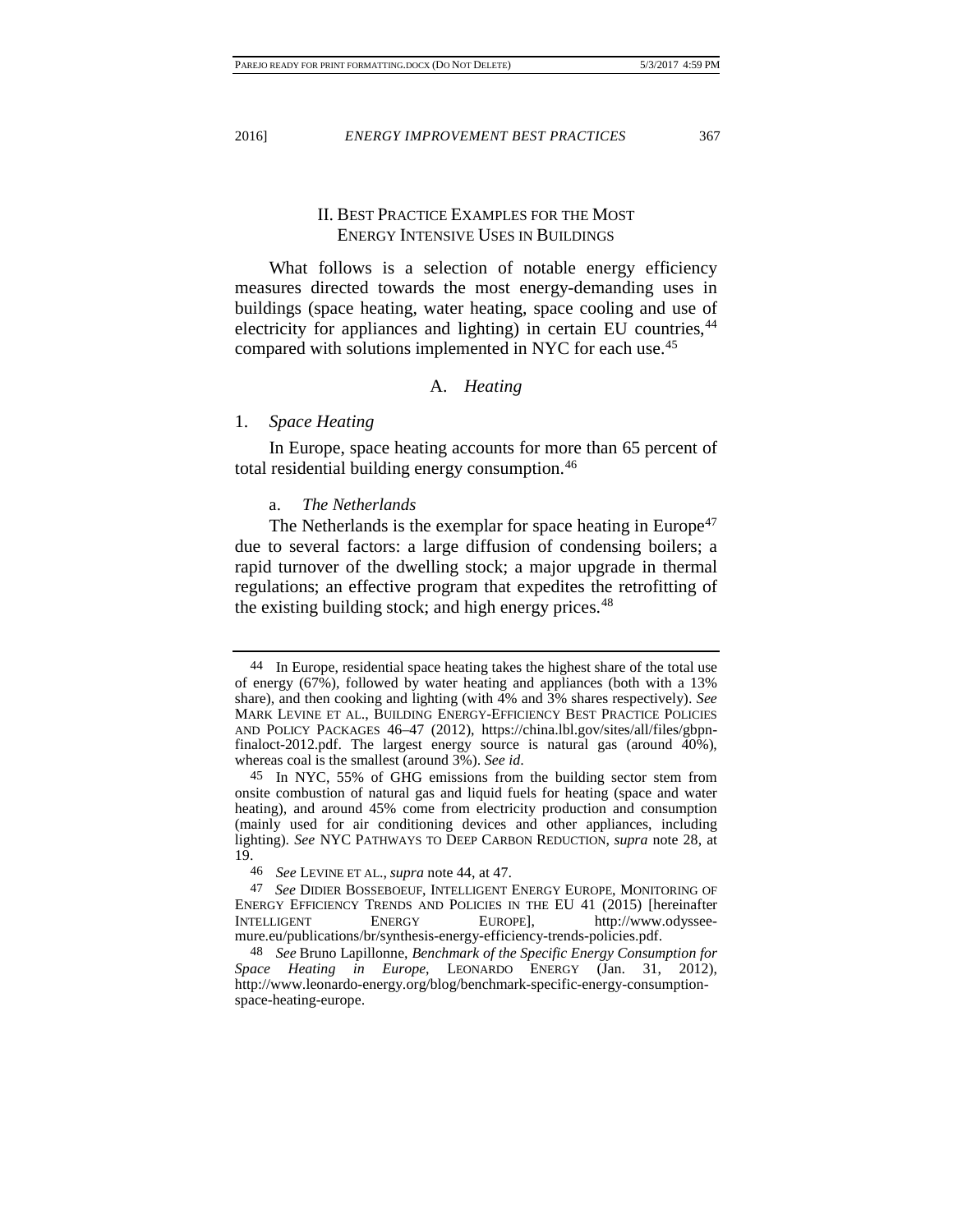<span id="page-16-0"></span>Unexpectedly, the Dutch housing stock is predominantly composed of individual dwellings (around 70 percent), which consume around 10 to 30 percent more energy than collective dwellings.[49](#page-16-1) However, the Netherlands has a higher percentage of newly built dwellings than other EU countries, and the average energy performance of new buildings is much better.<sup>[50](#page-16-2)</sup> Therefore, the structure of the Netherlands' housing stock does not explain its good performance compared to other EU countries; however, the age of its housing stock might. Most Dutch homes are heated by natural gas,  $51$  a fuel that NYC aims to use for its space heating needs,<sup>52</sup> and the Netherlands has a large diffusion of central heating,<sup>[53](#page-16-5)</sup> just like NYC.<sup>[54](#page-16-6)</sup> But the Netherlands has a large diffusion of condensing boilers (60 percent of dwellings), thanks to a subsidy policy, training programs, and information campaigns; condensing boilers typically achieve higher efficiency than other types of boilers.<sup>[55](#page-16-7)</sup> This significantly impacts heating efficiency, and therefore, the consumption of energy.[56](#page-16-8)

The social (affordable) housing sector in the Netherlands

<span id="page-16-4"></span>52 *See* Jonathan Barnes, *Heating Oil Transition Offers Savings*, THE COOPERATOR (Apr. 2013), http://cooperator.com/article/heating-oil-transitionoffers-savings.

<span id="page-16-5"></span>53 *See* Ben Gales, *A Dutch Revolution: Natural Gas in the Netherlands*, *in*  ENERGY TRANSITIONS IN HISTORY 83–90, (Richard W. Unger ed., 2013). The dwelling stock structure, between individual and collective dwellings, influences countries' energy performance, since an individual dwelling consumes on average more energy per  $m<sup>2</sup>$  than a collective dwelling, and dwelling stock structure is substantially different from one country to another. BOSSEBOEUF, *supra* note [7,](#page-4-4) at 34.

<span id="page-16-6"></span>54 Many buildings in New York City, particularly multiunit apartments and office buildings, use forced hot water or steam systems for heating. These systems use a boiler to heat water—the resultant hot water or steam flows through pipes to baseboard or free-standing radiators in each room. *See generally Chapter 2: Boiler 101*, *in* THE BOTTOM OF THE BARREL, http://www.edf.org/sites/default/files/10087\_EDF\_BottomBarrel\_ch2.pdf.

<span id="page-16-8"></span><span id="page-16-7"></span>55 *See* Nick Banks, *Socio-technical Networks and the Sad Case of the Condensing Boiler*, *in* ENERGY EFFICIENCY IN HOUSEHOLD APPLIANCES AND LIGHTING 141, 142 (2001).

56 *See* ENERDATA FOR ADEME, *supra* not[e 49,](#page-16-0) at 13).

<span id="page-16-1"></span><sup>49</sup> *See* ENERDATA FOR ADEME, QUANTITATIVE EVALUATION OF EXPLANATORY FACTORS OF THE LOWER ENERGY EFFICIENCY PERFORMANCE OF FRANCE FOR SPACE HEATING COMPARED TO EUROPEAN BENCHMARKS 5-6 (2011).

<sup>50</sup> *See id*. at 8.

<span id="page-16-3"></span><span id="page-16-2"></span><sup>51</sup> *See* THE AMERICAN WOMEN'S CLUB OF THE HAGUE, AT HOME IN HOLLAND: A PRACTICAL GUIDE FOR LIVING IN THE NETHERLANDS 222 (11th ed. 2009).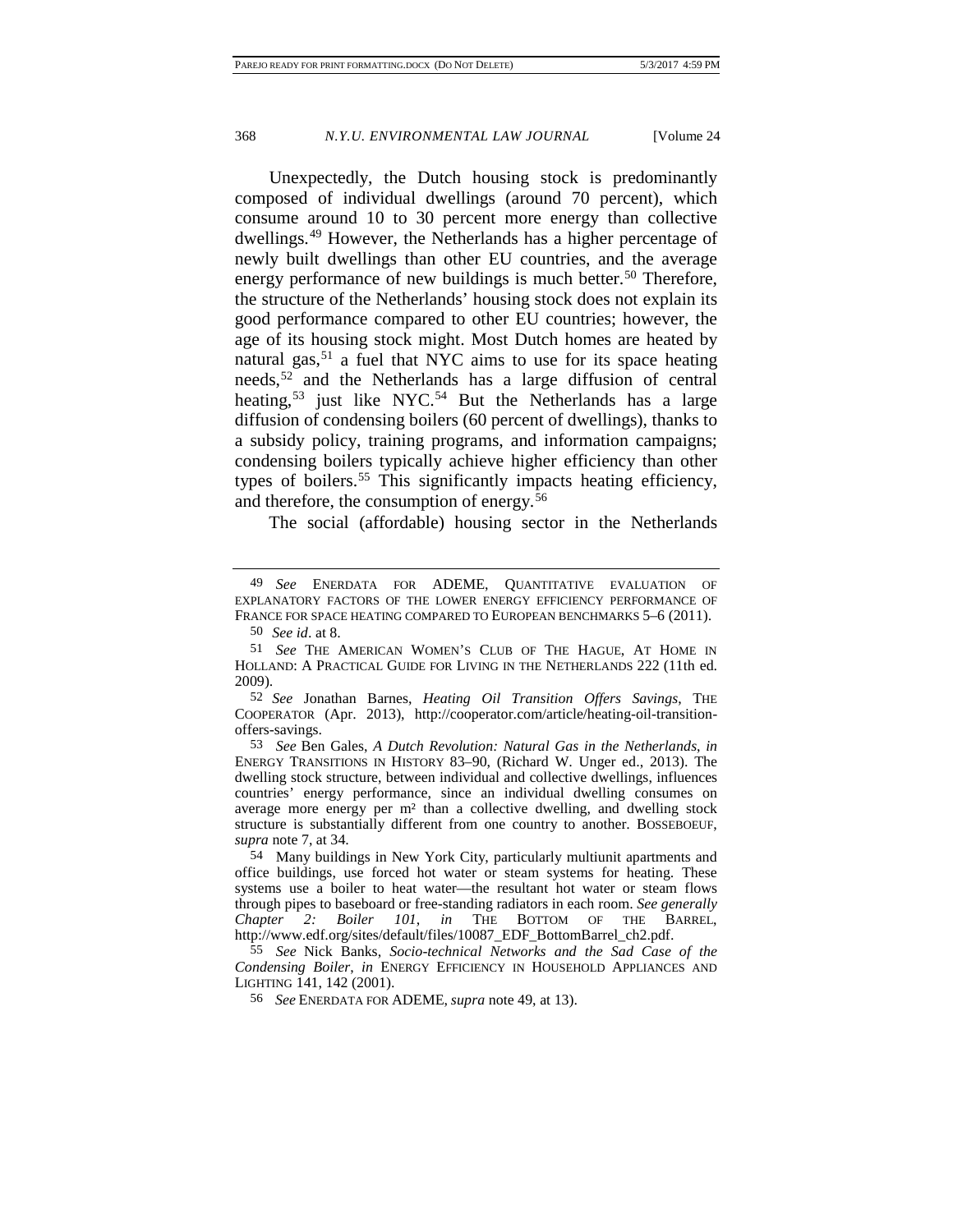represents over a third of the total housing stock.<sup>57</sup> According to the SHAERE database,<sup>[58](#page-17-2)</sup> the mean energy value of the social dwellings in the Netherlands was a D, a mediocre grade on the Dutch energy efficiency scale.<sup>[59](#page-17-3)</sup>

<span id="page-17-10"></span><span id="page-17-0"></span>The Netherlands' success is due in part to stringent requirements for energy efficiency in existing dwellings, beginning in the  $1970s$ .<sup>[60](#page-17-4)</sup> Indeed, the Netherlands has instituted the greatest number of thermal regulations in the EU over the past 30 years, with eight updates.<sup>[61](#page-17-5)</sup> Additionally, the National Program for the Insulation (NPI) of existing dwellings (1978 to 1987)<sup>[62](#page-17-6)</sup> applied to 2.5 million dwellings,  $63\,60$  $63\,60$  percent of the total dwellings at the time.<sup>[64](#page-17-8)</sup> On top of that, building code enforcement in the EU, which is generally a local-level responsibility and therefore varies among

<span id="page-17-4"></span>60 *See* VIRGINIE SCHWARZ, EUROPEAN ENERGY NETWORK, ENERGY EFFICIENCY IN EUROPE 12, https://www.scribd.com/document/305236842/European-Energy-Network-

<span id="page-17-5"></span>Energy-Efficiency-in-Europe.

61 *See id*. at 11.

<span id="page-17-8"></span><span id="page-17-7"></span>63 *See* A.G. ENTROP, INFLUENCE OF PAST POLICIES ON TODAY'S ENERGY SAVING INITIATIVES 145 (2008), http://doc.utwente.nl/60323/1/Paper\_Influence\_of\_Past\_Policies\_on\_Todays\_En ergy\_Saving\_Policies.pdf.

64 SCHWARZ, *supra* note [60,](#page-17-0) at 16.

<span id="page-17-9"></span><span id="page-17-1"></span><sup>57</sup> *See* Marja Elsinga & Frank Wassenberg, *Social Housing in the Netherlands*, *in* SOCIAL HOUSING IN EUROPE 130, 130 (Christine Whitehead & Kathleen Scanlon eds., 2007).

<span id="page-17-2"></span><sup>58</sup> The Social Rented Sector Audit and Evaluation of Energy Saving Results (SHAERE, as translated from the Dutch), "is a collective database, operational since 2010, which contains the dwellings of the participating housing associations." *NL The Netherlands - Scenario Results and Monitoring Approaches*, EPISCOPE, http://episcope.eu/monitoring/case-studies/nl-thenetherlands/ (last visited Dec. 31, 2016).

<span id="page-17-3"></span><sup>59</sup> *See id*. The energy performance ratings of the social housing stock in the Netherlands were based on SHAERE data produced between 2011 and 2013. *See* MARINA ECONOMIDOU, OVERCOMING THE SPLIT INCENTIVE BARRIER IN THE BUILDING SECTOR, JRC SCIENCE AND POLICY REPORTS, WORKSHOP SUMMARY, REPORT EUR 26727 EN, at 13 (2014). The Netherlands has a different energy labeling system with respect to the rest of the EU countries because the Dutch government has refused to implement the EU Directives that regulate this matter, for political and economic reasons. *See generally* ENERGYCLAIM, http://www.energyclaim.nl/english/ (last visited Dec. 14, 2016).

<span id="page-17-6"></span><sup>62</sup> The NPI focused on existing buildings in the Netherlands. The activities developed under it were mainly: "grants for insulating existing homes; loans for the insulation of residential buildings; financial assistance for setting up an insulation plan; promotion of boilers installation; and several educational programs." *See* ENERDATA FOR ADEME, *supra* not[e 49,](#page-16-0) at 34.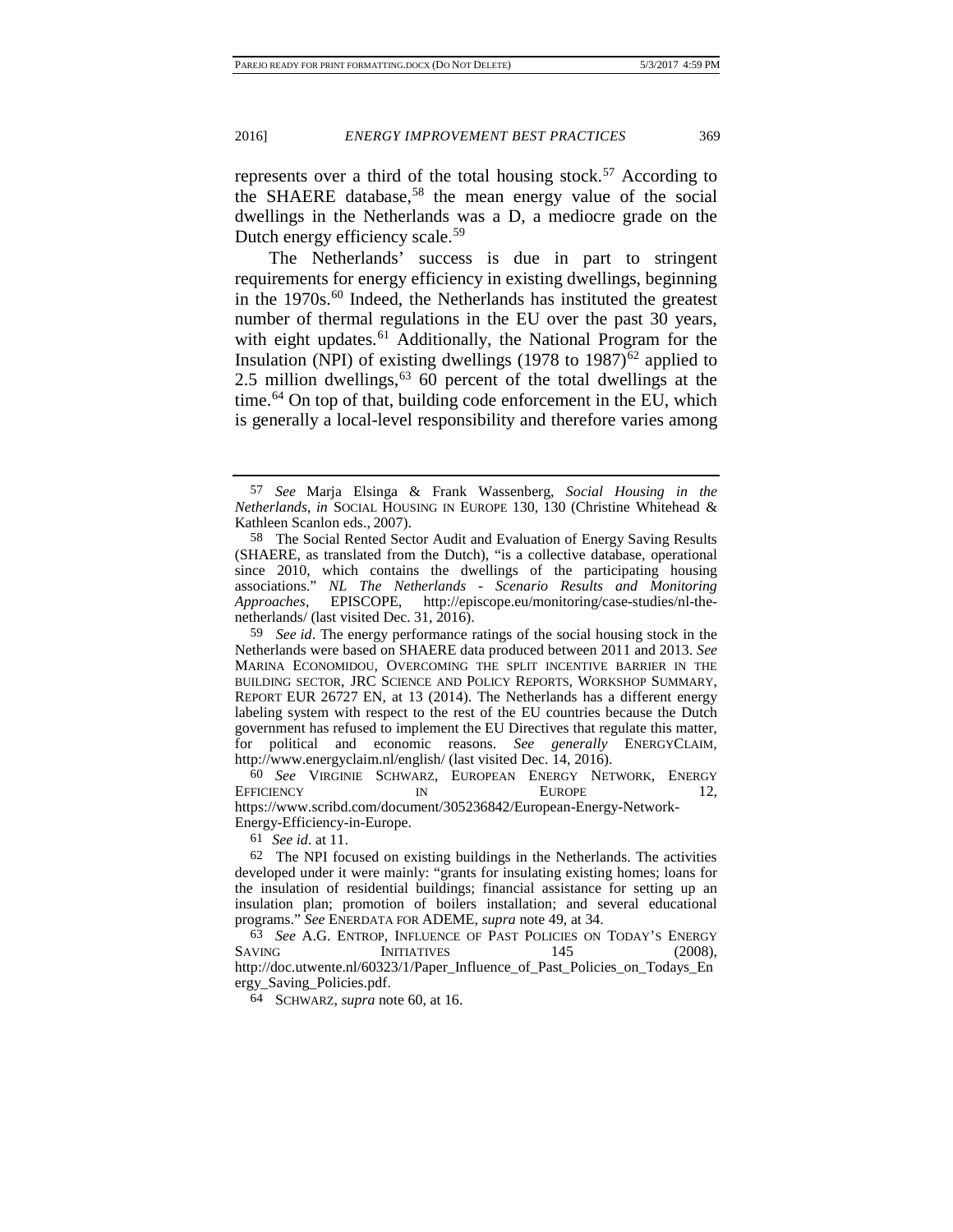states, is systematic in northern countries.<sup>65</sup>

The NPI provided subsidies for insulating techniques, covering 91 percent of total costs.<sup>[66](#page-18-1)</sup> Until 1980, the subsidy per dwelling could only be 30 percent of the investment, and dwellings without central heating could also apply for the subsidy. $67$  Thanks to a "special type of loan in cooperation with the banks,"[68](#page-18-3) which included "the cost for the organization and the execution of the program," the subsidized housing corporations invested in the improvement of their isolation systems.[69](#page-18-4) It was decided that the Association of Dutch Municipalities would become members of the organizing committee.<sup>[70](#page-18-5)</sup> Although the NPI did not yet include a labeling requirement, it gave consumers a substantial cut in their annual natural gas expenditures.<sup>[71](#page-18-6)</sup>

After the NPI, other policies were implemented. The Building Code (1992) introduced a requirement for the minimal thermal resistance of buildings.<sup>[72](#page-18-7)</sup> A total energy consumption limit was later included in the Building Code in 1995, using the so-called Energy Performance coefficient,<sup>[73](#page-18-8)</sup> comprising "space and water heating, ventilation, lighting, cooling, and renewable generation."[74](#page-18-9) During the following years, the coefficient was reduced and the energy quality of new buildings improved.<sup>[75](#page-18-10)</sup> The Energy Performance Certificate was introduced after the European Energy Performance of Buildings Directive of 2002 (EPBD).<sup>[76](#page-18-11)</sup> This energy label grades the energy performance of a dwelling using a scaled score from A to G, and should be compulsory in the Netherlands (as in the rest of the EU countries) for homes that are on the market[.77](#page-18-12) Finally, the National Energy Saving Plan (2008– 2020) was prepared "to reduce energy consumption in the built

<span id="page-18-0"></span><sup>65</sup> *See* LEVINE ET AL., *supra* not[e 44,](#page-15-0) at 58.

<span id="page-18-1"></span><sup>66</sup> *See* SCHWARZ, *supra* not[e 60,](#page-17-0) at 16.

<sup>67</sup> *See* ENTROP, *supra* note [63,](#page-17-9) at 146.

<span id="page-18-4"></span><span id="page-18-3"></span><span id="page-18-2"></span><sup>68</sup> *Id.* at 147.

<sup>69</sup> *Id*.

<span id="page-18-5"></span><sup>70</sup> *See id*. at 146–47.

<span id="page-18-6"></span><sup>71</sup> *See id*. at 149.

<sup>72</sup> *See id*.

<sup>73</sup> *See id*.

<sup>74</sup> *Id*.

<sup>75</sup> *See id.*

<span id="page-18-12"></span><span id="page-18-11"></span><span id="page-18-10"></span><span id="page-18-9"></span><span id="page-18-8"></span><span id="page-18-7"></span><sup>76</sup> *See* CONCERTED ACTION ENERGY PERFORMANCE OF BUILDINGS, http://www.epbd-ca.org/.

<sup>77</sup> *See* ENTROP, *supra* note [63,](#page-17-9) at 150.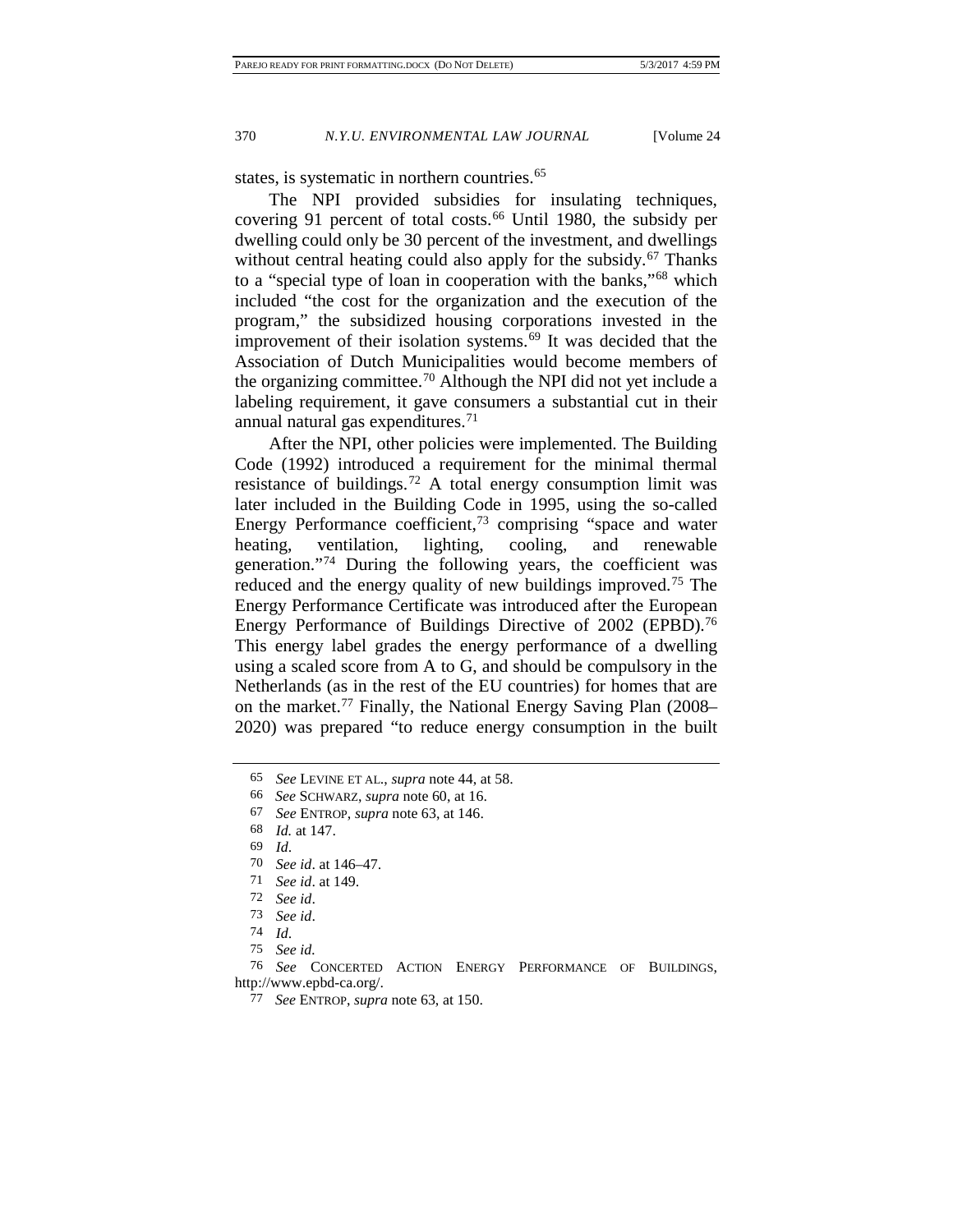environment<sup>"[78](#page-19-0)</sup> with a set of measures aimed at improving energy efficiency, and with them, the obligations derived from the EU Directives.[79](#page-19-1) However, the European Commission initiated two procedures against the Dutch government for failure to comply with their obligations with respect to the proper implementation of the EPBD.<sup>[80](#page-19-2)</sup>

High energy prices also led to a decrease in energy use. In 1996, an energy tax on the use of electricity and natural gas was put into place to encourage people to use less energy, more efficiently.[81](#page-19-3) It was generally effective, but also had its failings. On top of the social problems this type of measure could generate,  $82$ tax rates for electricity and natural gas were higher than the environmental costs they generated, whereas in the case of fuel oils, rates were lower than the environmental cost.[83](#page-19-5) A tax reform is aimed at solving these inconsistencies.<sup>[84](#page-19-6)</sup>

#### <span id="page-19-9"></span>b. *New York City*

Although just one percent of the total building stock in NYC burns heavy fuel oil, it contaminates more than the city's road transport sector.<sup>[85](#page-19-7)</sup> The Clean Heat Plan,  $86$  Local Law 43 (2010),

<sup>78</sup> *Id.*

<span id="page-19-8"></span><span id="page-19-1"></span><span id="page-19-0"></span><sup>79</sup> *See* MINISTRY OF ECONOMIC AFFAIRS & MINISTRY OF THE INTERIOR AND KINGDOM RELATIONS, THE THIRD NATIONAL ENERGY EFFICIENCY ACTION PLAN FOR THE NETHERLANDS 21 (2014), https://ec.europa.eu/energy/sites/ener/files/ documents/2014\_neeap\_en\_netherland.pdf.

<span id="page-19-2"></span><sup>80</sup> *See* ENERGYCLAIM, http://www.energyclaim.nl/english/ (last visited Mar. 19, 2017).

<span id="page-19-3"></span><sup>81</sup> *See Regulatory Energy Tax (Regulerende Energie Belasting - REB)*, INTERNATIONAL ENERGY AGENCY (Nov. 18, 2014), http://www.iea.org/ policiesandmeasures/pams/netherlands/name-21050-en.php.

<span id="page-19-4"></span><sup>82</sup> One such problem is so-called "energy poverty," which occurs when a household cannot afford the cost of energy for everyday life. STEVE PYE & AUDREY DOBBINS, ENERGY POVERTY AND VULNERABLE CONSUMERS IN THE ENERGY SECTOR ACROSS THE EU: ANALYSIS OF POLICIES AND MEASURES 1 (2014). It is specifically defined as "the inability to secure a socially and materially necessitated level of domestic energy services (heating, lighting, cooling, and so on)." *Id*. at 22.

<span id="page-19-5"></span><sup>83</sup> *See Environmental Damage and Energy Tax Reform: The Dutch Challenge*, PBL ENVTL. ASSESSMENT AGENCY (Apr. 7, 2015), http://www.pbl.nl/en/news/newsitems/2015/match-energy-tax-rates-withenvironmental-damage-costs.

<span id="page-19-6"></span><sup>84</sup> *See* GREEN TAX REFORM: ENERGY TAX CHALLENGES FOR THE NETHERLANDS, PBL ENVTL ASSESSMENT AGENCY 4 (2014).

<span id="page-19-7"></span><sup>85</sup> *See NYC Clean Heat*, M-CORE CREDIT, http://m-corecredit.com/cleanheat/ (last visited Oct. 23, 2016).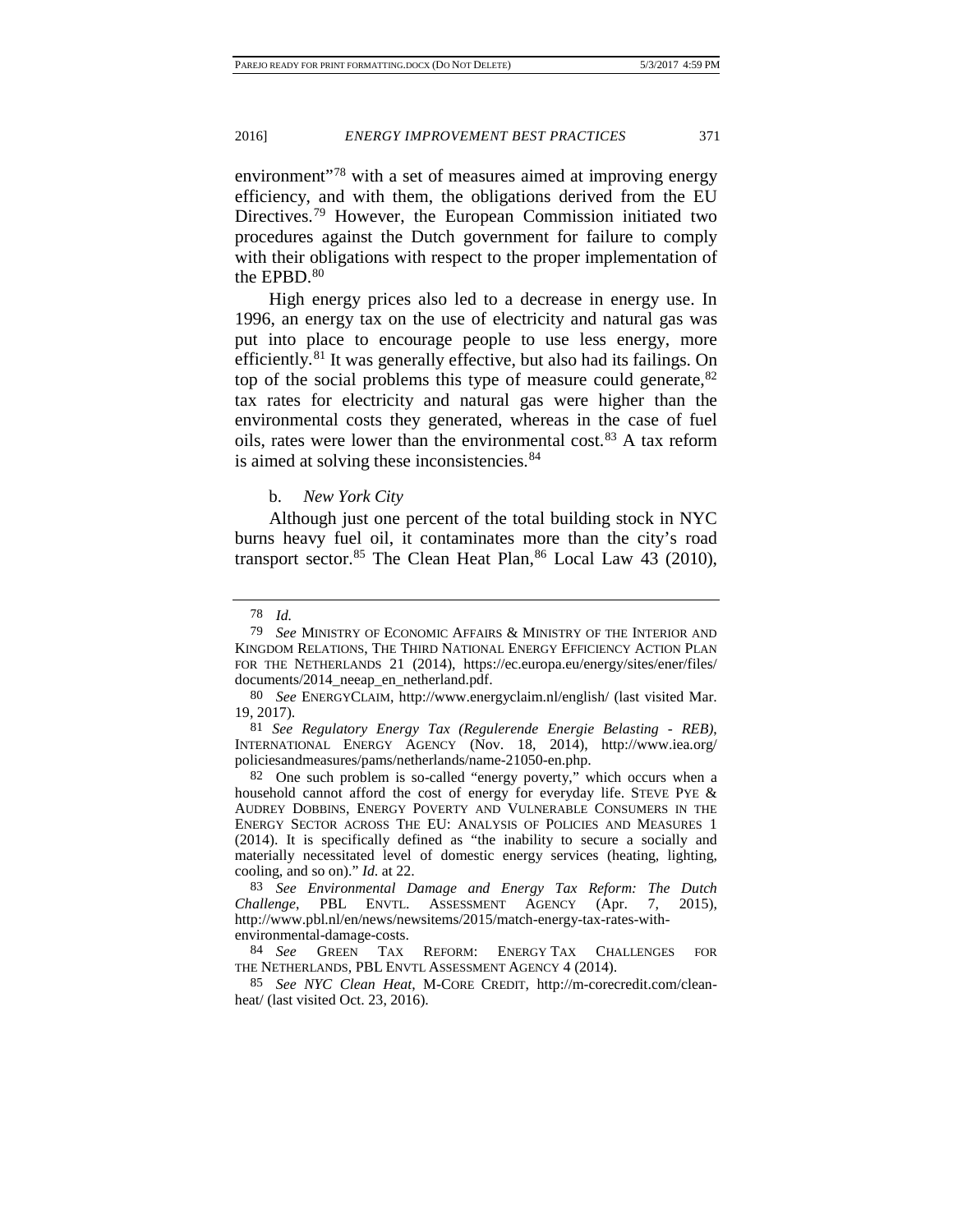<span id="page-20-9"></span><span id="page-20-0"></span>and other state legislation regulating heating oils (No. 4 and No. 6 grades) $87$  were put in place to address the public health hazard presented by the burning of these fuels,<sup>[88](#page-20-2)</sup> which emit sulfur dioxide (SOx) and fine particulate matter (PM  $2.5$ ).<sup>[89](#page-20-3)</sup> Under the new local rule, new boilers or burner installations had to switch immediately from No. 6 or No. 4 oils to cleaner fuels, such as ultra-low sulfur No. 2 oil, biodiesel, natural gas, or steam power.[90A](#page-20-4)lso, existing buildings using No. 6 oil had to convert by 2012 to a cleaner fuel before their three-year certificates of operation expired—resulting in a full phase-out of No. 6 oil by mid-2015.<sup>[91](#page-20-5)</sup> Finally, boilers not replaced by 2030 would need to be modified to meet the new regulations.  $92$ 

To accomplish this, the Clean Heat Plan provides technical assistance and information about financing and incentives. A number of financing solutions are currently available in the marketplace in partnership with financial institutions and other private and public entities.<sup>[93](#page-20-7)</sup> Several incentives and rebates have also been developed for buildings to convert to cleaner fuels.<sup>[94](#page-20-8)</sup>

<span id="page-20-4"></span><span id="page-20-3"></span>89 *See Program Progress*, NYC CLEAN HEAT, https://www.nyccleanheat.org/ content/program-progress (last visited Nov. 19, 2015).

<sup>86</sup> The NYC Clean Heat Program provides technical and financial assistance to property owners to convert to cleaner fuels at a faster pace than required by regulation. *See Welcome to NYC Clean Heat*, NYC CLEAN HEAT, https://www.nyccleanheat.org/ (last visited Dec. 15, 2016).

<span id="page-20-1"></span><sup>87</sup> *See* 2010 N.Y.C. Local Law No. 43, N.Y.C. Admin. Code §§ 24-167– 169.

<span id="page-20-2"></span><sup>88</sup> Just 1% of all buildings in the city produce 86% of the total soot pollution from buildings—more than all the cars and trucks in New York City combined. They do this by burning the dirtiest grades of heating fuel available, known as residual oil, or No. 6 and No. 4 heating oil. *See Heating Oil Regulations*, NYC MAYOR'S OFFICE OF SUSTAINABILITY, http://www.nyc.gov/html/gbee/html/ codes/heating.shtml (last visited Dec. 31, 2016).

<sup>90</sup> *See Heating Oil Regulations*, *supra* not[e 88.](#page-20-0)

<sup>91</sup> *See id.*

<sup>92</sup> *See id.*

<span id="page-20-7"></span><span id="page-20-6"></span><span id="page-20-5"></span><sup>93</sup> For a list of financing entities, see *Financing*, NYC CLEAN HEAT, https://www.nyccleanheat.org/content/financing (last visited Nov. 1, 2016).

<span id="page-20-8"></span><sup>94</sup> Such incentives include: i) discounted service contracts or group buying discounts, among other offers, to encourage buildings to convert from No. 6 or No. 4 heating oil to ultra-low sulfur No. 2 heating oil with biodiesel, ii) tax credits against personal income or franchise taxes for the purchase of biodiesel fuel for residential space and water heating, and iii) customized plans, such as Con Ed's, to assist customers with the necessary capital to convert to natural gas, or National Grid's, to cover up to 50% of conversion cost for business and multifamily customers switching from heating oil to natural gas. *See Incentives*,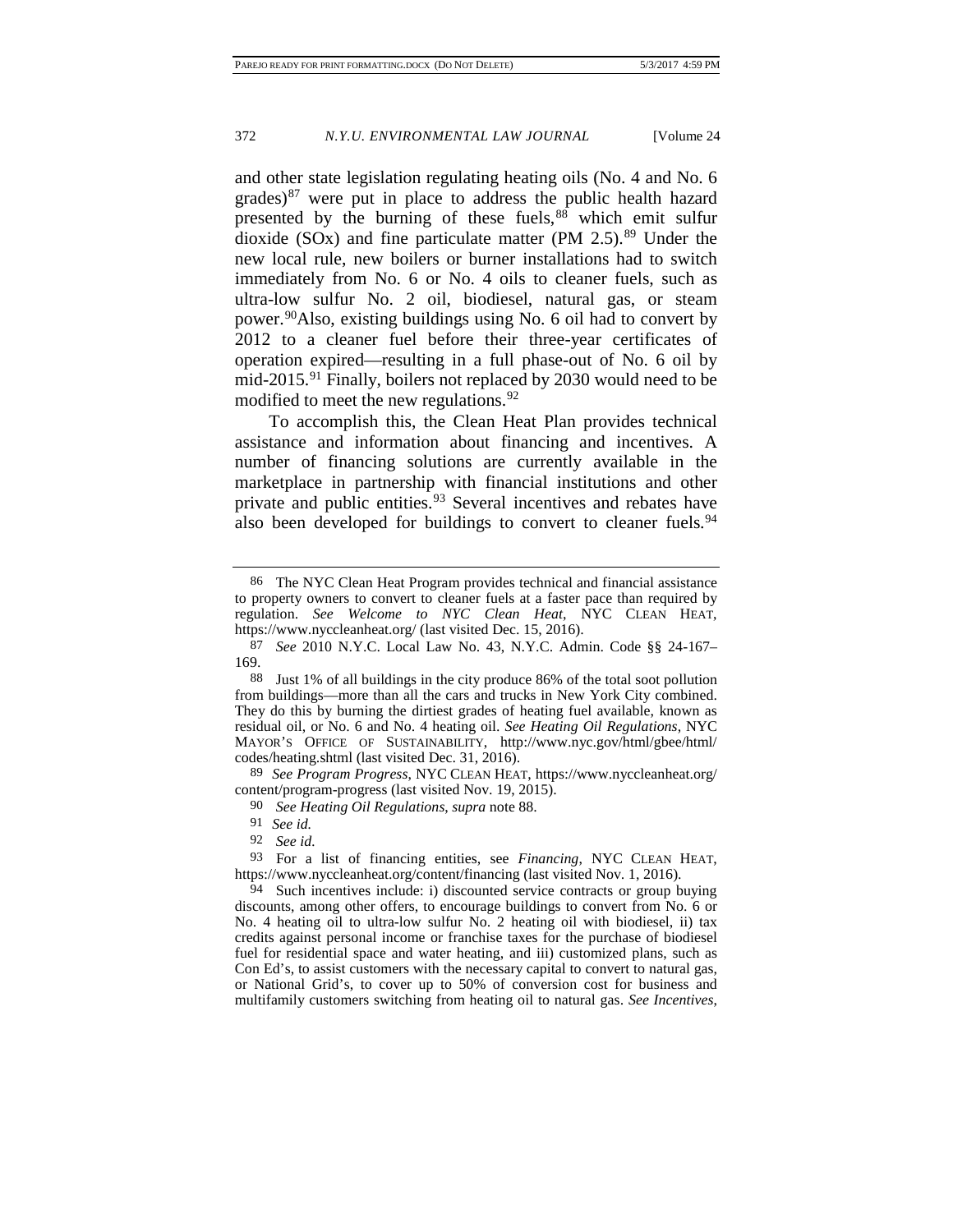Other incentives are intended to save money through incorporating energy efficiency measures at the same time.<sup>[95](#page-21-0)</sup>

Regulation has significantly pushed down the levels of SOx emitted from all types of oils since the launch of the PlaNYC (69% from 2008 to 2013). Even so, reducing PM 2.5 emissions requires the initiative of individual buildings to the switch to cleaner energy sources.<sup>[96](#page-21-1)</sup> However, the difficulty of tightening building regulations shows that fulfillment of the objectives entails challenges.[97](#page-21-2) Hence, contractor and building manager education efforts should be unequivocal about the benefits of the energy efficiency improvements.

2. *Water Heating*

Water heating represents around 13 percent of EU household energy consumption.<sup>[98](#page-21-3)</sup> Energy consumption for water heating per dwelling has decreased in most EU countries since 1997, excepting Spain, Cyprus, Belgium, Slovenia, and Hungary.<sup>[99](#page-21-4)</sup> In the United States, water heating represents 18 percent of total energy consumption; in the state of New York, it is 17 percent (2009 data). $100$ 

<span id="page-21-7"></span>a. *Sweden*

Impressively, from 1997 to 2009, Sweden reduced its water heating energy consumption by more than half.<sup>[101](#page-21-6)</sup> The growth of

98 *See* LEVINE ET AL., *supra* not[e 44,](#page-15-0) at 46.

NYC CLEAN HEAT, https://www.nyccleanheat.org/content/incentives (last visited Dec. 31, 2016).

<span id="page-21-0"></span><sup>95</sup> Con Edison, National Grid, NYSERDA, and the New York State Weatherization Assistance program offer energy efficiency upgrade initiatives. *See id.*

<span id="page-21-1"></span><sup>96</sup> Indeed, SOx levels and PM 2.5 emissions have been reduced by 69% and 23%, respectively, during the period ranging from 2008–2013. *See Program Progress*, *supra* note [89.](#page-20-9) 97 *See* Seth Silverman, *Scaling Residential Retrofits in New York City:* 

<span id="page-21-2"></span>*Financing, Standardization, and Streamlining*, 27 ENVT'L CLAIMS J. 1, 72 (2015).

<span id="page-21-4"></span><span id="page-21-3"></span><sup>99</sup> *See* ENERGY EFFICIENCY AND ENERGY CONSUMPTION IN THE HOUSEHOLD SECTOR, EUROPEAN ENV'T AGENCY, http://www.eea.europa.eu/data-andmaps/indicators/energy-efficiency-and-energy-consumption-5/assessment (last visited Nov. 19, 2015).

<span id="page-21-6"></span><span id="page-21-5"></span><sup>100</sup> *See* U.S. ENERGY INFO. ADMIN., HOUSEHOLD ENERGY USE IN NEW YORK (2009), http://www.eia.gov/consumption/residential/reports/2009/state\_briefs/ pdf/ny.pdf.

<sup>101</sup> *See* BOSSEBOEUF, *supra* note [7,](#page-4-4) at 36.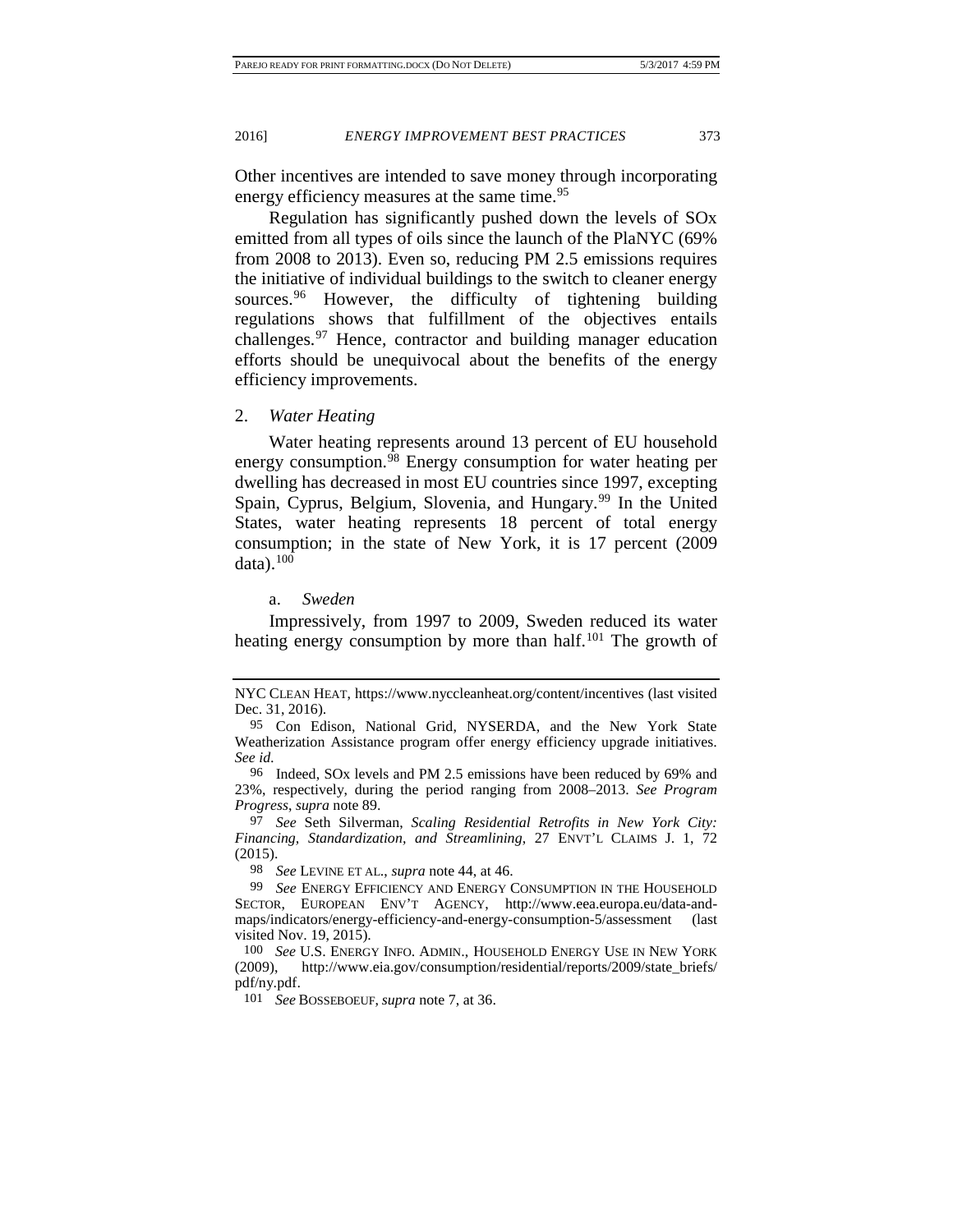biomass energy and the use of heat pumps dramatically changed the heating sector in Sweden.<sup>[102](#page-22-0)</sup> Likewise in the electricity sector, hydropower and nuclear have taken on leading roles in the energy mix, and wind power is gaining ground.<sup>[103](#page-22-1)</sup> The main policy measures in Sweden are general economic instruments, which provide financial incentives aimed at cost-effective solutions and promote competition between technologies. These include  $CO<sub>2</sub>$ and energy taxation, emissions trading, and tradable green certificates for renewable electricity. The economic instruments are complemented with other measures, such as research, development, demonstration efforts, and information efforts meant to influence consumer behavior.<sup>[104](#page-22-2)</sup>

Throughout the EU, solar energy has been promoted as a substitute for conventional energy sources currently used for water heating, especially in southern countries that have good solar radiation.[105](#page-22-3) At first, the EU states received financial incentives (subsidies or soft loans) and fiscal incentives (tax credits).<sup>[106](#page-22-4)</sup> More recently, mandatory regulations for the installation of solar heaters in new buildings have been enacted in countries like Spain.<sup>107</sup> Around 85 percent of dwellings in Cyprus have solar heaters; 35 percent in Greece; 17 percent in Austria; and 11 percent in Malta.[108](#page-22-6) The most significant progress has been observed in Greece, Malta, and Austria. Indeed, Austria is the benchmark for most medium solar radiation countries.<sup>[109](#page-22-7)</sup>

<span id="page-22-8"></span><span id="page-22-0"></span><sup>102</sup> To date, "the heating sector in Sweden—to a large extent, district heating—is practically fossil fuel free as a result of the increased use of biomass and heat pumps." *Sweden (2013)*, REEGLE, http://www.reegle.info/policy-andregulatory-overviews/SE (last visited Nov. 20, 2015).

<span id="page-22-1"></span><sup>103</sup> More than "47% of all energy that is used in Sweden comes from renewable energy sources," according to 2009 data. *Id.*

<span id="page-22-2"></span><sup>104</sup> WORLD BUS. COUNCIL FOR SUSTAINABLE DEV., ENERGY EFFICIENCY IN BUILDINGS: BUSINESS REALITIES AND OPPORTUNITIES 19, https://www.c2es.org/ docUploads/EEBSummaryReportFINAL.pdf.

<sup>105</sup> *See* BOSSEBOEUF, *supra* note [7,](#page-4-4) at 36.

<sup>106</sup> *See id.* at 37.

<span id="page-22-5"></span><span id="page-22-4"></span><span id="page-22-3"></span><sup>107</sup> *See* Real Decreto (R.D.) 1027/2007, de 20 de Julio, que aprueba el Reglamento de Instalaciones Térmicas en los Edificios (approving the Thermal Installation Regulation in buildings).

<sup>108</sup> *See* BOSSEBOEUF, *supra* not[e 7,](#page-4-4) at 36.

<span id="page-22-7"></span><span id="page-22-6"></span><sup>109</sup> *See* CARSTEN PETERSDORFF ET AL., ECOFYS, MITIGATION OF CO<sub>2</sub> EMISSIONS FROM THE BUILDING STOCK 31 (2004).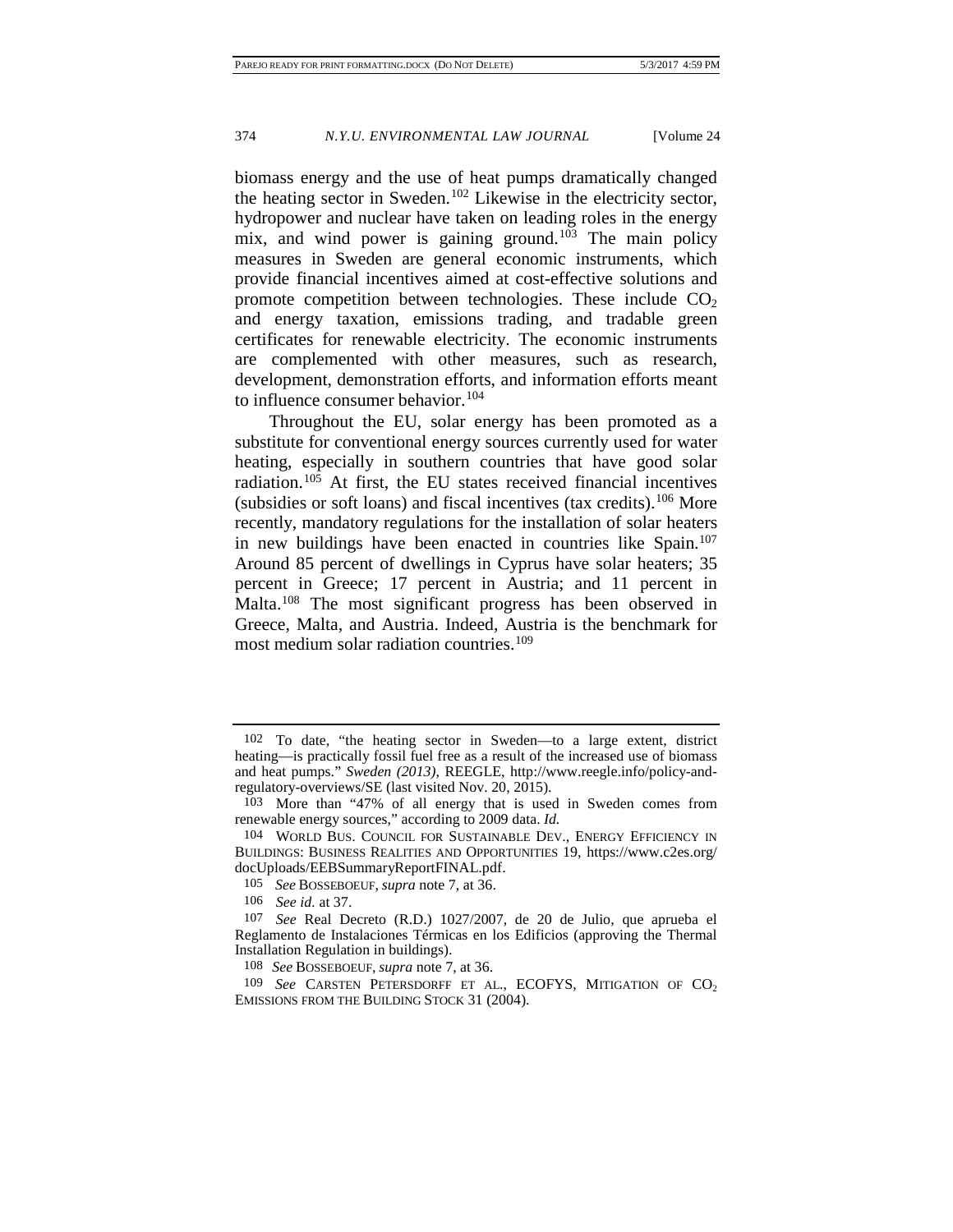b. *New York City*

Many buildings in NYC use forced hot water or steam systems for heating powered by fuel oil or natural gas. As indicated before in Section  $II(A)(1)(b)$ , even though only 1 percent of NYC buildings use dirty oil (No. 4 and No. 6), that small subset produces around 85 percent of all pollution coming from buildings.<sup>[110](#page-23-0)</sup> This disproportion applies not just to space heating but also to water heating, as those buildings use fuels for all heating purposes. Despite the improvements already accomplished in this regard by the Clean Heat program, $111$  the city is trying to go further by developing a series of energy initiatives including one that makes it easier for solar arrays to return power to the grid.<sup>[112](#page-23-2)</sup> It should be noted, though, that per a  $2013$  report,  $113$  solar heating is still underdeveloped in NYC relative to energy efficiency goals. Consequently, the "Clean Heat" initiative has been crucial to achieve the shift from dirty oils to cleaner fossil fuels, such as natural gas or No. 2 oil, in the city's existing building stock.<sup>[114](#page-23-4)</sup>

### 3. *Heating Analysis*

It seems that enforcement of existing thermal (space and water heating) regulations; implementation of high subsidies that include all costs of the investment chain; and implementation of some economic instruments that have proven effective in Europe (like the Energy Performance Certificate for homes and appliances) might contribute to the already successful space and water heating improvement measures in NYC. Particularly interesting are the firm Swedish commitments to a carbon  $tax^{115}$ 

<span id="page-23-5"></span><span id="page-23-4"></span>115 According to a study on the Swedish carbon tax published by the OECD, almost 90% of  $CO<sub>2</sub>$  emissions reductions resulted from the reformed tax system,

<span id="page-23-6"></span>

<sup>110</sup> *See Heating Oil Regulations*, *supra* not[e 88.](#page-20-0)

<sup>111</sup> *See Welcome to NYC Clean Heat*, *supra* note [86.](#page-19-9)

<span id="page-23-2"></span><span id="page-23-1"></span><span id="page-23-0"></span><sup>112</sup> This includes "a recent proposal to encourage solar development by broadening the terms under which solar arrays can feed unused power back to the electric grid." CITY OF NEW YORK, PLANYC PROGRESS REPORT 2013, at 38 (2013), http://www.nyc.gov/html/planyc/downloads/pdf/publications/planyc\_ progress\_report\_2013.pdf.

<span id="page-23-3"></span><sup>113</sup> As indicated by the Mayor's Office, "in 2011 'roughly 10,000 of [NYC's] largest buildings use[d] residual fuel oil, a viscous fuel that is nearly as dirty as coal,' which causes 86% of soot pollution from NYC buildings." MEISTER CONSULTANTS GROUP, NEW YORK CITY SOLAR WATER HEATING ROADMAP, at iii (2013), http://www.cuny.edu/about/resources/sustainability/solar-america/ solarthermal/CUNY\_NYC\_Solar\_Thermal\_FINAL.pdf.

<sup>114</sup> *See Program Progress*, *supra* not[e 89.](#page-20-9)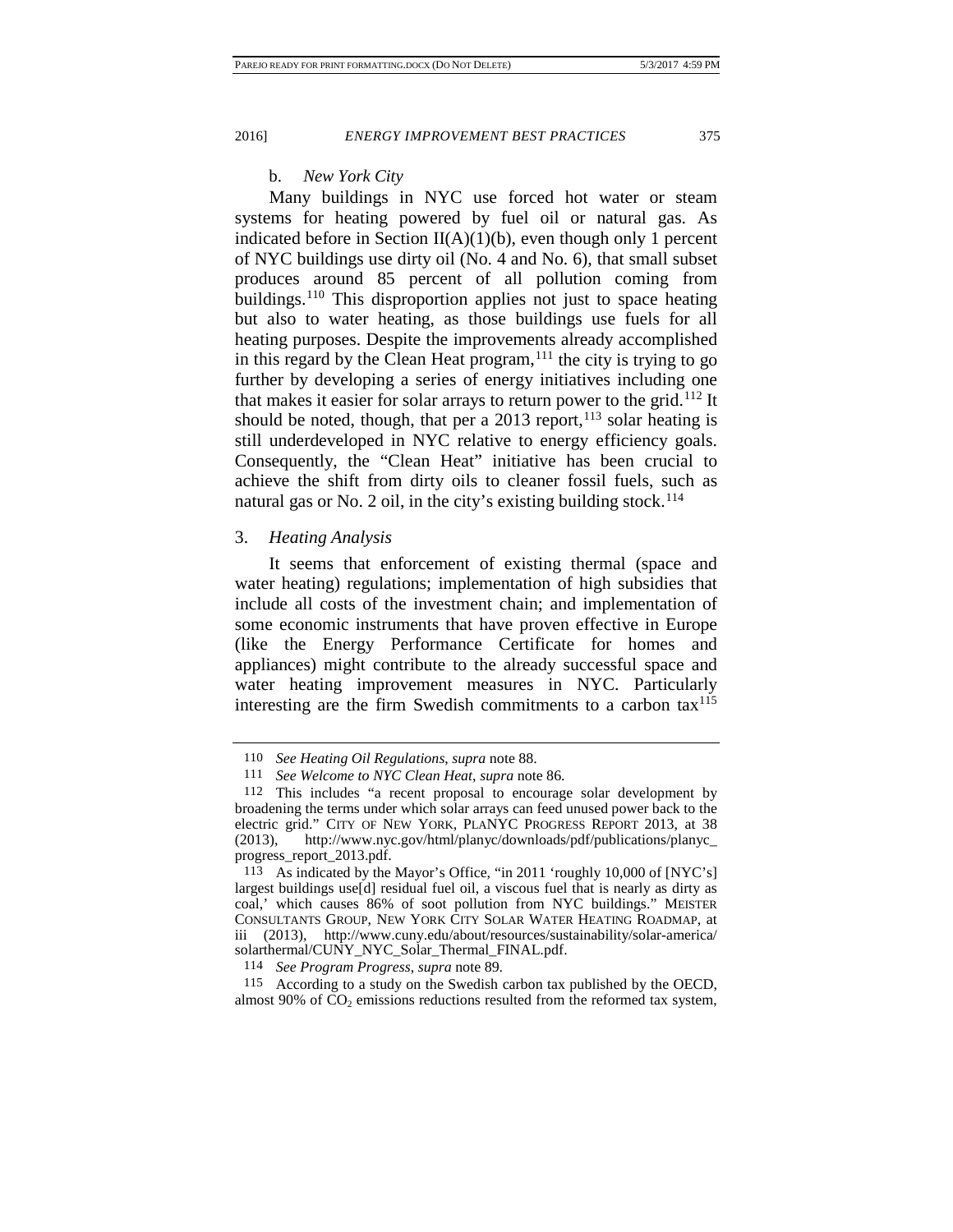and to innovation and technology promotion. Although a carbon tax would be a resounding and clear measure,  $116$  it is still very controversial, not only in the United States but in most EU countries.

# <span id="page-24-4"></span>B. *Cooling*

#### 1. *Air Conditioning*

There is a very strong relationship between air temperature and electricity consumption for air conditioning by households, although other factors, such as income level, are also determinative.[117](#page-24-1) Air conditioning (AC) units have been in widespread use in U.S. households for decades.<sup>[118](#page-24-2)</sup> Conversely, only more recently has AC started to proliferate in Europe.<sup>[119](#page-24-3)</sup> Even though the technology is spreading rapidly, it has had a negligible impact on energy demand, due to the mild climatic conditions in

whereas the remaining 10% resulted from investment grants and official programs on energy efficiency. *See* BENGT JOHANSSON, SWEDISH ENVT'L PROT. AGENCY, ECONOMIC INSTRUMENTS IN PRACTICE 1: CARBON TAX IN SWEDEN, http://www.oecd.org/sti/inno/2108273.pdf; *see also* INT'L ENERGY AGENCY, ENERGY POLICIES OF IEA COUNTRIES: SWEDEN (2013). http://www.iea.org/ textbase/nppdf/free/2013/sweden2013\_excerpt.pdf (another interesting study on Swedish energy policy and climate change).

<span id="page-24-0"></span><sup>116</sup> As recently noted by Michael B. Gerrard, "[a]lmost all economists agree that the best way to fight climate change is through a price on carbon, either through a carbon tax or a cap and trade system." Michael B. Gerrard, *Challenges to EPA's Proposed Carbon Rules: What If They Succeed?*, HUFFINGTON POST (Sept. 4, 2014, 6:57 PM), http://www.huffingtonpost.com/michael-b-gerrard/ challenges-to-epas-propos\_b\_5698336.html.

<span id="page-24-1"></span><sup>117</sup> *See* Enrica De Cian, et. al, *The Impact of Temperature Change on Energy Demand: A Dynamic Panel Analysis*, 46.2007 Nota di Lavoro 2 (April 2007), http://ageconsearch.umn.edu/bitstream/9322/1/wp070046.pdf.

<span id="page-24-2"></span><sup>118</sup> In the United States, AC systems use about 5% of the electricity produced in the country, costing homeowners more than \$11 billion a year. *See Energy Saver: Air Conditioning*, U.S. DEP'T OF ENERGY, http://energy.gov/energysaver /air-conditioning. According to data released in 2011, 87% of all U.S. homes have an AC device. *See* RESIDENTIAL ENERGY CONSUMPTION SURVEY, U.S. ENERGY INFO. ADMIN., https://www.eia.gov/consumption/residential/reports/ 2009/air-conditioning.cfm. In New York, 53% of households have "individual window or wall air conditioning units," and around 20% have installed "a central air conditioning system." *New York State Energy Profile*, U.S. ENERGY INFO. ADMIN., http://www.eia.gov/state/?sid=NY.

<span id="page-24-3"></span><sup>119</sup> *See generally* GEORGE HENDERSON, HOME AIR CONDITIONING IN EUROPE: HOW MUCH ENERGY WOULD WE USE IF WE BECAME MORE LIKE AMERICAN HOUSEHOLDS? (2005).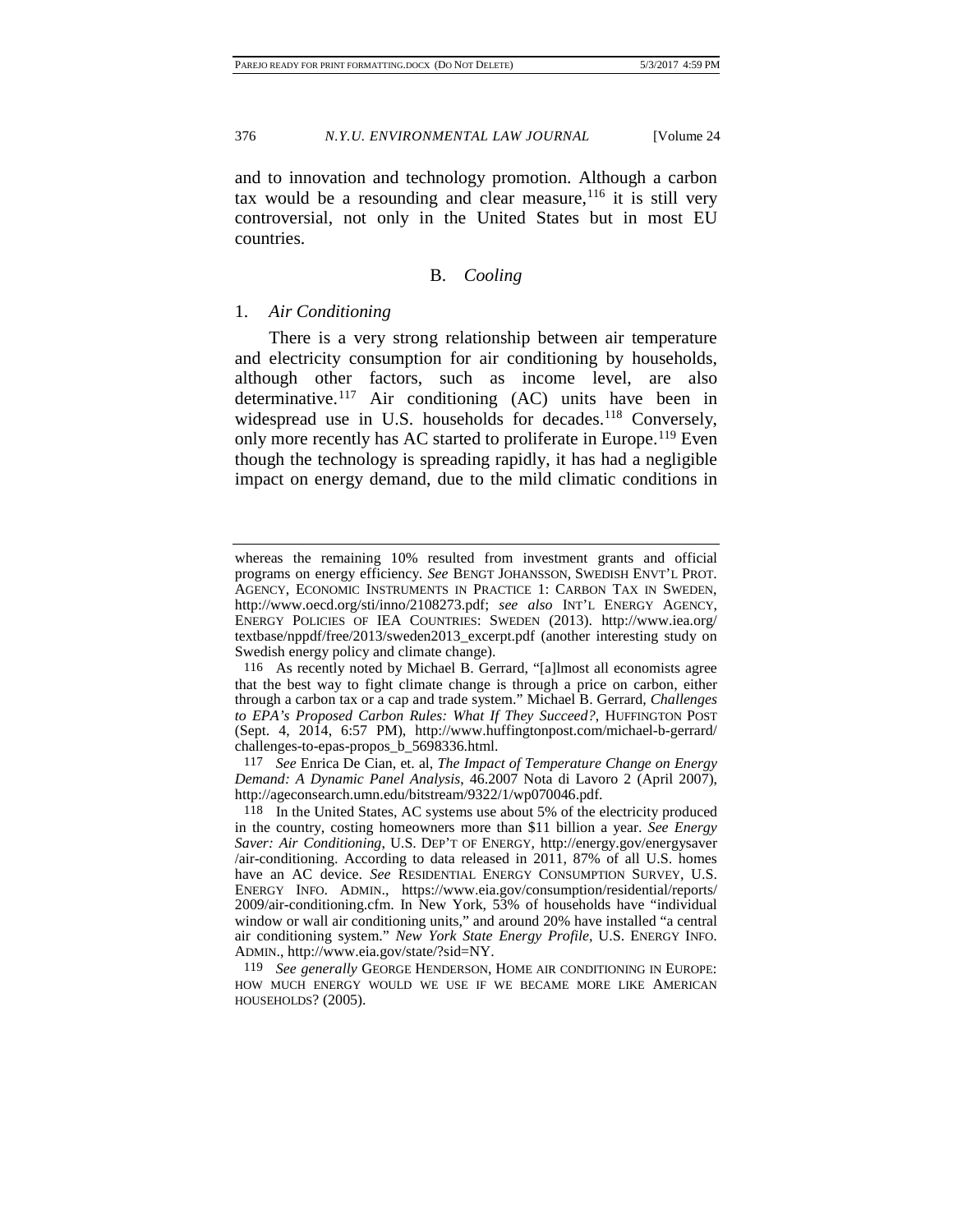most EU countries. [120](#page-25-0) However, in recent years, there has been a rise in European average energy consumption for cooling, especially in southern countries (Italy, Spain, Malta, Cyprus, and Greece).<sup>[121](#page-25-1)</sup> The number of AC units is expected to rise by  $70$ million in Europe by 2020, which will lead to an energy consumption increase of 75 terawatt-hours per year.[122](#page-25-2) Also, due to the great amount of electricity they use and the coolants they contain, AC units contribute greatly to climate change.<sup>123</sup> Therefore, it is worth addressing AC devices separately from the rest of electricity appliances.

#### <span id="page-25-6"></span>a. *European Union*

Directive 2002/91/EC, recast as Directive 2010/31/EU on energy efficiency of buildings, responded to this growth trend by requiring regular inspection of heating and cooling systems to ensure a minimum standard of energy efficiency.<sup>[124](#page-25-4)</sup> Directive 2009/125/EC, regarding ecodesign requirements for energy related products, including air conditioners and comfort fans, was also amended in order to curb this trend.<sup>[125](#page-25-5)</sup> Indeed, thanks to efficiency

<sup>120</sup> *See id.*

<span id="page-25-1"></span><span id="page-25-0"></span><sup>121</sup> By far the largest market for air conditioning in the EU is Italy with 33% of EU sales, followed by Spain (21%), and Greece (13%). EUROPEAN COMM'N, FULL IMPACT ASSESSMENT: PROPOSAL FOR A COMMISSION REGULATION IMPLEMENTING DIRECTIVE 2009/125/EC 11 (2012), https://ec.europa.eu/ energy/ sites/ener/files/documents/en\_impact\_assesment.pdf. These three countries combined form two thirds of the EU market for air conditioning appliances. *See id*. Since Greece is close to its expected maximum saturation, the main growth for the coming years will come from large markets such as Italy and Spain, unsaturated markets like France and the United Kingdom, and the northern European countries (a market for AC appliances that include a heating function). *See id*.

<span id="page-25-2"></span><sup>122</sup> ANETTE MICHEL ET AL., ROOM AIR CONDITIONERS: RECOMMENDATIONS FOR POLICY DESIGN 6 (2012), http://www.topten.eu/uploads/File/Room% 20air%20conditioners%20Recommendations\_May%202012.pdf.

<span id="page-25-3"></span><sup>123</sup> Leading scientists in the field recently calculated that up to 27% of the increase in global warming between 2010–2050 could be attributed to hydrofluorocarbons (HFCs), a substance used in AC units. *See* Guus J.M. Velders et al., *Preserving Montreal Protocol Climate Benefits by Limiting HFCs*, 335 SCIENCE MAGAZINE 922, 922 (2012).

<span id="page-25-4"></span><sup>124</sup> *See* Directive 2010/31 of the European Parliament and of the Council of 19 May 2010 on the Energy Performance of Buildings, art. 1(f).

<span id="page-25-5"></span><sup>125</sup> *See* EDITH MOLENBROEK, MAARTEN CUIJPERS, & KORNELIS BLOK, ECOFYS, ECONOMIC BENEFITS OF THE EU ECODESIGN DIRECTIVE: IMPROVING EUROPEAN ECONOMIES 1 (April 2012), http://www.ecofys.com/files/ files/ecofys\_2012\_economic\_benefits\_ecodesign.pdf  $(23<sup>rd</sup>$  November 2015).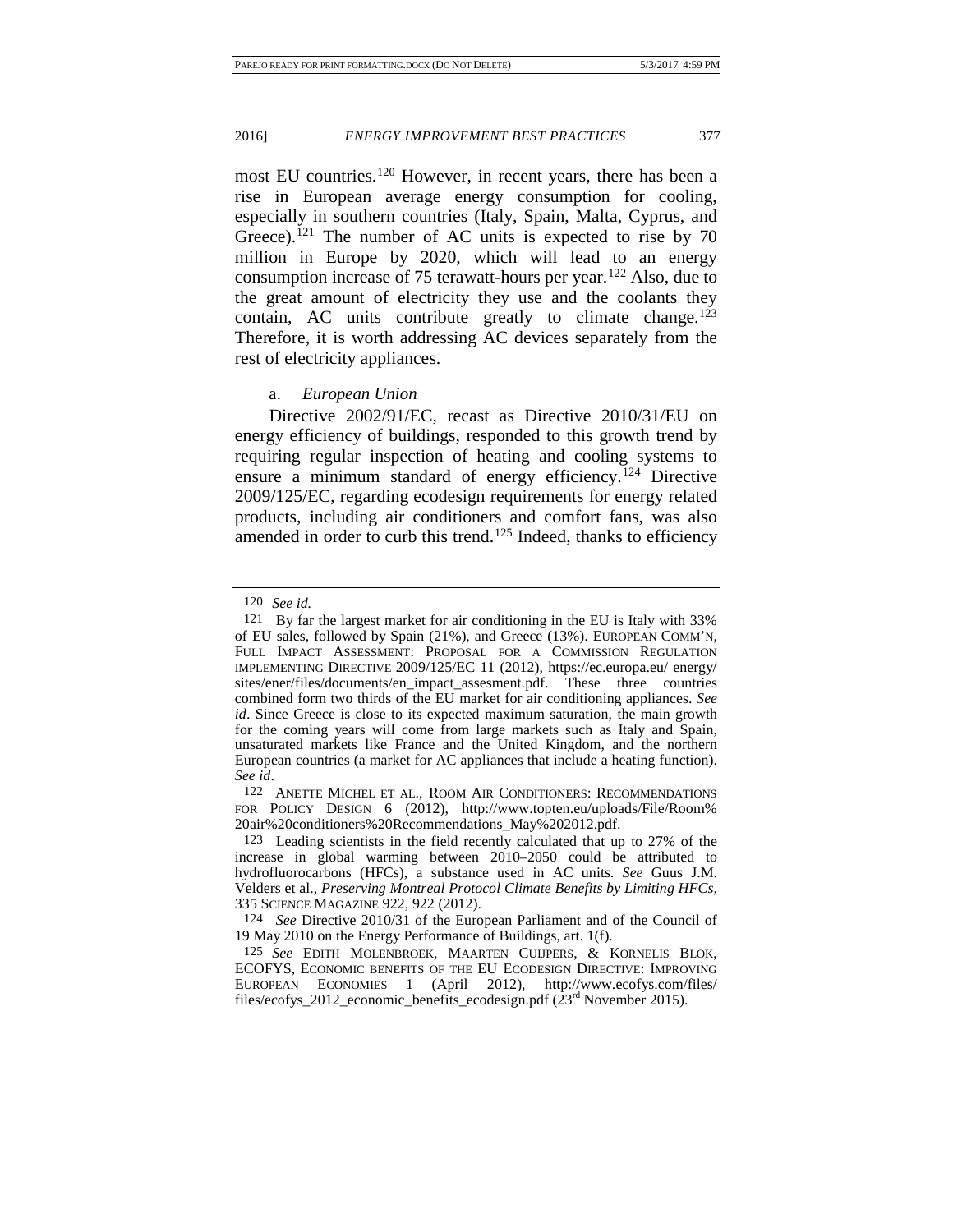improvements (helped by the labeling mechanism established by Directive 2010/30/EU), the rate of household energy consumption per dwelling has decreased consistently since 2000 in the EU as a whole and in most EU countries individually.<sup>[126](#page-26-0)</sup> The economic recession also played a role in the decline since 2008.[127](#page-26-1) However, in 10 member states (mostly southern countries), the recession has not affected the increase in air conditioning consumption,<sup>128</sup> because previous to the crisis, those countries had reached higher comfort levels that were difficult to modify once established. Lastly, Regulation (EU) No 517/2014, on fluorinated GHG (Fgas), and the repeal of Regulation (EC) No 842/2006, strengthened the existing measures and introduced a number of far-reaching changes, so that by 2030 the EU's F-gas emissions will be cut by two-thirds compared with 2014 levels.<sup>[129](#page-26-3)</sup>

AC products are similar in all EU member states. Most (55– 75 percent)[130](#page-26-4) are split speed inverter AC devices, considered "today's best available technology."<sup>[131](#page-26-5)</sup> Thanks to regulation, mainly the new energy label requirements,  $132$  the increasing use of AC in Mediterranean countries has an important counterweight. The implementation of the energy label, together with a subsidy policy for replacing old and inefficient AC units with the best available technology, is key to improving cooling energy efficiency.<sup>[133](#page-26-7)</sup>

In the same vein, the European Commission has supported collaborative projects to demonstrate the potential of building requirements that minimize the need for cooling through passive means,[134](#page-26-8) including provisions for shading and additional

<sup>126</sup> *See* INTELLIGENT ENERGY EUROPE, *supra* note [47,](#page-15-6) at 36.

<sup>127</sup> *See id*.

<sup>128</sup> *See id.*

<span id="page-26-3"></span><span id="page-26-2"></span><span id="page-26-1"></span><span id="page-26-0"></span><sup>129</sup> *See Fluorinated Greenhouse Gases – Information*, DEP'T OF HOUSING, PLANNING, COMMUNITY, AND LOCAL GOV'T, http://www.environ.ie/en/ Environment/Atmosphere/ClimateChange/FluorinatedGreenhouseGases/ (last visited Oct. 23, 2016).

<sup>130</sup> See MICHEL ET AL., *supra* note [122.](#page-25-6)

<sup>131</sup> *Id*.

<sup>132</sup> *Id.*

<span id="page-26-7"></span><span id="page-26-6"></span><span id="page-26-5"></span><span id="page-26-4"></span><sup>133</sup> *See generally* JEROME ADNOT, ENERGY EFFICIENCY OF ROOM AIR CONDITIONERS (1999); JEROME ADNOT, ENERGY EFFICIENCY AND CERTIFICATION OF CENTRAL AIR CONDITIONERS (2003).

<sup>134</sup>

<span id="page-26-8"></span>The term passive building comprises both a set of design principles (or a design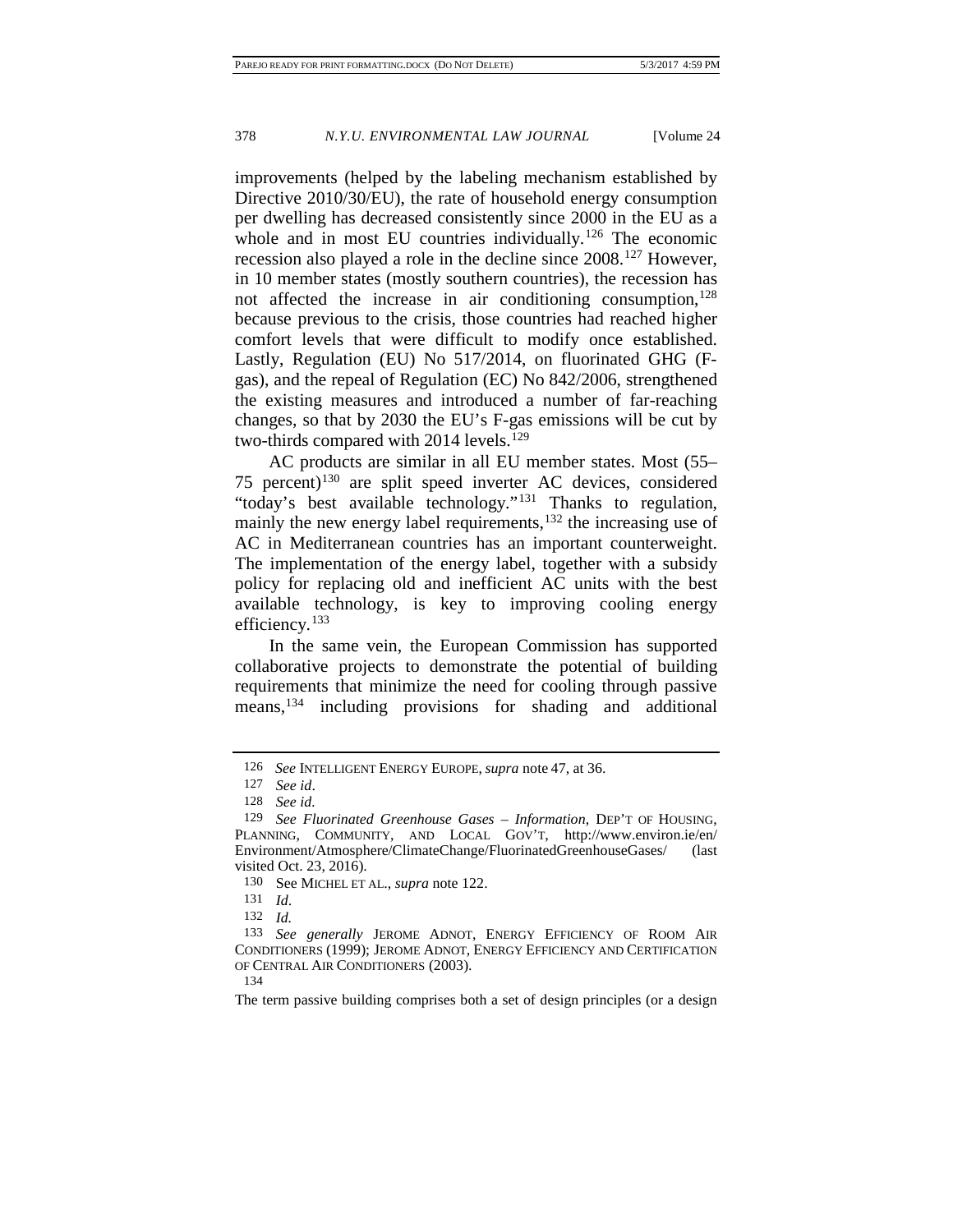ventilation in the summer.

<span id="page-27-5"></span>The Passive House (Passivhaus, in German) is the oldest voluntary standard for super-efficient buildings in Europe and refers to a rigorous, voluntary standard for energy efficiency in a building.<sup>[135](#page-27-0)</sup> It contains the most stringent standards with regard to heating requirements, which prescribe a heating load (assuming a uniform indoor temperature of 20°C) of no more than 15 kilowatt-hours per square meter per year, irrespective of the climate.<sup>[136](#page-27-1)</sup>

The Fifth Assessment Report of the Intergovernmental Panel on Climate Change noted that "principles of low-energy design" can be used "to provide comfortable conditions as much of the time as possible, thereby reducing the pressure to later install energy-intensive cooling equipment, such as air conditioners."<sup>137</sup> Low-energy design principles have long inspired vernacular and passive house designs—the hallmark of which is a lack of "modern" heating and cooling systems.<sup>[138](#page-27-3)</sup>

<span id="page-27-6"></span>b. *New York City*

In NYC, in order to meet the city's goal of reducing GHG emissions by 80 percent by 2050, the NYC Energy Conservation Code (NYCECC)<sup>[139](#page-27-4)</sup> sets energy-efficiency standards for new buildings and for the renovation of the existing ones, with the

136 *See id.*

<span id="page-27-2"></span><span id="page-27-1"></span>137 WORKING GROUP III, INTERGOVERNMENTAL PANEL ON CLIMATE CHANGE, CLIMATE CHANGE 2014: MITIGATION OF CLIMATE CHANGE 693 (2014) [hereinafter WORKING GROUP III 2014].

138 *See id.*

methodology) and a quantifiable performance standard that can be implemented in all building types (not only houses, but also apartment buildings, office buildings, schools, etc.). Buildings that meet the standard use dramatically (up to 80%) less energy than conventional code buildings, and provide greater comfort and excellent indoor air quality.

Katrin Klingenberg & Mike Knezovich, *An Introduction to Passive House Principles and Policy,* 26 ENVTL. LAW IN NEW YORK 39, 39 (2015).

<span id="page-27-0"></span><sup>135</sup> "The Passivhaus idea is simple. A house insulated to the highest standards does not actually need a central heating system. Even in the depths of winter, it can be kept warm by capturing energy from the sun and from the heat given off by the people and electrical appliances it contains." CHRIS GOODALL, TEN TECHNOLOGIES TO SAVE THE PLANET: ENERGY OPTIONS FOR A LOW-CARBON FUTURE 132 (2010). "In hot climates, Passivhaus construction can help dramatically reduce the need for electric air conditioning." *Id.*

<span id="page-27-4"></span><span id="page-27-3"></span><sup>139</sup> *See LL85: NYC Energy Conservation Code (NYCECC)*, NYC MAYOR'S OFFICE OF SUSTAINABILITY, http://www.nyc.gov/html/gbee/html/plan/ll85.shtml (last visited Dec. 31, 2016).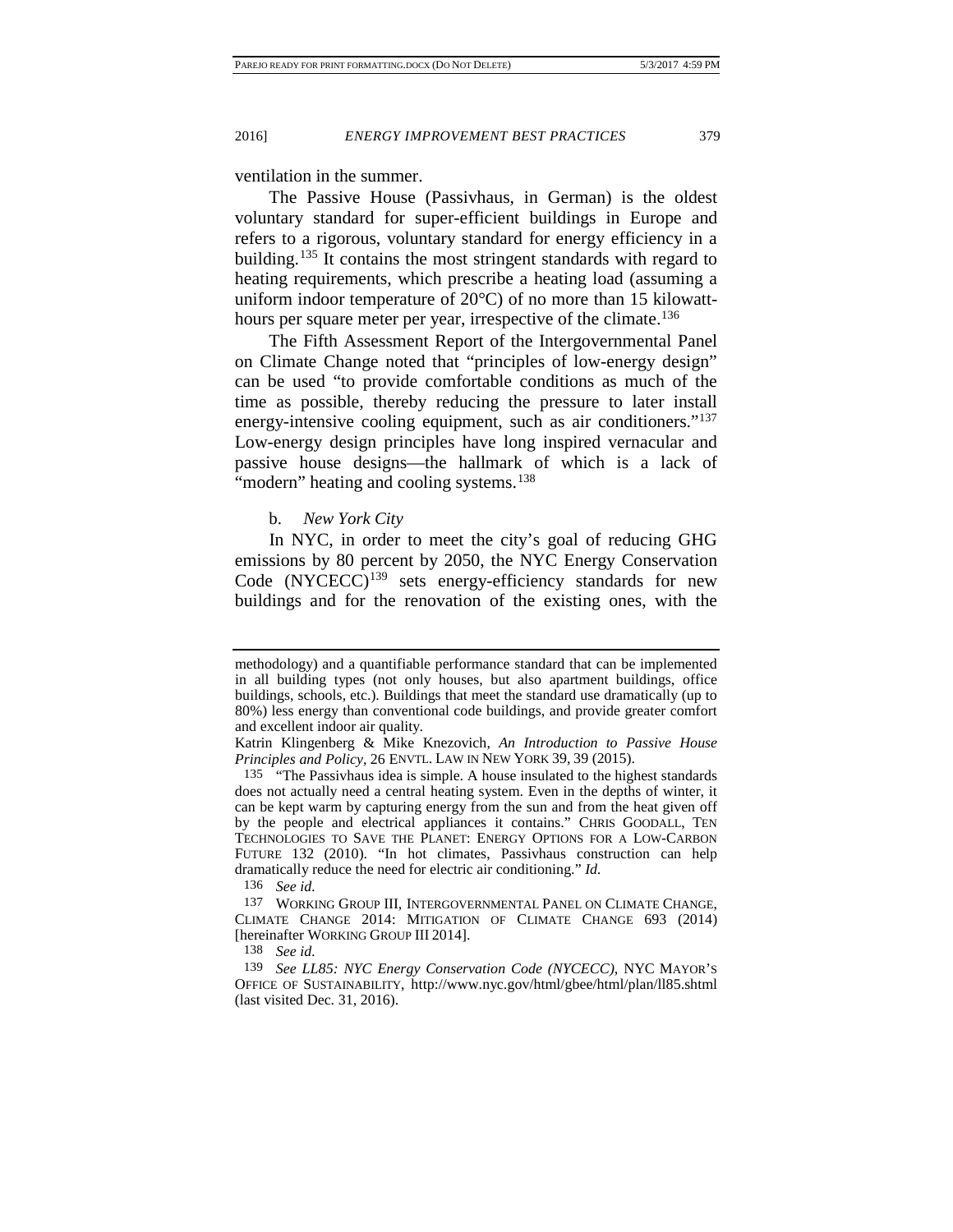purpose of: a) making sure buildings are correctly insulated from foundation to rooftop; b) using efficient lighting fixtures and creative designs that let in natural light to reduce energy consumption; and c) using "recycled energy" to further reduce energy consumption.<sup>[140](#page-28-0)</sup>

The City Housing Maintenance Code and State Multiple Dwelling Law in NYC require building owners to provide heat and hot water to all tenants between October  $1<sup>st</sup>$  and May  $31<sup>st</sup>,<sup>141</sup>$  $31<sup>st</sup>,<sup>141</sup>$  $31<sup>st</sup>,<sup>141</sup>$  but no regulation exists regarding the use of AC, only comfort guidelines.[142](#page-28-2)

2. *Building Design*

There is ample room for improvement in the field of AC—as in any technology—and the opportunity to reduce energy consumption without affecting the service offered. With future technological improvements and the possible adoption of correct habits of use (behavioral measures) and building design ("vernacular"<sup>[143](#page-28-3)</sup> and "passive house"<sup>[144](#page-28-4)</sup> standards), on top of regulation, energy efficiency measures in cooling systems can be more effective. Traditional principles of building design can be summarized in three essential principles: minimizing solar radiation, lowering heat loads, and improving ventilation.<sup>145</sup> Cooling demand depends precisely on the right execution of these principles and can be achieved with proper insulation of roofs,

<span id="page-28-5"></span><span id="page-28-4"></span>145 *See* WORKING GROUP III, INTERGOVERNMENTAL PANEL ON CLIMATE CHANGE, CLIMATE CHANGE 2007: MITIGATION OF CLIMATE CHANGE 397 (2007).

<span id="page-28-0"></span><sup>140</sup> *Energy Efficiency*, NYC Buildings, https://www1.nyc.gov/site/buildings/ homeowner/energy-efficiency.page (last visited Dec. 15, 2016). The city defines "recycled energy" as including the use of "furnaces and air conditioning units that are sized appropriately for the size of your home."

<span id="page-28-1"></span><sup>141</sup> N.Y.C. Admin. Code § 27-2029 (2006). During the day (6 a.m. to 10 p.m.), when the outdoor temperature falls below 55° F, the minimum indoor temperature is required to be at least 68º F. At night (10 p.m. to 6 a.m.), when the outdoor temperature falls below 40° F, the minimum indoor temperature is required to be at least 55° F. *Id*.

<span id="page-28-2"></span><sup>142</sup> CITY OF NEW YORK, NYC COOLING SEASON GUIDELINES 2013 (2013), http://www.nyc.gov/html/dem/downloads/pdf/NYC\_Cooling\_Season\_Guidelines \_2013.pdf (last visited Feb. 28, 2015).

<span id="page-28-3"></span><sup>143</sup> *Vernacular Design*, ARCHITECTURE WEEK, http://www.greatbuildings .com/architects/vernacular.html (last visited Dec. 31, 2016) ("Vernacular refers to buildings whose design is determined by an informal local tradition, rather than by a particular designer.").

<sup>144</sup> *See* GOODALL, *supra* note [135.](#page-27-5)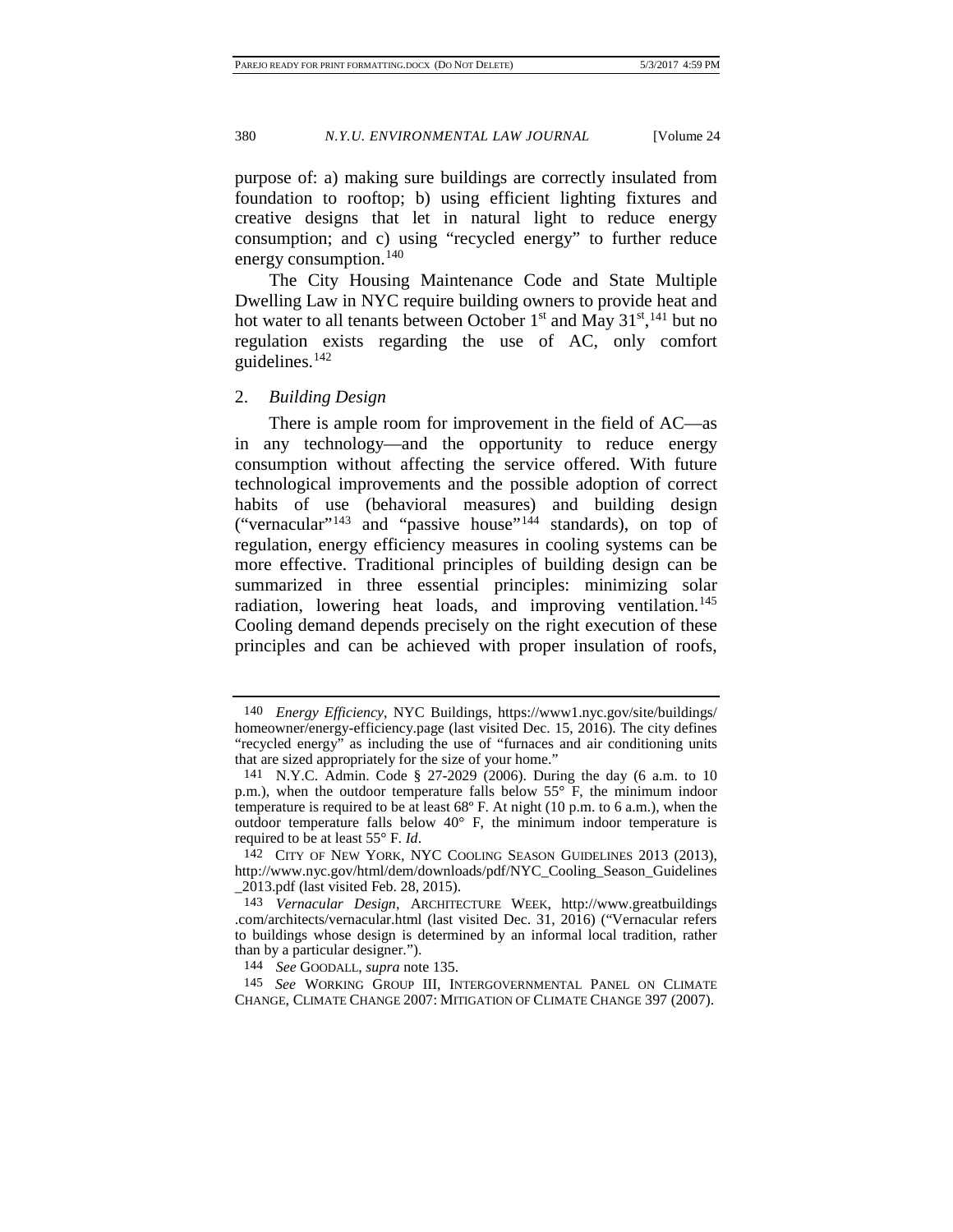walls, floor, and windows, as well as with good ventilation.<sup>[146](#page-29-0)</sup>

#### a. *European Union*

A 2012 study on the impact of Directive 2010/31/EU concluded that "in moderate climatic zones insulation has no significant effect [on] the cooling demand and therefore should only receive attention after the needs of reducing the heating demand are fulfilled."[147](#page-29-1) Indeed, simple measures such as "efficient shading systems, lowered internal gains and . . . adaptive ventilation strateg[ies]" can easily lower the energy demand for cooling in regions with moderate temperatures.<sup>[148](#page-29-2)</sup> According to the same study, insulation plays a key role in the reduction of the cooling demand in warm climatic zones.<sup>[149](#page-29-3)</sup> As mentioned before, NYC's summers are very hot and humid, similar to some Mediterranean cities, like Madrid or Athens, in terms of temperature.<sup>[150](#page-29-4)</sup> Hence, for those cities, the cooling demand can be drastically reduced by a combination of lowering the heat loads and ameliorating the insulation of dwellings:

- *Shading devices* can reduce heat loads, by combating heat gain, preventing glare, and decreasing cooling energy requirements. However, the requirements are sometimes hindered by zoning regulations.<sup>[151](#page-29-5)</sup>
- *Façade insulation*, in the case of an office building in warm weather, does not have a positive effect because the internal heat load of the building compared to a

<span id="page-29-0"></span><sup>146</sup> PASSIVE HOUSE INSTITUTE, ACTIVE FOR MORE COMFORT: PASSIVE HOUSE (Sarah Mekjian ed., 2014), http://www.passivehouse-international.org/upload/ download\_complete\_PH\_Brochure.pdf.

<span id="page-29-1"></span><sup>147</sup> *See* PETERSDORFF, *supra* note [109,](#page-22-8) at 28. According to the study, "these results for the moderate climatic zone are fully transferable to the cold zone." *Id.*

<span id="page-29-2"></span><sup>148</sup> *See id.* The energy released by people, machines, lighting and other sources that are not part of the heating system are "internal gains," which can have a profound effect on the indoor climate and need to be controlled. *Internal Gains Control*, COMFORTABLE LOW ENERGY ARCHITECTURE, http://newlearn.info/packages/clear/thermal/buildings/active\_systems/internal\_gain.html (last visited Jan. 25, 2015).

<sup>149</sup> *See* PETERSDORFF, *supra* note [109,](#page-22-8) at 28.

<span id="page-29-4"></span><span id="page-29-3"></span><sup>150</sup> *See* CLIMATE CHANGE AND WATER RESOURCES 146 (T. Younos & C.A. Grady eds., 2013).

<span id="page-29-5"></span><sup>151</sup> *See* URBAN GREEN COUNCIL, INCREASE ALLOWABLE SIZE OF SOLAR SHADES 1, http://urbangreencouncil.org//sites/default/files/a15U0000000Lg LhIAK1388005367.pdf (a proposal to amend the NYC Zoning Resolution and NYC Building Code, with respect to "sun control device[s]").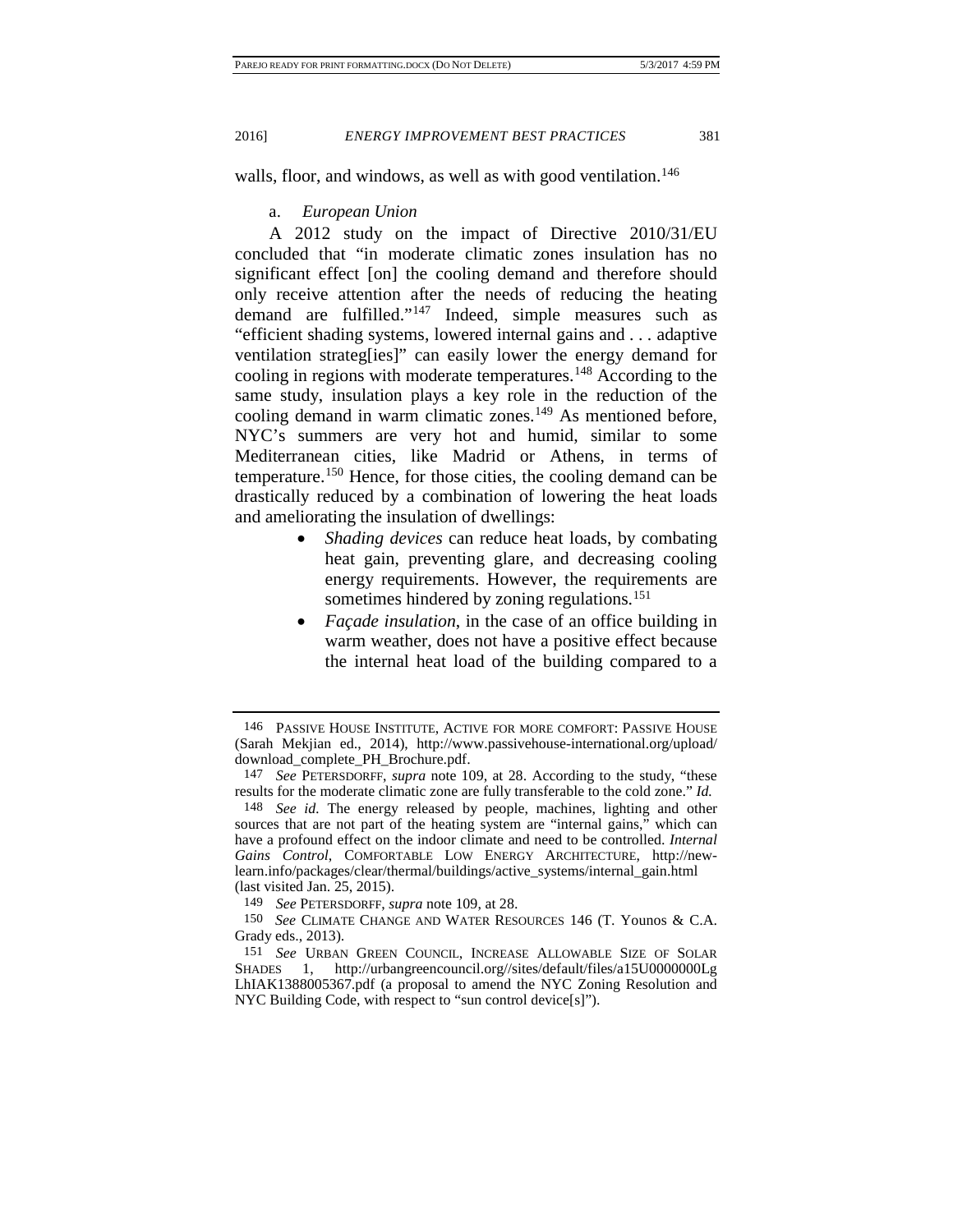residential building is still relatively high. Internal heat gains must be extracted either by ventilation or by wall transmission. On the other hand, roof insulation still has a positive effect on cooling demand with high heat loads.<sup>[152](#page-30-0)</sup>

- *Roof insulation* is a very efficient measure to minimize cooling demand, by reducing heat transmission and solar radiation. If the heat load is high, insulation can reduce the cooling demand by around 15 percent, but if heat load is low, the reduction can rise to  $85$  percent.<sup>[153](#page-30-1)</sup> In the case of an office building, roof insulation can result in a 24 percent reduction of cooling energy demand in spite of high internal loads.[154](#page-30-2) For cities like Athens or Madrid, the effectiveness of additional roof insulation increases: with a hotter climate and lower heat loads inside the building, the benefit of insulation on the reduction of cooling energy demand grows.<sup>[155](#page-30-3)</sup>
- *Floor insulation*, on the contrary, causes an increase in cooling demand due to the avoidance of earth coupling.<sup>[156](#page-30-4)</sup>

Therefore, a combination of measures is essential to reduce the cooling demand of a dwelling in a warm climate.

b. *New York City*

In 2009, as part of PlaNYC, NYC launched the *°CoolRoofs* initiative aimed at promoting and facilitating the cooling of NYC's rooftops through a public-private partnership.<sup>157</sup> It is designed to cool one million rooftops in NYC by applying a reflective surface to the roof to help reduce cooling costs, cut energy usage, and

<sup>152</sup> *See* PETERSDORFF, *supra* note [109,](#page-22-8) at 25.

<sup>153</sup> *See id.* at 23, 28.

<sup>154</sup> *See id.* at 25.

<sup>155</sup> *See id*. at 24–25, 28.

<span id="page-30-4"></span><span id="page-30-3"></span><span id="page-30-2"></span><span id="page-30-1"></span><span id="page-30-0"></span><sup>156</sup> *See* DICTIONARYOFCONSTRUCTION.COM, http://www.dictionaryofconstruct ion.com/definition/earth-coupling.html (last visited Aug. 16, 2014) ("[t]he practice of building into the ground to take advantage of the vast thermal mass of the earth, which typically remains a constant temperature at a certain depth below grade (depending on the climate)"). *Id*.

<span id="page-30-5"></span><sup>157</sup> *See About NYC Cool Roofs*, CITY OF NEW YORK, http://www.nyc.gov/ html/coolroofs/html/about/about.shtml (last visited Dec. 30, 2016).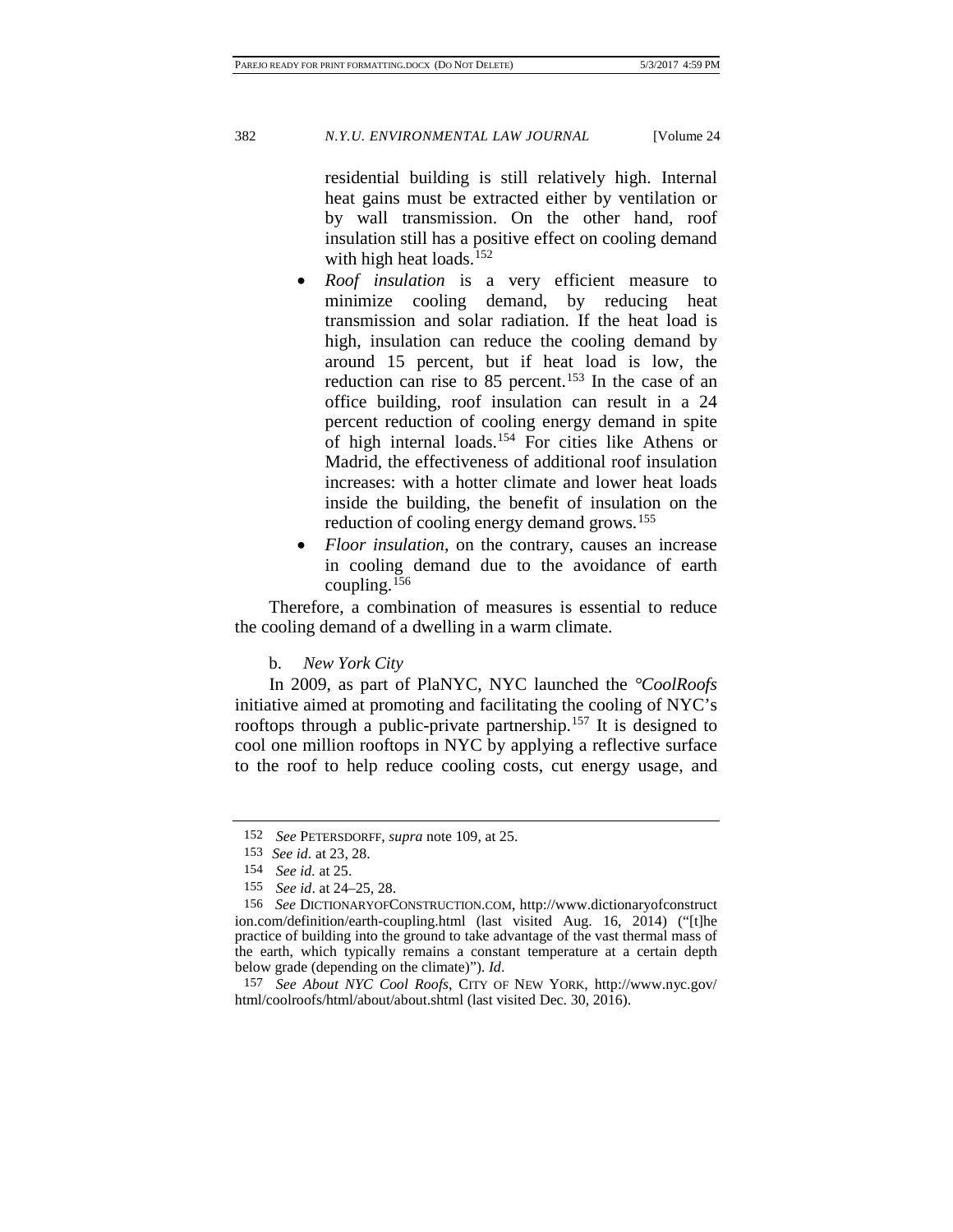#### lower GHG emissions.<sup>[158](#page-31-0)</sup>

The capacity to keep cool is strongly affected by a building's design (applicable not only to new but also to refurbished buildings), which may be more amenable to the usual forms of policy intervention. In warmer climates, vernacular architecture "tends to incorporate features that are effective in limiting high temperatures in summer,"[159](#page-31-1) such as passive house components, or green roof practices, which are very extensive in northern Europe. $160$ 

NYC is also looking to passive house design, carbon neutral, or "zero net energy" strategies to inform the energy standards, as well as exploring innovative technologies to improve the energy performance of building appliances. Examples of these are: a) Knickerbocker Commons, the first mid-sized apartment building designed to passive house standards in the United States (located in Brooklyn, New York), and b) the promotion of "liquid desiccant air conditioning for AC appliances, which dehumidifies and cools simultaneously and cuts conditioning loads by half or more," but that technology is still very new.<sup>[161](#page-31-3)</sup>

#### 3. *Cooling Analysis*

As indicated before, space heating is the main energy use in NYC—at 56 percent, it is greater than the U.S. average.<sup>[162](#page-31-4)</sup> The energy use for AC devices in NYC represents only 1 percent of total energy use (compared to the  $6$  percent U.S. average).<sup>163</sup> However, researchers have shown that there is great room for energy and financial savings in the use of cooling devices in the

<sup>158</sup> *See id*.

<sup>159</sup> HENDERSON, *supra* note [119,](#page-24-4) at 548.

<span id="page-31-2"></span><span id="page-31-1"></span><span id="page-31-0"></span><sup>160</sup> Traditionally, turf roofs were extensively used in the north of Europe, but later on their popularity decreased. *See* GREENROOFGUIDE.CO.UK, http:// www.greenroofguide.co.uk/what-are-green-roofs/ (last visited Jan. 13, 2015). Current green roof practices were promoted in Germany during the 1970s and 1980s, thanks to new technology applied to roofing and waterproofing. *See id*. New legislation helped the progression of the measure and by 2001, 43% of German cities had some incentive for this practice. *See id*. Also, other European countries, such as Switzerland and Austria, followed the same progression, and more recently, the green roof fever arrived in Canada, parts of the United States, Japan, and Singapore. *See id*.

<sup>161</sup> *See* ONE CITY BUILT TO LAST, *supra* note [27,](#page-11-0) at 38, 92.

<span id="page-31-4"></span><span id="page-31-3"></span><sup>162</sup> *See* U.S. ENERGY INFO. ADMIN., *supra* note [100.](#page-21-7)

<span id="page-31-5"></span><sup>163</sup> *See id.*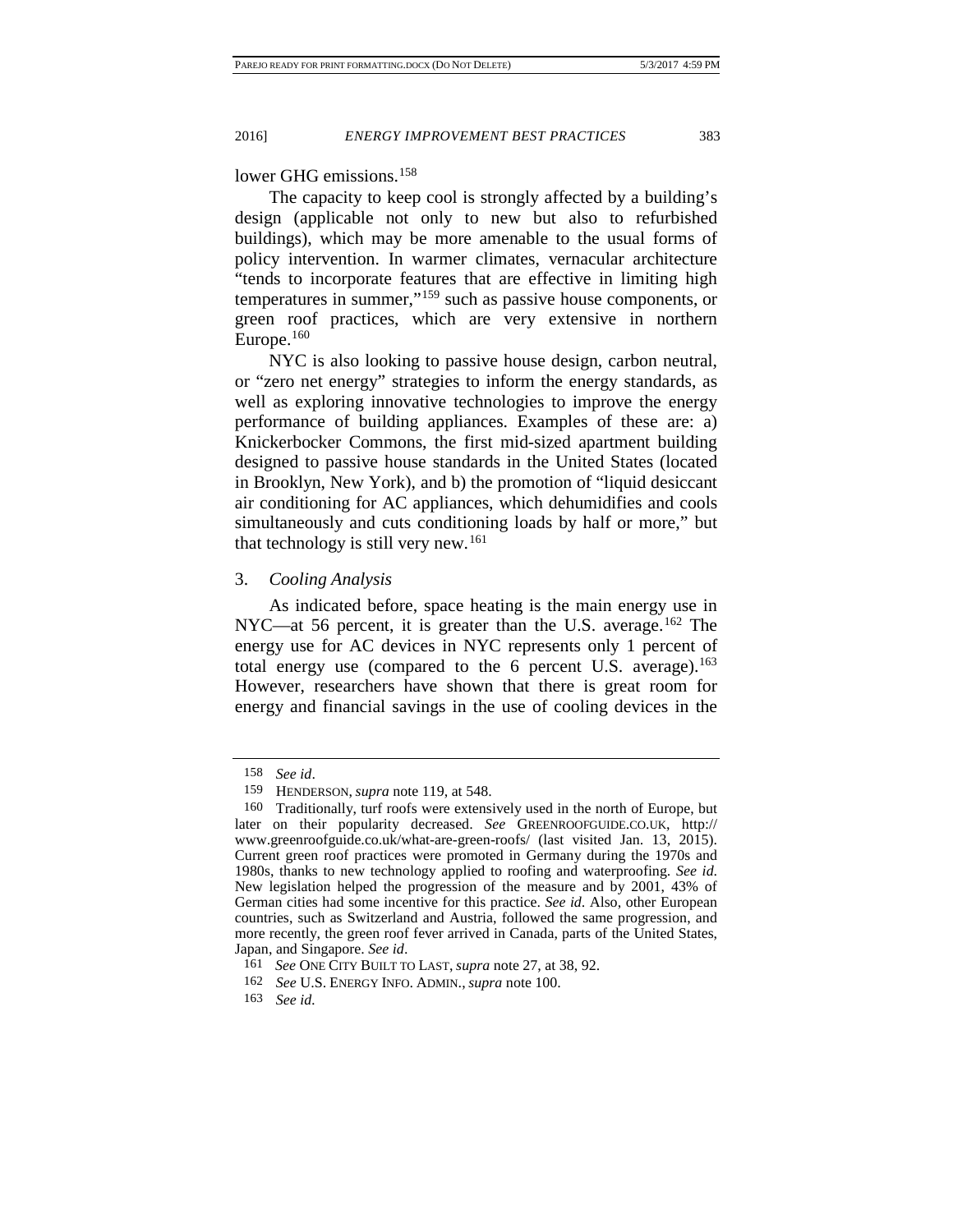city.[164](#page-32-0) One example of a recent effort to achieve such savings is Intro 850, "an amendment to Local Law 38 that requires [stores and commercial buildings over 4,000 square feet] to post a notice that informs onlookers that an open door to an air conditioned space can be reported to 311."<sup>[165](#page-32-1)</sup>

It is clear that there has been progress, especially with respect to cultural and behavior standards, but there is still much to be done. Key policy recommendations include the use of a mandatory and clear energy label for AC devices, and the promotion of subsidies for the substitution of old and inefficient AC units for best available technology. Additionally, the use of passive house standards should be always considered when a building is going through major renovation. Finally, all regulations should be enforced rigorously.

#### <span id="page-32-6"></span>C. *Appliances and Lighting*

<span id="page-32-7"></span>Lighting represents around 10.5 percent of residential electricity consumption in the EU, and it is the third highest consumer household use of electricity, after heating and cooling appliances.[166](#page-32-2) Some differences among countries exist, depending mainly on their annual usage of lighting.<sup>[167](#page-32-3)</sup> Electricity consumption in NYC homes is much lower than the U.S. average, because many households use other fuels for major energy end uses like space heating, water heating, and cooking.<sup>[168](#page-32-4)</sup>

#### 1. *European Union*

Until 2002, the consumption of electricity per dwelling in the EU increased 1.4 percent per year; since then, it has *decreased* by 0.2 percent per year, with particularly severe declines in Cyprus, Croatia, and Ireland due to the economic recession.<sup>169</sup> However, in some other EU countries (mostly southern countries), the effects of

<span id="page-32-0"></span><sup>164</sup> *See, e.g.*, *Overview*, BUILDING ENERGY EXCHANGE, http://be-exchange.org /resources/source/28 (last visited Dec. 20, 2016).

<span id="page-32-1"></span><sup>165</sup> *NYC to Retailers: Stop Air Conditioning the Sidewalk*, INTERCON (Oct. 19, 2015), http://intercongreen.com/2015/10/19/nyc-to-retailers-stop-air-conditioni ng-the-sidewalk/.

<span id="page-32-4"></span><span id="page-32-3"></span><span id="page-32-2"></span><sup>166</sup> *See* PAOLO BERTOLDI & BOGDAN ATANASIU, ELECTRICITY CONSUMPTION AND EFFICIENCY TRENDS IN EUROPEAN UNION 37 (2009).

<sup>167</sup> *See* BOSSEBOEUF, *supra* note [7,](#page-4-4) at 45.

<sup>168</sup> *See* U.S. ENERGY INFO. ADMIN., *supra* not[e 100.](#page-21-7)

<span id="page-32-5"></span><sup>169</sup> *See* INTELLIGENT ENERGY EUROPE, *supra* not[e 47,](#page-15-6) at 46.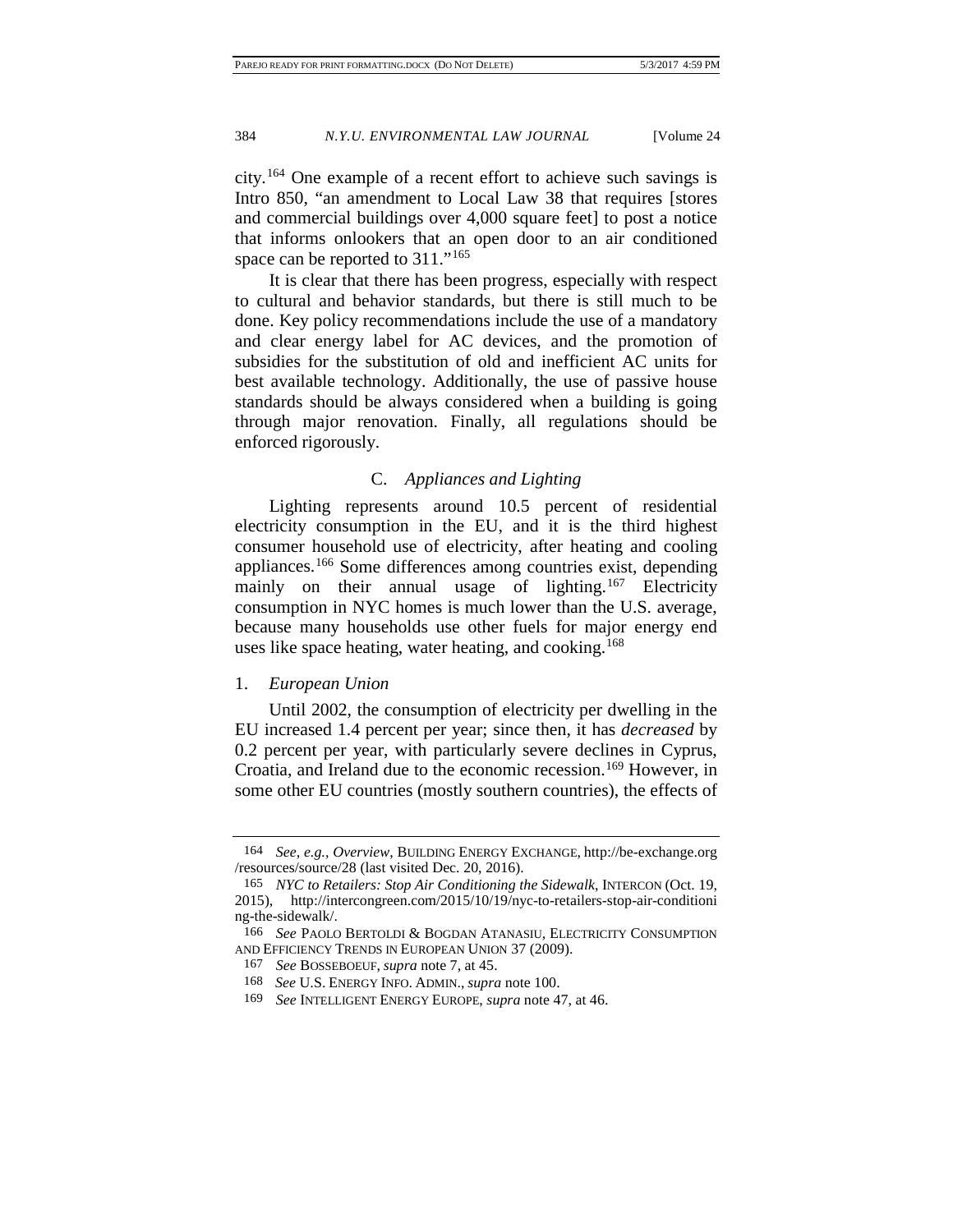<span id="page-33-10"></span>

the financial crisis have not impeded the increase in household electricity consumption, primarily because of the rise of AC use.<sup>[170](#page-33-0)</sup>

The energy consumption of electrical appliances increased until 2007, after which it started to gradually decrease.<sup>[171](#page-33-1)</sup> On the one hand, there has been an improvement of the energy performance of large appliances,  $172$  due to the implementation of the previously enumerated energy efficiency policies in Sections I(B) and I(C). In the EU, almost 10 percent of refrigerator, washing machine, and dishwasher sales are of highest-efficiency A-class appliances, rising to around 40 percent in the Netherlands and 45 percent in Germany in 2009.[173](#page-33-3) Nevertheless, important efficiency potential remains unrealized, especially for refrigerators.[174](#page-33-4) Also, energy efficiency based reductions of large appliance energy consumption have been offset by an increase in ownership.[175](#page-33-5) Additionally, small appliances have proliferated in most European countries following the economic crisis.<sup>176</sup> Therefore, the strongest lighting consumption growth occurred for small appliances (almost 5 percent per year, on average). $177$ 

The specific consumption per dwelling for lighting has decreased since 2000, in half of the EU countries and in the EU on average, due to the diffusion of Compact Fluorescent Lamps and Light Emitting Diode Lamps (CFLs and LEDs); it decreased by 35 percent in Sweden, about 30 percent in France and the United Kingdom, about 20 percent in the Netherlands and the Czech Republic, and 17 percent in EU on average.<sup>[178](#page-33-8)</sup> Indeed, CFLs represent one of the most efficient solutions available today for improving energy efficiency in residential lighting.<sup>[179](#page-33-9)</sup> The recent

<sup>170</sup> *See id.* at 36.

<sup>171</sup> *See id.* at 43.

<span id="page-33-2"></span><span id="page-33-1"></span><span id="page-33-0"></span><sup>172</sup> These include refrigerators, freezers, washing machines, dishwashers, dryers, and televisions.

<span id="page-33-4"></span><span id="page-33-3"></span><sup>173</sup> *See* BRUNO LAPILLONNE, KARINE POLLIER & NEHIR SAMCI, ENERGY EFFICIENCY TRENDS FOR HOUSEHOLDS IN THE EU 36 (2015), http://www.odyssee -mure.eu/publications/efficiency-by-sector/household/household-eu.pdf.

<sup>174</sup> *See* BERTOLDI &ATANASIU *supra* not[e 168,](#page-32-6) at 83.

<span id="page-33-5"></span><sup>175</sup> *See* INTELLIGENT ENERGY EUROPE, *supra* not[e 47,](#page-15-6) at 41, 46.

<sup>176</sup> *See id.* at 43.

<sup>177</sup> *See id*.

<sup>178</sup> *See id.* at 45.

<span id="page-33-9"></span><span id="page-33-8"></span><span id="page-33-7"></span><span id="page-33-6"></span><sup>179</sup> The level of consumption depends not only on the lamps' efficiency (i.e. the penetration of CFLs), but also on the number of lighting points per dwelling. *See* INTELLIGENT ENERGY EUROPE, *supra* not[e 47,](#page-15-6) at 48.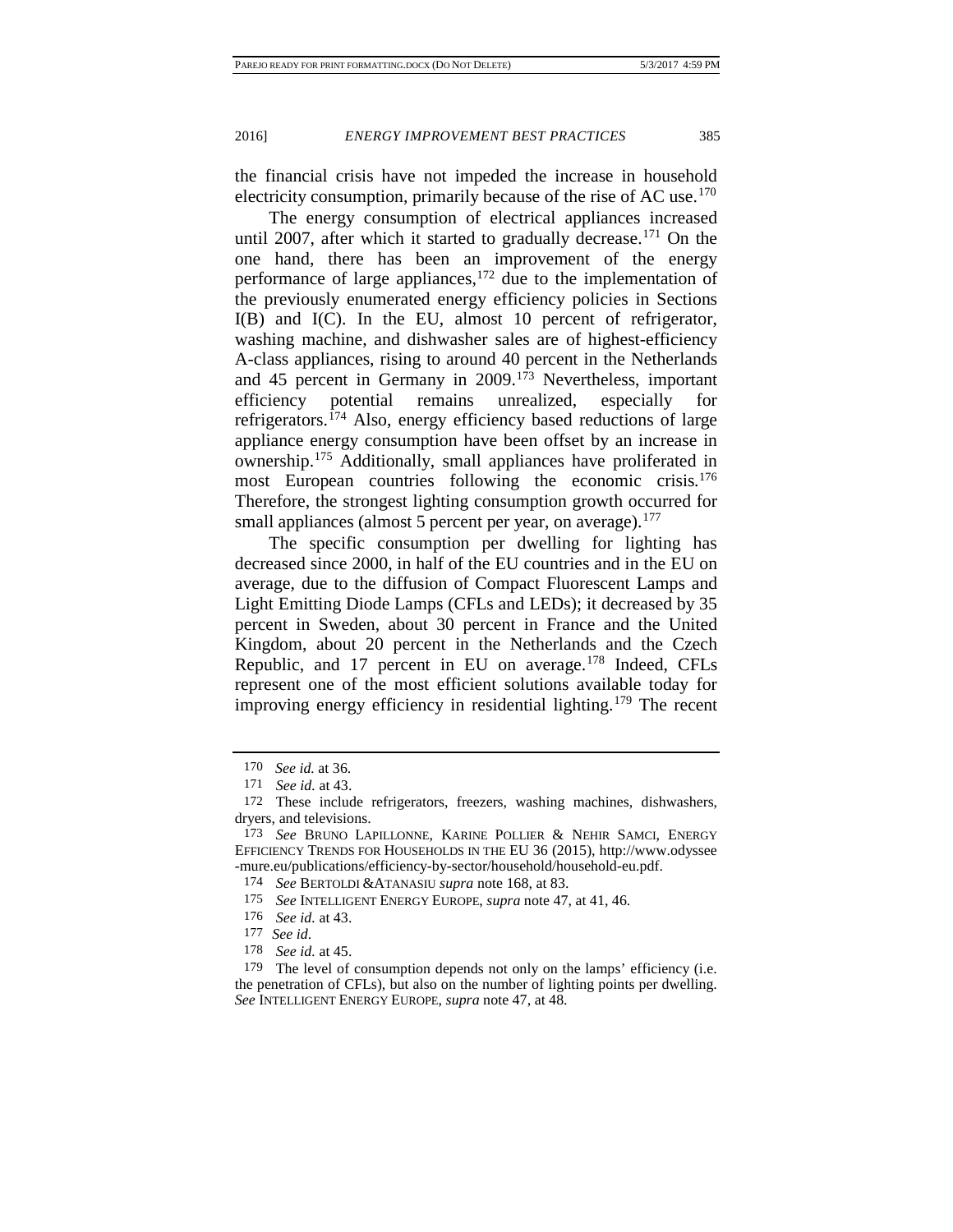drop in price, along with several informational and promotional campaigns, has had a positive impact on sales.[180](#page-34-0) Also, specific national policies and measures were implemented in member states, such as the white certificate<sup>[181](#page-34-1)</sup> schemes in the United Kingdom and Italy.<sup>[182](#page-34-2)</sup> With the Ecodesign Directive  $(2009)$ , a phasing out of incandescent bulbs was implemented until 2012.<sup>183</sup> LEDs, an even more promising lighting technology than CFLs, are considered A-class lamps in the Ecodesign Directive.<sup>[184](#page-34-4)</sup>

Information and Communication Technologies (ICTs) are among the fastest growing electricity end-uses in the residential and tertiary sector, currently growing at around 4 percent per year.[185](#page-34-5) The most advanced countries in ICT are the northern EU countries: Sweden tops the index, followed by Denmark, the Netherlands, Iceland, Luxembourg, Switzerland, Finland, and the United Kingdom. [186](#page-34-6)

With respect to electricity consumption of televisions (TVs), the European Commission adopted the Commission Regulation implementing the Ecodesign Directive for the requirements for TVs in July 2009,<sup>[187](#page-34-7)</sup> demanding a minimum energy performance by 2010 that is 20 percent more efficient for standard TVs and 30 percent more efficient for full-HD sets.[188](#page-34-8) Savings could reach 43 terawatt-hours per year by 2020 if the targets are met.<sup>[189](#page-34-9)</sup> It is estimated that electricity consumption in European households will

<span id="page-34-0"></span><sup>180</sup> "The CFL[] stock in the residential sector grew by some 690 million units ([3.47] CFLs/household) over the period 2003–2007, with a 340% increase in the apparent consumption of CFL[s] from 145 million in 2003, 177 million in 2004, 241 million in 2005, a dramatic increase to 316 million in 2006, arriving [at] 628 million in 2007." BERTOLDI, *supra* not[e 166,](#page-32-7) at 38.

<span id="page-34-1"></span><sup>181</sup> "White certificates," or "Energy Efficiency Certificates," are "tradable instruments giving proof of the achievement of end-use energy savings through energy efficiency improvement initiatives and projects." *See White Certificates*, GESTORE SERVIZI ENERGETICI, http://www.gse.it/en/White%20Certificates/Pages /default.aspx (last visited Oct. 14, 2016).

<span id="page-34-2"></span><sup>182</sup> *See* BERTOLDI, *supra* note [166,](#page-32-7) at 38.

<sup>183</sup> *See id.* at 38.

<sup>184</sup> *See id.* at 39.

<sup>185</sup> *See id.* at 40.

<sup>186</sup> *See id.* at 41.

<span id="page-34-9"></span><span id="page-34-8"></span><span id="page-34-7"></span><span id="page-34-6"></span><span id="page-34-5"></span><span id="page-34-4"></span><span id="page-34-3"></span><sup>187</sup> *See* Commission Regulation (EC) No. 642/2009 of July 22, 2009, implementing Directive 2005/32/EC of the European Parliament and of the Council with regard to ecodesign requirements for televisions, O. J. (L 191) 42.

<sup>188</sup> *See* BERTOLDI, *supra* note [166,](#page-32-7) at 40.

<sup>189</sup> *Id.* at 46.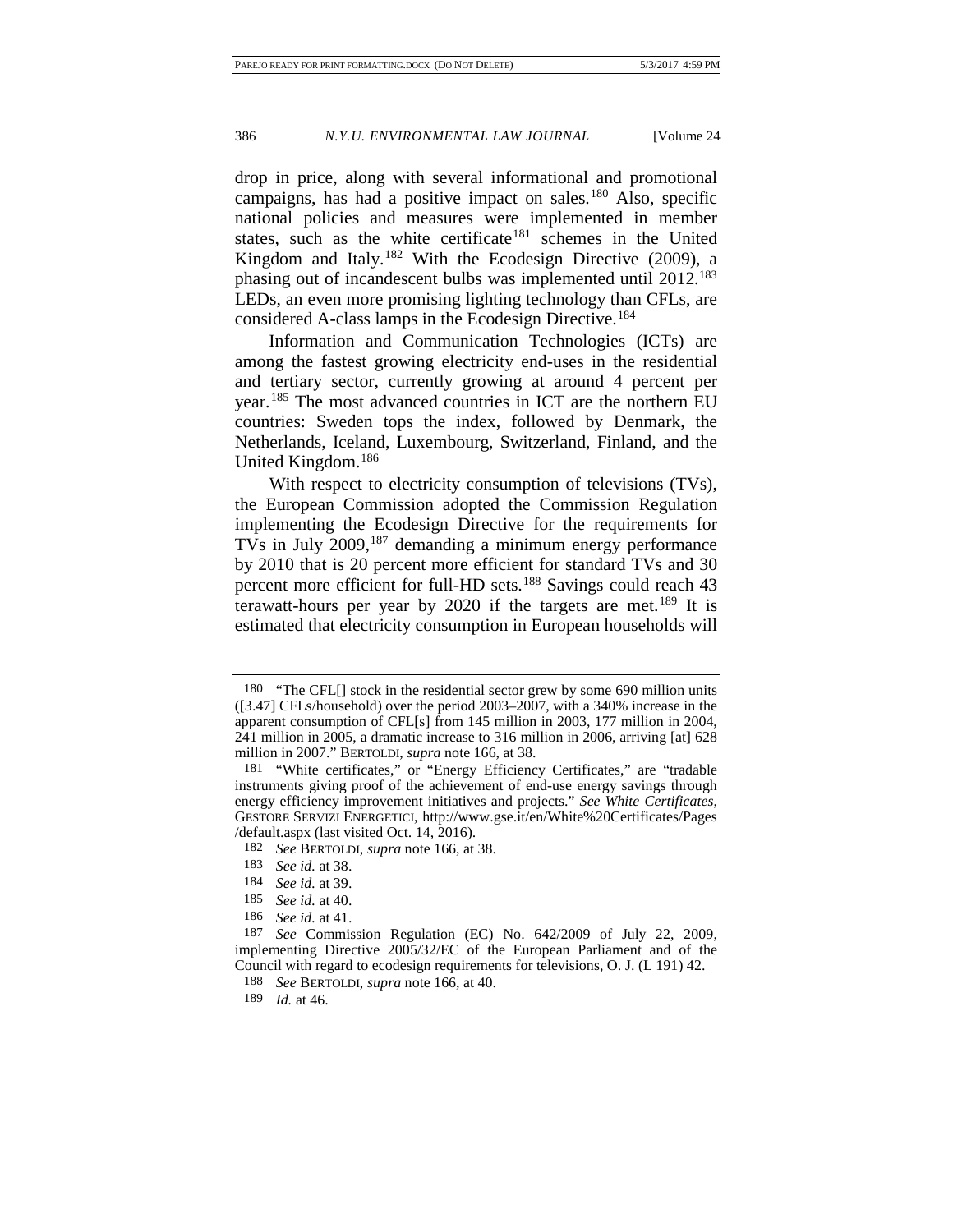keep rising as the "equipment for the reception, decoding, and interactive processing of digital broadcasting and related services" continue its growth, adding another problem for EU environmental policies.[190](#page-35-1)

With respect to the tertiary sector, commercial indoor lighting and street lighting consume the largest amount of electricity (21.6 percent and 26.3 percent, respectively), followed by "electric space and water heating systems," with a share of 19.7 percent, and, to a lesser extent, ventilation (12.7 percent) and commercial refrigeration (8.7 percent).<sup>[191](#page-35-2)</sup>

<span id="page-35-0"></span>The improvement of the energy performance of electrical appliances and equipment in Germany is more profitable than in the United States,<sup>[192](#page-35-3)</sup> due to the fact that energy prices are considerably higher in Europe. But the cost-effectiveness of these measures generally causes a rebound effect, neutralizing its economic positive effects, especially in commercial buildings.<sup>[193](#page-35-4)</sup>

The German Government's *Energy Concept (Energiewende) for an Environmentally Sound, Reliable and Affordable Energy Supply*, [194](#page-35-5) a long-term strategy for its energy supply, specifies national efficiency goals, including an 80 percent primary energy demand reduction goal by  $2050$  for the building sector.<sup>[195](#page-35-6)</sup> The main objectives comprise "reducing heating demand 20 [percent] by 2020; ensuring all new buildings are climate neutral by 2020; and increasing the thermal retrofit rate to 2 [percent]."[196](#page-35-7) Also, the

<span id="page-35-6"></span>195 Energy efficiency is an important pillar of the *Energiewende* and the country has set a target of 20% reduction in primary energy consumption by 2020, and 50% by 2050 when compared to 2008. *See* INT'L ENERGY AGENCY, ENERGY POLICIES OF IEA COUNTRIES: GERMANY 10 (2013). According to a 2013 report of the International Energy Agency, Germany has progressed and implemented a wide range of programs across all sectors. *Id.* at 9–10. However, "there is much to be done if Germany wishes to meet its 2020 targets and a comprehensive assessment of the energy saving potentials and targets for the individual sectors is needed, notably, in the industry and transport sectors." *Id.*

<span id="page-35-7"></span>196 *See* AMEKE, *supra* note [192,](#page-35-0) at 16.

<sup>190</sup> *Id.* at 83.

<sup>191</sup> *Id*.

<span id="page-35-4"></span><span id="page-35-3"></span><span id="page-35-2"></span><span id="page-35-1"></span><sup>192</sup> *See* HERMAN AMEKE ET AL., BUILDINGS ENERGY EFFICIENCY IN CHINA, GERMANY AND THE UNITED STATES 14 (2013).

<sup>193</sup> *See id.*

<span id="page-35-5"></span><sup>194</sup> For an English translation of the strategy, see FED. MINISTRY OF ECON. AND TECH., ENERGY CONCEPT FOR AN ENVIRONMENTALLY SOUND, RELIABLE AND AFFORDABLE ENERGY SUPPLY (2010).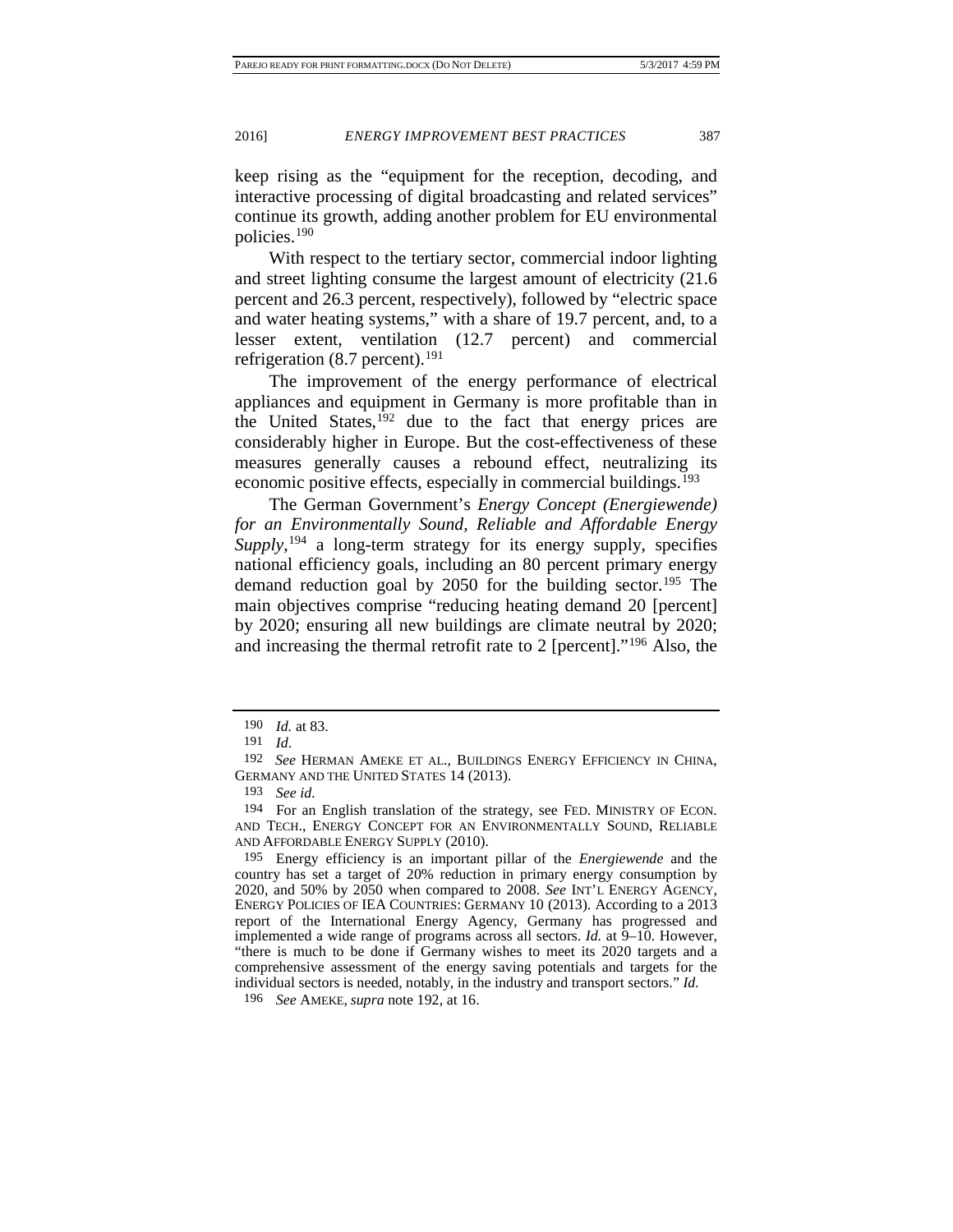*Energy Efficient Renovation Program* of the KfW Bank Group<sup>197</sup> provides preferential loans and grants for single energy efficient components and for comprehensive retrofits.<sup>[198](#page-36-1)</sup> Energy audits, Energy Performance Certificates, and billing information tools, conducted at the beginning of the energy performance improvement process, are essential to it.<sup>199</sup>

Notably, policies to reduce energy consumption from equipment and devices in buildings are mostly set at the EU level,<sup>[200](#page-36-3)</sup> mainly with the 2010/30/EU Labeling Directive and the 2009/125/EC Ecodesign Directive.[201](#page-36-4) These policies facilitate an EU-wide market for more efficient technologies, setting minimum energy efficiency standards, and requiring energy performance labeling for major appliances.<sup>[202](#page-36-5)</sup> As a consequence, over 90 percent of refrigerators, washing machines, and dishwashers sold in 2012 had an efficiency of A class or better. $203$ 

#### 2. *New York City*

In NYC, the lighting and sub-metering provisions of the Greener, Greater Buildings Plan (GGBP) require buildings to upgrade their lighting by  $2025$ , <sup>[204](#page-36-7)</sup> but many people are not familiar

<span id="page-36-0"></span><sup>197</sup> KfW, a German, government-owned bank formed in 1948 after World War II as part of the Marshall Plan, was designed to assist the German economy, in general, as well as the economies of developing countries. *Kreditanstalt für Wiederaufbau*, ALL BANKS, http://www.allbanks.org/bank/840 (last visited Dec. 20, 2016). It lends money to small and midsized businesses and buys securitized loan portfolios from German banks to maintain the solidity of the system. *See id*. It also supports investment in housing and infrastructure, the protection and preservation of the environment, and venture capital projects. *See id*.

<span id="page-36-1"></span><sup>198</sup> KARSTEN NEUHOFF, FINANCIAL INCENTIVES FOR ENERGY EFFICIENCY RETROFITS IN BUILDINGS 1 (2012)

<span id="page-36-2"></span><sup>199</sup> Interestingly, the energy audits include "desk advice provided by the German consumer association and on-site advice provided by the Agency for Economy and Export Control, BAFA," which has "been shown to have [a] large impact." AMEKE, *supra* note [192,](#page-35-0) at 16–17.

<sup>200</sup> BOSSEBOEUF, *supra* not[e 7,](#page-4-4) at 7.

<span id="page-36-4"></span><span id="page-36-3"></span><sup>201</sup> *See Energy Efficiency,* EUROPEAN COMM'N, https://ec.europa.eu/ energy/en/topics/energy-efficiency (last visited Aug. 16, 2016).

<span id="page-36-5"></span><sup>202</sup> The European Commission has recently launched a study on the evaluation of Directive 2010/30/EU (Energy Labeling) and some specific aspects of the Ecodesign Directive, in order to prepare a review of both pieces of regulation. *See Evaluation of the Energy Labelling Directive and Specific Aspects of the Ecodesign Directive*, ECOFYS, http://www.energylabelevaluation.eu/eu/home/ welcome (last visited Aug. 16, 2016).

<span id="page-36-6"></span><sup>203</sup> *See* LAPILLONNE, *supra* note [173,](#page-33-10) at 37.

<span id="page-36-7"></span><sup>204</sup> *See* URBAN GREEN COUNCIL, LIGHTING UPGRADES AND SUB-METERING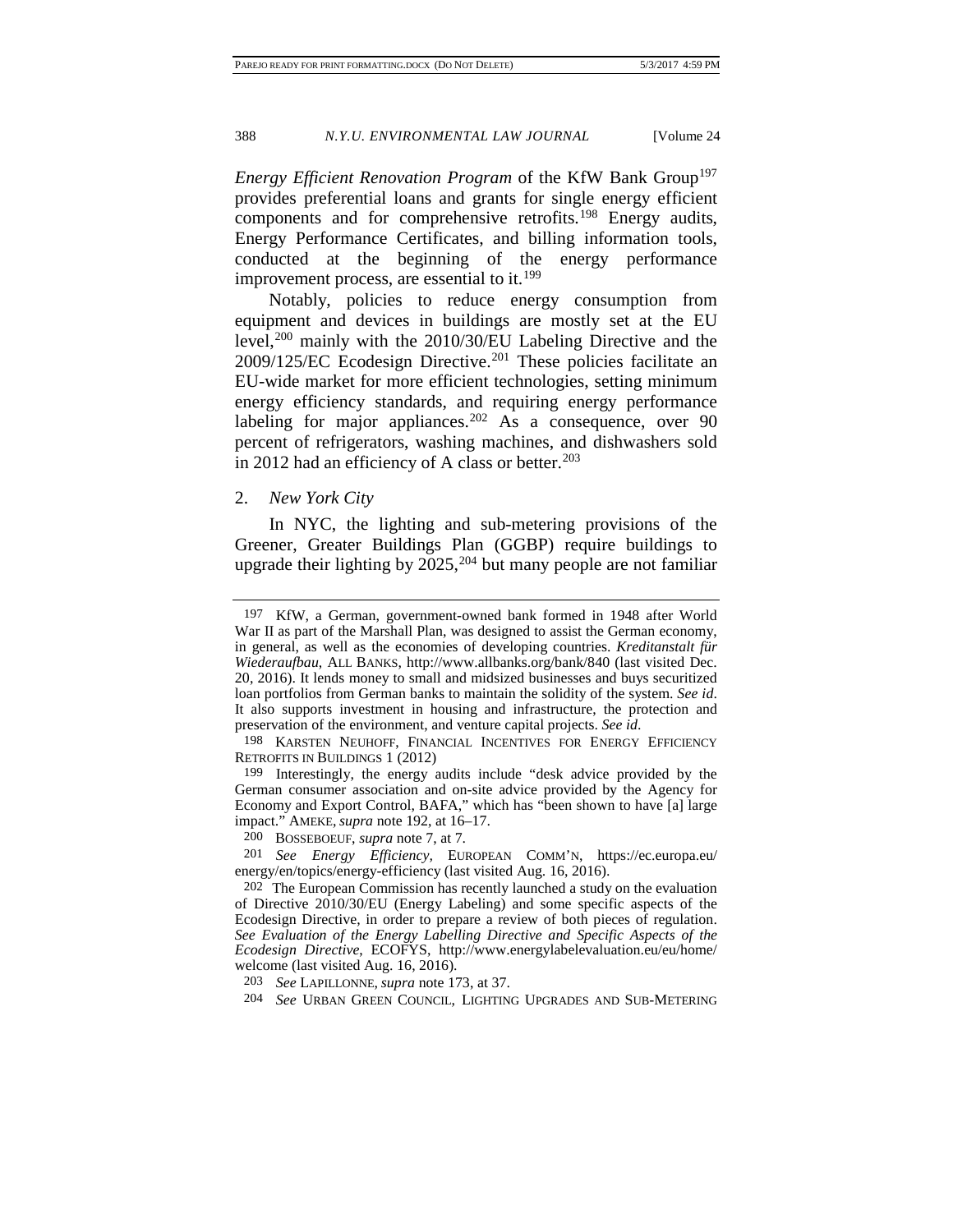with the new codes or new technologies.<sup>[205](#page-37-0)</sup> To overcome these barriers, NYC's government created *Green Light New York*, a lighting resource center where building professionals take classes and see lighting strategies demonstrated.<sup>[206](#page-37-1)</sup>

Launched in 2009, the GGBP requires the city's largest buildings to benchmark (measure and report) their energy and water use annually; to complete energy audits and retrocommissioning of building systems; and to upgrade lighting.<sup>207</sup> The regulated properties constitute only 2 percent of the city's building stock but comprise approximately 50 percent of the total built area.<sup>[208](#page-37-3)</sup> Assuming compliance, the Office of the NYC Mayor predicts the GGBP regulations will "reduce citywide GHG emissions by roughly 5%, result in a net savings of \$7 billion, and create roughly 17,800 jobs by 2030."[209](#page-37-4) But there is much yet to be done for buildings under 50,000 square feet, which constitute the other half of the city's built area.<sup>[210](#page-37-5)</sup> That is the aim of the marketing campaigns included in GreeNYC<sup>[211](#page-37-6)</sup> to improve the

LOCAL LAW 88 OF 2009 COMPLIANCE CHECKLIST AND USER'S GUIDE (2015), http://urbangreencouncil.org/sites/default/files/ll88\_checklist\_15.05.11.pdf.

<span id="page-37-0"></span><sup>205</sup> *See Building Energy Exchange*, MAYOR'S OFFICE OF SUSTAINABILITY, CITY OF NEW YORK, http://www.nyc.gov/html/gbee/html/initiatives/glny.shtml (last visited Aug. 16, 2016).

<span id="page-37-1"></span><sup>206</sup> *See* MAYOR'S OFFICE OF SUSTAINABILITY, CITY OF NEW YORK, BUILDING ENERGY EXCHANGE, http://www.nyc.gov/html/gbee/html/initiatives/glny.shtml (last visited Aug. 16, 2016). An example of the intense activity of the city of New York and its great commitment to the energy improvement of the building stock is the Building Energy Exchange project, which provides support for the building industry through energy and lighting efficiency education, technical exhibits, critical research, and networking opportunities. *See* BUILDING ENERGY EXCHANGE, http://be-exchange.org/about (last visited August 16, 2016).

<span id="page-37-2"></span><sup>207</sup> *See* MAYOR'S OFFICE OF LONG-TERM PLANNING AND SUSTAINABILITY, CITY OF NEW YORK, OVERVIEW OF THE GREENER, GREATER BUILDINGS PLAN (2014), http://www.nyc.gov/html/gbee/downloads/pdf/greener\_greater\_buildings \_plan.pdf.

<span id="page-37-3"></span><sup>208</sup> *See Greener Greater Buildings Plan*, URBAN GREEN COUNCIL, http://urbangreencouncil.org/content/projects/greener-greater-buildings-plan (last visited Aug. 16, 2016).

<sup>209</sup> BENCHMARKING REPORT, *supra* not[e 32,](#page-11-10) at 7.

<span id="page-37-5"></span><span id="page-37-4"></span><sup>210</sup> *See* Memorandum from Ian Jurgensen to Mayor Bill de Blasio, (May 14, 2014), http://blogs.newschool.edu/epsm/files/2014/06/PlaNYC-and-buildingsnot-covered-by-the-Greener-Greater-Buildings-Plan.pdf.

<span id="page-37-6"></span><sup>211</sup> GreeNYC is an NYC government campaign "dedicated to educating, engaging and mobilizing New Yorkers to help New York City meet its ambitious sustainability goals," which include an 80% GHG emissions reduction by 2050. *Small Steps, Big Strides*, GREENYC, https://www1.nyc.gov/site/greenyc/about/ about.page (last visited Oct. 14, 2016).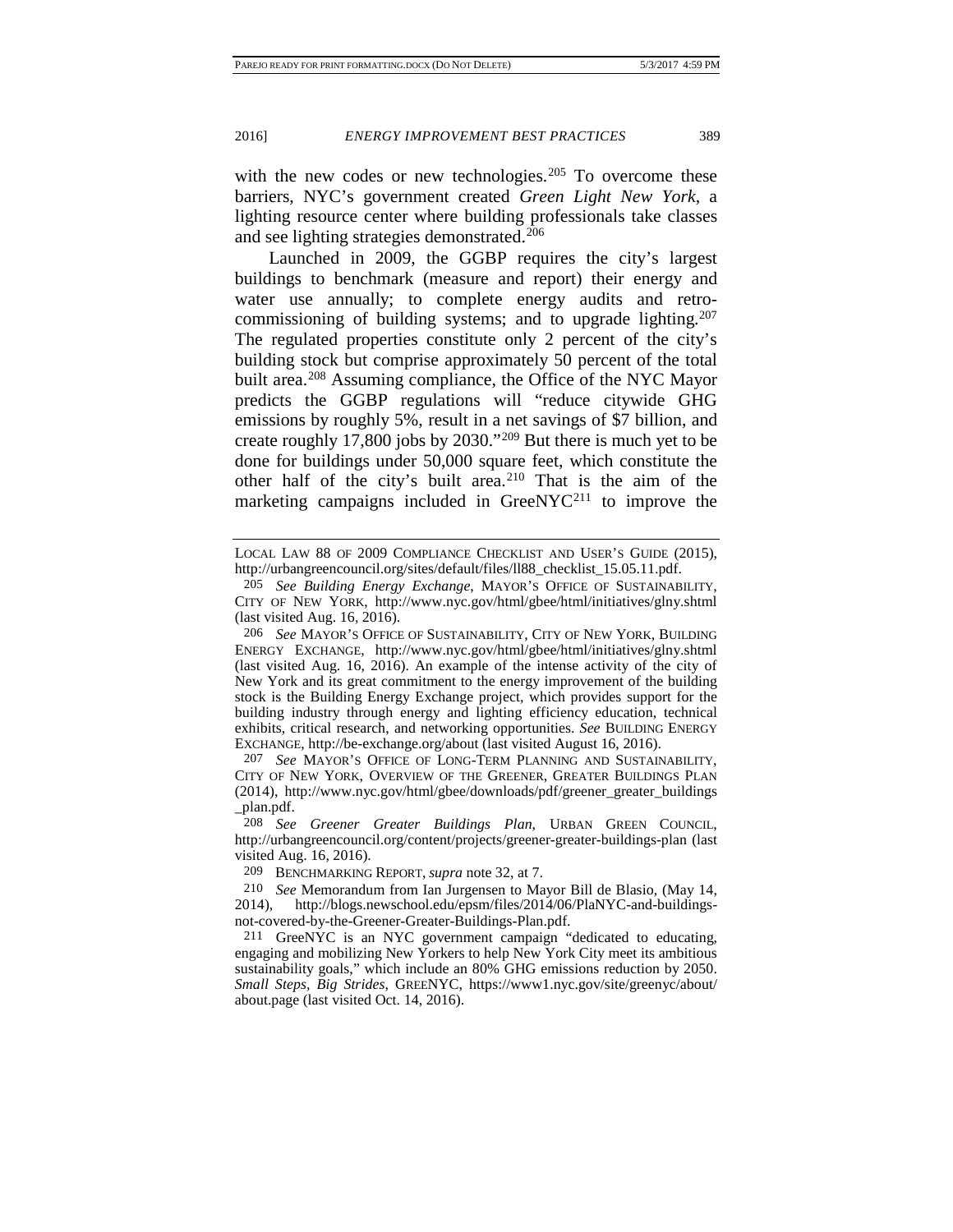energy performance of residential air conditioners and light bulbs. $212$ 

As of April 2015, 53 out of 111 Green Codes Task Force  $(GCTF)^{213}$  $(GCTF)^{213}$  $(GCTF)^{213}$  recommendations<sup>[214](#page-38-2)</sup> have been enacted or partially enacted, including: "Increase Lighting Efficiency in Apartment Buildings" (NYC Local Law 52 of 2010); "Use Manual On - Automatic Off Lighting" (NYC Local Law 48 of 2010); "Reduce Artificial Lighting in Sunlit Lobbies & Hallways" (NYC Local Law 47 of 2010); "Increase Lighting Efficiency on Construction Sites" (NYC Local Law 51 of 2010, and NYC Local Law 18 of 2014); "Ensure Lighting Systems Function Properly" (NYC Rules, Title 1, Ch. 5000 (DOB)); and "Expand Boiler Efficiency Testing & Tuning" (NYC Rules, Title 15, Ch. 2 (DEP)), among others[.215](#page-38-3) Others, such as "Don't Exempt Existing Buildings from Green Codes" (NYC Local Law 85 of 2009), are partially enacted.<sup>[216](#page-38-4)</sup>

#### 3. *Appliances and Lighting Analysis*

<span id="page-38-7"></span>As stated above in Section  $II(C)(2)$ , one challenge NYC faces is a lack of information on new codes—many people are unfamiliar with them. NYC "has been called the greenest city in the United States and one of the greenest in the world,"[217](#page-38-5) but its buildings represent the greatest share of its energy consumption. Residential electricity consumption has exploded along with the population.[218](#page-38-6) Furthermore, there has been a surge in the number of electric devices in each home—over 50 percent of energy is

<sup>212</sup> CITY OF NEW YORK, *supra* note [112,](#page-23-6) at 35.

<span id="page-38-1"></span><span id="page-38-0"></span><sup>213</sup> The GCTF is a diverse group of individuals, formed by the Urban Green Council and the NYC Mayor's Office in 2008 to green local construction codes and regulations affecting buildings. *See Case Study: Green Codes Task Force*, C40 CITIES (June 4, 2012), http://www.c40.org/case\_studies/green-codes-taskforce.

<span id="page-38-2"></span><sup>214</sup> For the proposals, see CLIMATE ADAPTATION COMMITTEE, NYC GREEN CODES TASK FORCE: FULL PROPOSALS, http://urbangreencouncil.org/sites/ default/files/greencodestaskforce\_fullreport.pdf.

<span id="page-38-3"></span><sup>215</sup> *See* MAYOR'S OFFICE OF SUSTAINABILITY, CITY OF NEW YORK, GCTF ENACTED PROPOSALS, http://www.nyc.gov/html/gbee/html/codes/enacted.shtml (last visited Aug. 16, 2016).

<sup>216</sup> *See id*. (listing all enacted proposals).

<span id="page-38-5"></span><span id="page-38-4"></span><sup>217</sup> Renee Cho, *How Much Energy Does NYC Waste?*, COLUMBIA UNIVERSITY EARTH INSTITUTE: STATE OF THE PLANET (Sept. 28, 2015), http://blogs.ei.columbia.edu/2015/09/28/how-much-energy-does-nyc-waste/.

<span id="page-38-6"></span><sup>218</sup> *See* NEW YORK INDEPENDENT SYSTEM OPERATOR, POWER TRENDS 2014 (2014).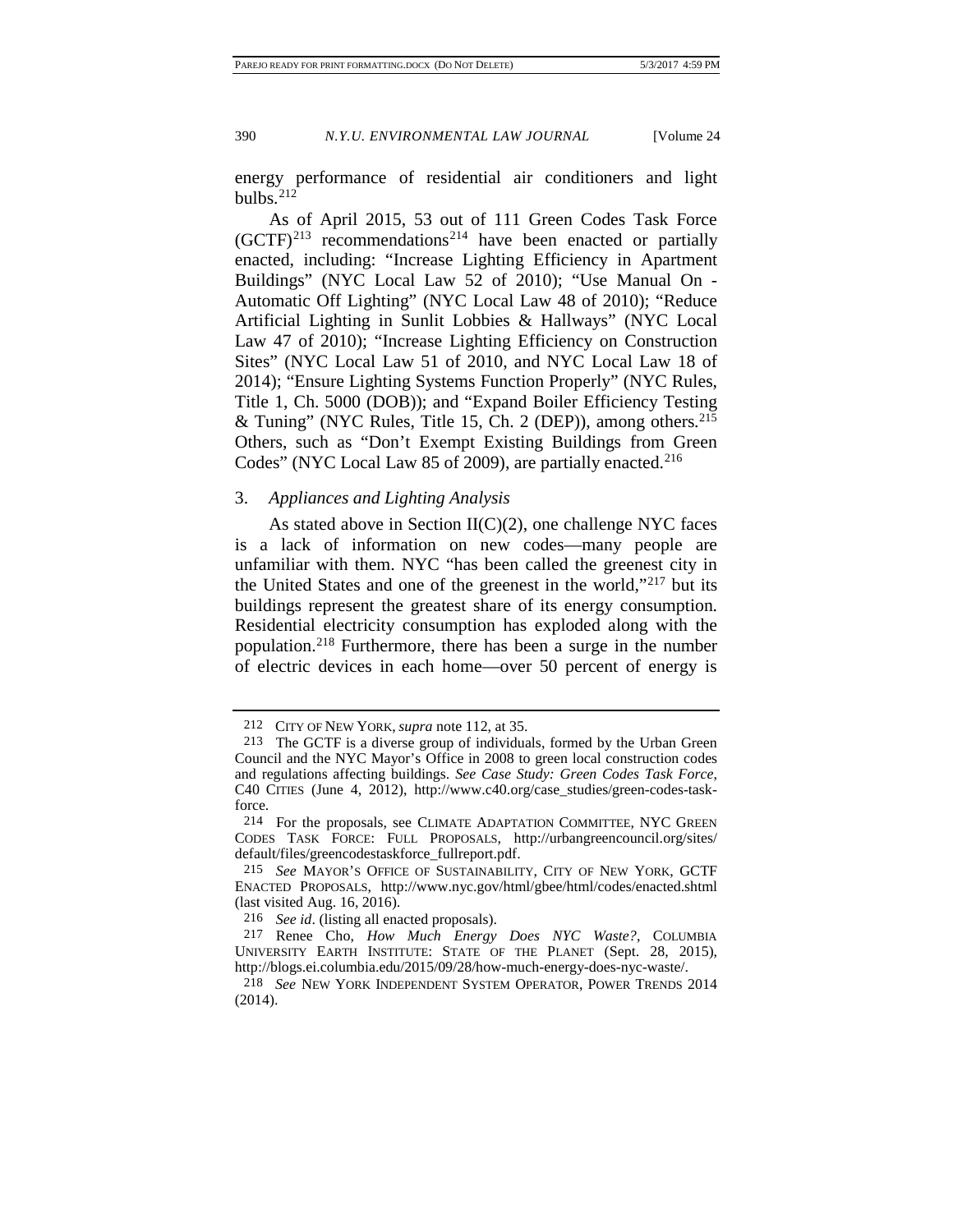consumed by uses other than heating and cooling, including electronics.[219](#page-39-0) A labeling system like Europe's could solve this issue in a number of ways, compelling appliance owners to gradually replace less efficient devices.

# D. *Efficient Consumer Behavior*

"[T]he need to change consumer behavior and lifestyle, based on the concept of sufficiency" is gaining in importance in energy efficiency policy development.<sup>[220](#page-39-1)</sup> Policies targeting sufficiency aim at capping or discouraging increasing energy use due to increased floor space, comfort levels, and equipment.<sup>[221](#page-39-2)</sup> This can be achieved through incentives like the feed-in tariff.<sup>[222](#page-39-3)</sup>

Behavior and culture drive substantial differences in building energy use around the world. In many parts of the world, high performance mechanical cooling systems are used capriciously, mainly due to bad architectural design, the use of inappropriate materials for the climate (e.g. the overuse of glass in office buildings), $223$  and lifestyles based on the excessive use of disposable products (in all developed countries, but especially in the United States).<sup>[224](#page-39-5)</sup>

*in Energy*, U.S. ENERGY INFO. ADMIN., https://www.eia.gov/todayinenergy/ detail.cfm?id=11471 (last visited Dec. 2, 2015).

<sup>219</sup> *See* Cho, *supra* note [217.](#page-38-7)

<sup>220</sup> WORKING GROUP III 2014, *supra* note [137,](#page-27-6) at 714.

See id. at 715–19.

<span id="page-39-3"></span><span id="page-39-2"></span><span id="page-39-1"></span><span id="page-39-0"></span><sup>222</sup> According to the Regulatory Assistance Project, energy efficiency feed-in tariffs are "the obverse of energy efficiency obligations. Instead of establishing the *quantity* of energy savings desired and letting the market (via the obligated energy companies, or otherwise) determine the price of meeting them, they establish a *price* that will be paid for efficiency savings and let the market determine the quantity of savings that will be delivered." CHRIS NEME & RICHARD COWART, ENERGY EFFICIENCY FEED-IN TARIFFS: KEY POLICY AND<br>DESIGN CONSIDERATIONS 306 (2012), http://www.raponline.org/wp-DESIGN CONSIDERATIONS 306 (2012), http://www.raponline.org/wpcontent/uploads/2016/05/rap-nemecowart-eefitpolicydesign-2012-april-18.pdf. For more information on the use of feed-in tariffs in the United States, see *Today* 

<span id="page-39-4"></span><sup>223</sup> *See* Alex Wilson, *Rethinking the All-Glass Building*, BUILDING GREEN (June 29, 2010), https://www2.buildinggreen.com/article/rethinking-all-glassbuilding-0.

<span id="page-39-5"></span><sup>224</sup> "In 2010, the USA accounted for 37% of food service disposables globally and is projected to remain the largest market for these consumable goods by a wide margin." Laura Woods & Bhavik R. Bakshi, *Reusable vs. Disposable Cups Revisited: Guidance in Life Cycle Comparisons Addressing Scenario, Model, and Parameter Uncertainties for the U.S. Consumer*, 19 INT'L J. LIFE CYCLE ASSESSMENT 931, 931–40 (2014).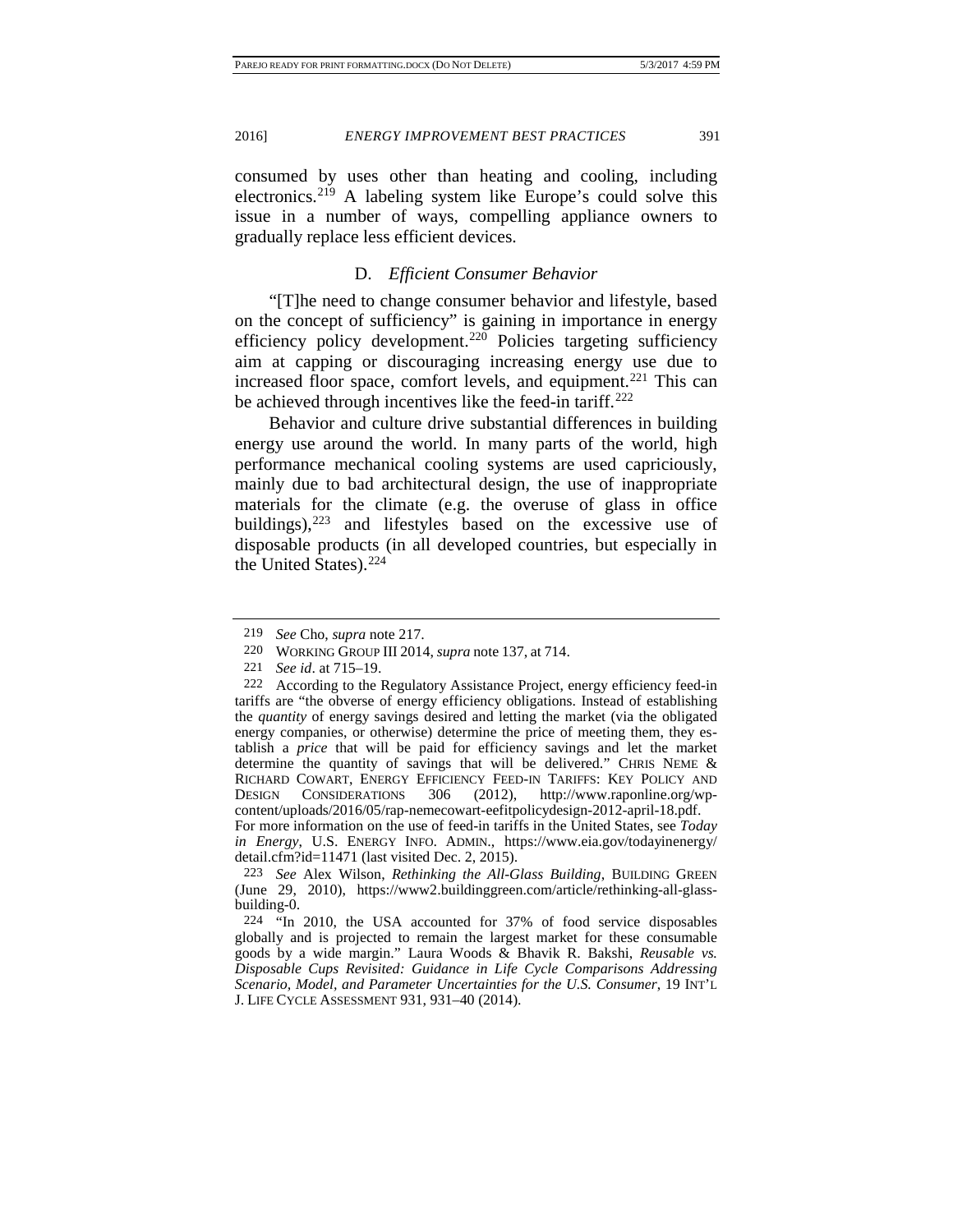Various methods have been shown to promote energy conserving behavior.<sup>[225](#page-40-0)</sup> Behavioral best practices include: (a) efficient thermostat settings (cooler during the winter and warmer during the summer); $^{226}$  $^{226}$  $^{226}$  (b) the relaxation of dress codes and cultural expectations towards attires in offices; $227$  (c) the use of natural ventilation, which should be possible in any building; $228$ and (d) lighting that is operational only during working hours.<sup>[229](#page-40-4)</sup> A benchmark example of this is Germany. Given its mild, humid climate with warm summers and cold winters, much of the energy consumed in its building stock is for space heating.<sup>[230](#page-40-5)</sup> Space cooling is negligible "due to cultural preference for natural ventilation."[231](#page-40-6)

# III. OVERCOMING THE SPLIT INCENTIVE: THE MOST IMPORTANT BARRIER FOR ENERGY IMPROVEMENT INVESTMENT IN THE EXISTING BUILD STOCK

The split incentive is one of the greatest problems in the pursuit of energy efficiency investment in rental buildings, and it is particularly relevant in NYC, as most NYC residents rent the homes in which they live.<sup>[232](#page-40-7)</sup> The split incentive arises when the tenant pays for the operation costs of the space (including energy use), while the landlord pays for the capital costs (including the

<span id="page-40-0"></span><sup>225</sup> *See* Low Sheau Ting et al., *Promoting Energy Conservation Behaviour: A Plausible Solution to Energy Sustainability Threats*, 5 INT'L PROCEEDINGS OF ECON. DEV. AND RES. 372, 374 (2011).

<sup>226</sup> *See* WORKING GROUP III 2014,*supra* note [137,](#page-27-6) at 694*.*

<sup>227</sup> *See id.*

<sup>228</sup> *See id*. at 695.

<span id="page-40-4"></span><span id="page-40-3"></span><span id="page-40-2"></span><span id="page-40-1"></span><sup>229</sup> *See* RESPONSIBLE ENERGY, MANAGING ENERGY COSTS IN OFFICE BUILDINGS (2010), https://www.mge.com/images/PDF/Brochures/business/ ManagingEnergyCostsInOfficeBuildings.pdf. The city of Paris recently instituted such a ban. *See also* Sara Gates, *Paris Illumination Ban: 'City Of Light' Begins Turning Off Its Lights At Night To Save Energy*, HUFFINGTON POST (June 1, 2013 2:10 PM), http://www.huffingtonpost.com/2013/07/01/paris-illumination-bancity-of-light-dimming\_n\_3529378.html). Though not an outright ban, Local Law 88 (2009) amends New York City's administrative code to require building owners to upgrade lighting systems and install sub-meters in certain buildings. *See Local* Laws, NYC BUILDINGS, http://www.nyc.gov/html/dob/html/ codes\_and\_reference\_materials/local\_laws.shtml.

<sup>230</sup> *See* AMEKE, *supra* note [192,](#page-35-0) at 14.

<sup>231</sup> *Id.*

<span id="page-40-7"></span><span id="page-40-6"></span><span id="page-40-5"></span><sup>232</sup> *See* Rupert Neate & Lisa O'Carroll, *New York's Rent Controls: 'Essential for the Future of the City*,*'* THE GUARDIAN (Aug. 19, 2015), http://www.the guardian.com/us-news/2015/aug/19/new-york-rent-controlled-homes.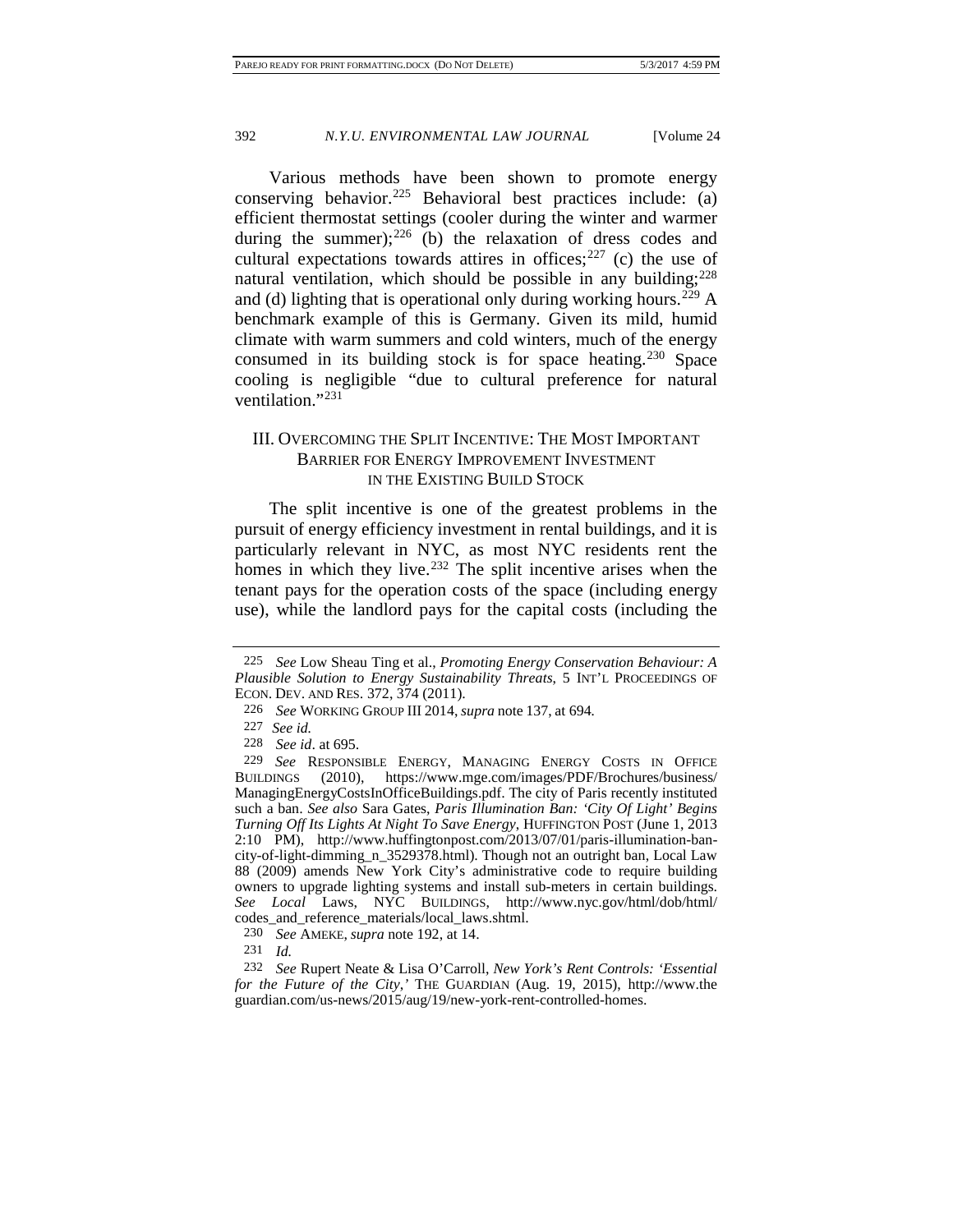energy-using amenities).<sup>[233](#page-41-0)</sup> In other words, the split incentive is the "dynamic between a building owner and a tenant where the energy savings benefits may not impact the person who pays for the transaction."<sup>[234](#page-41-1)</sup> Hence, the landlord or owner of the building, who wants to minimize capital costs and maximize rental revenues, has no incentive to invest in measures that would improve energy efficiency over time, as the tenant will be the one that benefits from it. According to Coasean theory, in the absence of transaction costs, if property rights are well-defined and tradable, voluntary negotiations will lead to efficiency[.235](#page-41-2) Therefore, transaction costs are a critical factor negatively influencing the development of energy efficiency projects.<sup>[236](#page-41-3)</sup> The transaction costs associated with energy efficiency improvement projects in existing buildings are related to "the costs of collecting information on, making decisions about, and monitoring the performance of investments."[237](#page-41-4)

However, policy experts around the world agree that there is no single solution for the split incentive problem.<sup>[238](#page-41-5)</sup> The solution has to arrive, therefore, from the best combination of different and complementary measures, designed on a case-by-case basis and through bargaining between the landlord and the tenant. Yet, some general ideas can be extracted from best practice examples, to try to resolve this important barrier to energy improvement investments in buildings all around the world.

In Europe, article 19(1) of Directive 2012/27EU on energy efficiency recognizes the importance of addressing the split incentive problem in the building sector.<sup>[239](#page-41-6)</sup> Practices from Italy,

<sup>233</sup> *See* Bashford, *supra* note [10.](#page-5-0)

<span id="page-41-1"></span><span id="page-41-0"></span><sup>234</sup> ROIS LANGNER ET AL., REDUCING TRANSACTION COSTS FOR ENERGY EFFICIENCY INVESTMENTS AND ANALYSIS OF ECONOMIC RISK ASSOCIATED WITH BUILDING PERFORMANCE UNCERTAINTIES, at v (2014), http://www.nrel.gov/ docs/fy14osti/60976.pdf.

<span id="page-41-2"></span><sup>235</sup> *See* Ronald H. Coase, *The Coase Theorem and the Empty Core: A Comment*, 24 J. LAW & ECON. 183, 183–87 (1981).

<span id="page-41-3"></span><sup>236</sup> *See* LUIS MUNDACA, TRANSACTION COSTS OF ENERGY EFFICIENCY POLICY INSTRUMENTS 281 (2007).

<span id="page-41-5"></span><span id="page-41-4"></span><sup>237</sup> LARS G. HEIN & KORNELIS BLOK, TRANSACTION COSTS OF ENERGY EFFICIENCY IMPROVEMENT (1995), http://www.eceee.org/library/conference\_ proceedings/eceee\_Summer\_Studies/1995/Panel\_2/p2\_12/paper.

<sup>238</sup> *See* Bashford, *supra* note [10.](#page-5-0)

<span id="page-41-6"></span><sup>239</sup> The text reads:

Member States shall evaluate and if necessary take appropriate measures to remove regulatory and non-regulatory barriers to energy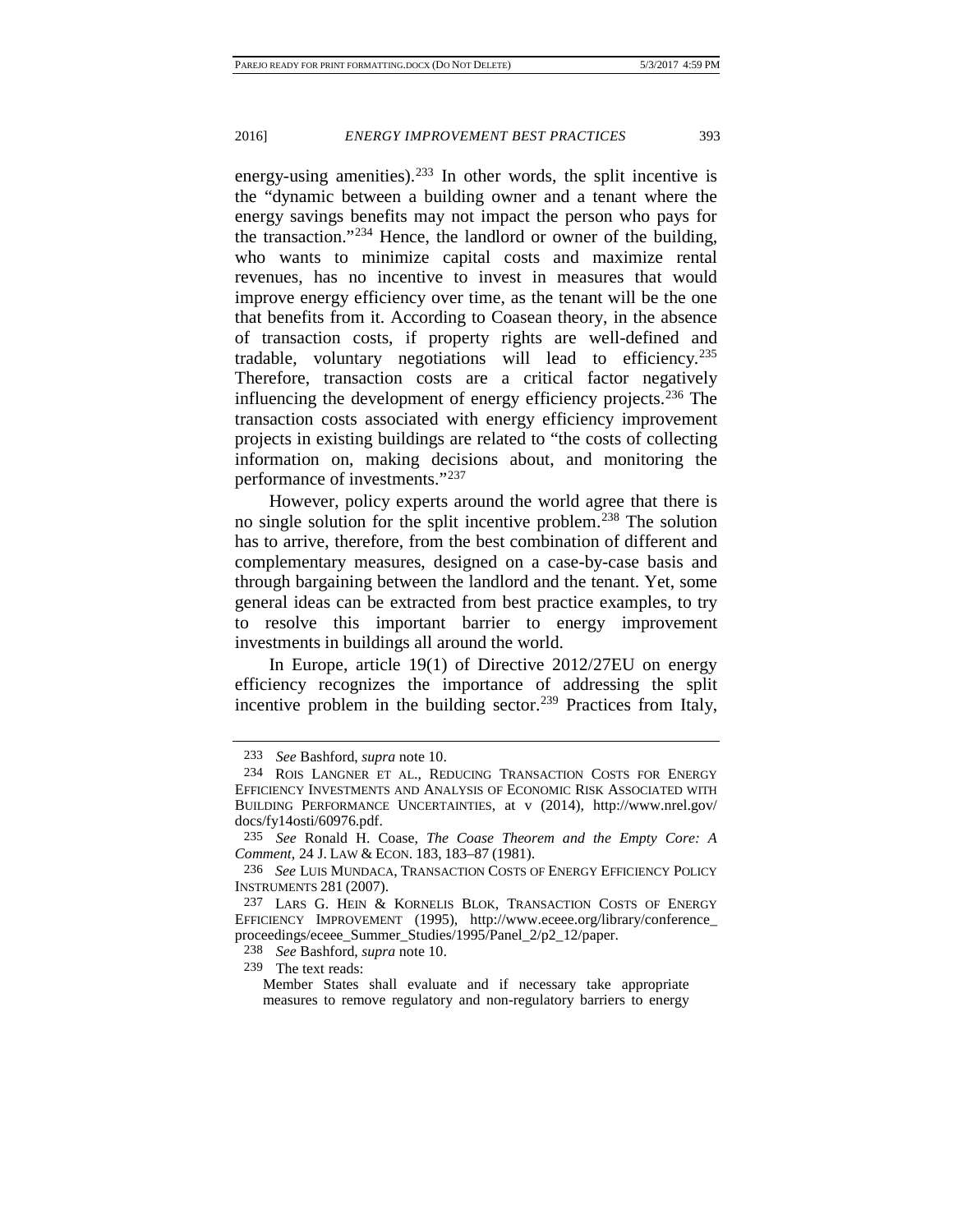the Netherlands, the United Kingdom, Denmark and Sweden have shown some interesting results in both the social housing sector and in private residential units. $240$ 

What follows are some of the most successful practices to overcome the split incentive:

#### A. *Regulatory Measures*

Building codes, energy codes, and appliance standards that promote high-energy performance can obviate the tenant-landlord investment problem over time, because the investments will be mandatory for the owner or landlord, particularly when making the necessary capital upgrades in both new construction and periodic upgrades (retrofits). $^{241}$  $^{241}$  $^{241}$ 

An example of this is the United Kingdom legislation adopted in 2011 that prohibits leases of property with very poor energy performance (level F) after  $2018$ <sup>[242](#page-42-2)</sup> which sends a clear signal to the market.<sup>243</sup> Using this regulation, tenants are allowed to demand energy efficiency upgrades on their properties and residential landlords receive financial support for compliance during the transitional period  $(2014–2017)$  through a tax break scheme.<sup>[244](#page-42-4)</sup>

Improving energy efficiency will require technological ingenuity, as well as overcoming ingrained political ideologies. $^{245}$ 

241 *See* ECONOMIDOU, *supra* note [59,](#page-17-10) at 5.

<span id="page-42-5"></span>245 *See* Bashford, *supra* note [10.](#page-5-0)

efficiency, without prejudice to the basic principles of the property and tenancy law of the Member States, in particular as regards: (a) the split of incentives between the owner and the tenant of a building or among owners, with a view to ensuring that these parties are not deterred from making efficiency- improving investments that they would otherwise have made by the fact that they will not individually obtain the full benefits or by the absence of rules for dividing the costs and benefits between them, including national rules and measures regulating decision-making processes in multi-owner properties.

Directive 2012/27, of the European Parliament and of the Council of 25 Oct. 2012 Directive 2012/27/EU on energy efficiency, amending Directives 2009/125/EC and 2010/30/EU and repealing Directives 2004/8/EC and 2006/32/EC, 2012 O.J. (L 315) 19.

<sup>240</sup> *See* ECONOMIDOU, *supra* note [59,](#page-17-10) at 11.

<span id="page-42-3"></span><span id="page-42-2"></span><span id="page-42-1"></span><span id="page-42-0"></span><sup>242</sup> *See* Adam Mactavish et al., *Sustainability: Minimum Energy Performance Standards for Commercial Buildings*, BUILDING.CO.UK (June 26, 2014), http://www.building.co.uk/sustainability-minimum-energy-performancestandards-for-commercial-buildings/5069388.article.

<sup>243</sup> *See* ECONOMIDOU, *supra* note [59,](#page-17-10) at 9.

<span id="page-42-4"></span><sup>244</sup> *See id.*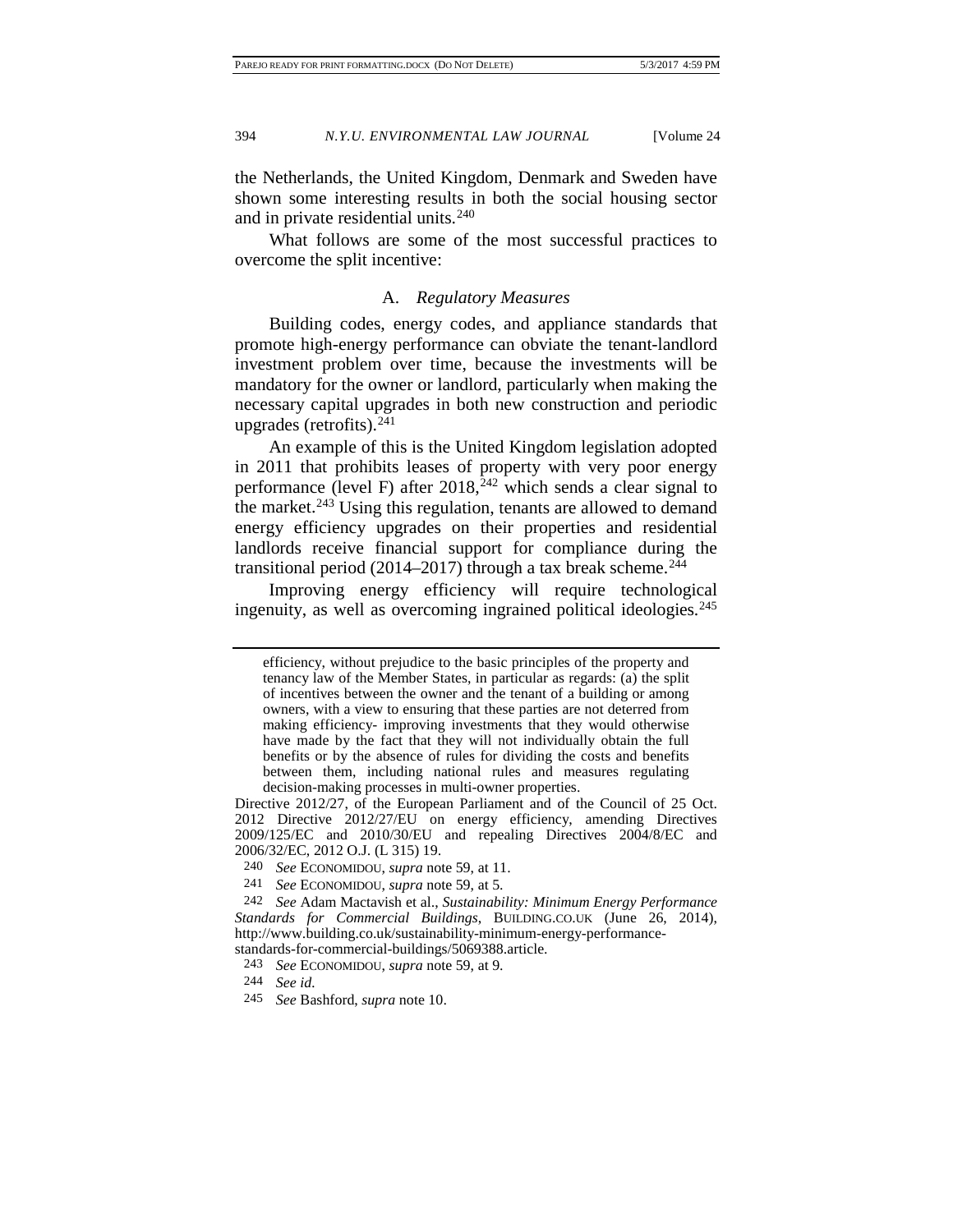Therefore, rising awareness of energy prices and supplies, complemented by a better understanding of the effects of climate change, are necessary steps to enhance the effectiveness of energy policy in the United States.<sup>[246](#page-43-0)</sup>

Regulatory measures are not usually considered appropriate for the social housing sector, as low-income rental mandates are often politically unacceptable and can disincentivize landlord participation.<sup>[247](#page-43-1)</sup> However, the participation of a social housing landlord in a program could be set off with incentives, such as a share of savings that would cover the energy upgrade.<sup>[248](#page-43-2)</sup>

A good example is the Dutch social housing sector, which represents a substantial share of the country's rental market, and which has a very poor average energy index (equivalent to label D).<sup>[249](#page-43-3)</sup> The objective for the year 2020 of the "updated National" Covenant on Energy Saving in the rental sector" was to achieve a B level average energy label.<sup>[250](#page-43-4)</sup> With that purpose, a 2011 regulation included the energy efficiency rating system of each dwelling in the rent information, giving the social landlord the opportunity to raise the rental price in the case of an improvement and therefore, to regain part of the investment.<sup>[251](#page-43-5)</sup>

#### B. *Financing Contracts*

"Green leases" are rental agreements in which tenants gain incentives by participating in all kinds of sustainable actions applicable to the building—among others, energy efficiency renovations. The green lease could be a two-party or a three-party agreement. The two-party agreement places a surcharge on the rent

<sup>246</sup> *See id.*

<sup>247</sup> *See* ECONOMIDOU, *supra* note [59,](#page-17-10) at 17.

<span id="page-43-2"></span><span id="page-43-1"></span><span id="page-43-0"></span><sup>248</sup> Some program requirements must still be included: "inspections, transparent energy information and commitment by the landlord to maintain participation. Utilities should be protected from risk/default while decoupling legislation, allowing utilities to gain incentives for running effective efficiency programmes, is critical. A revolving fund, using sources such as system benefit charges or carbon charges, could be set up to provide guarantees, address default and risk concerns for financing these upgrades as well as lower the interest rates if considered necessary." *See id*.

<span id="page-43-4"></span><span id="page-43-3"></span><sup>249</sup> Before the implementation of this measure, Dutch social dwellings had an average energy performance index of 1.73, a poor rating, equivalent to a D per the energy labelling system. *See id.* at 13.

<sup>250</sup> *See id.*

<span id="page-43-5"></span><sup>251</sup> *See id*. at 13–14.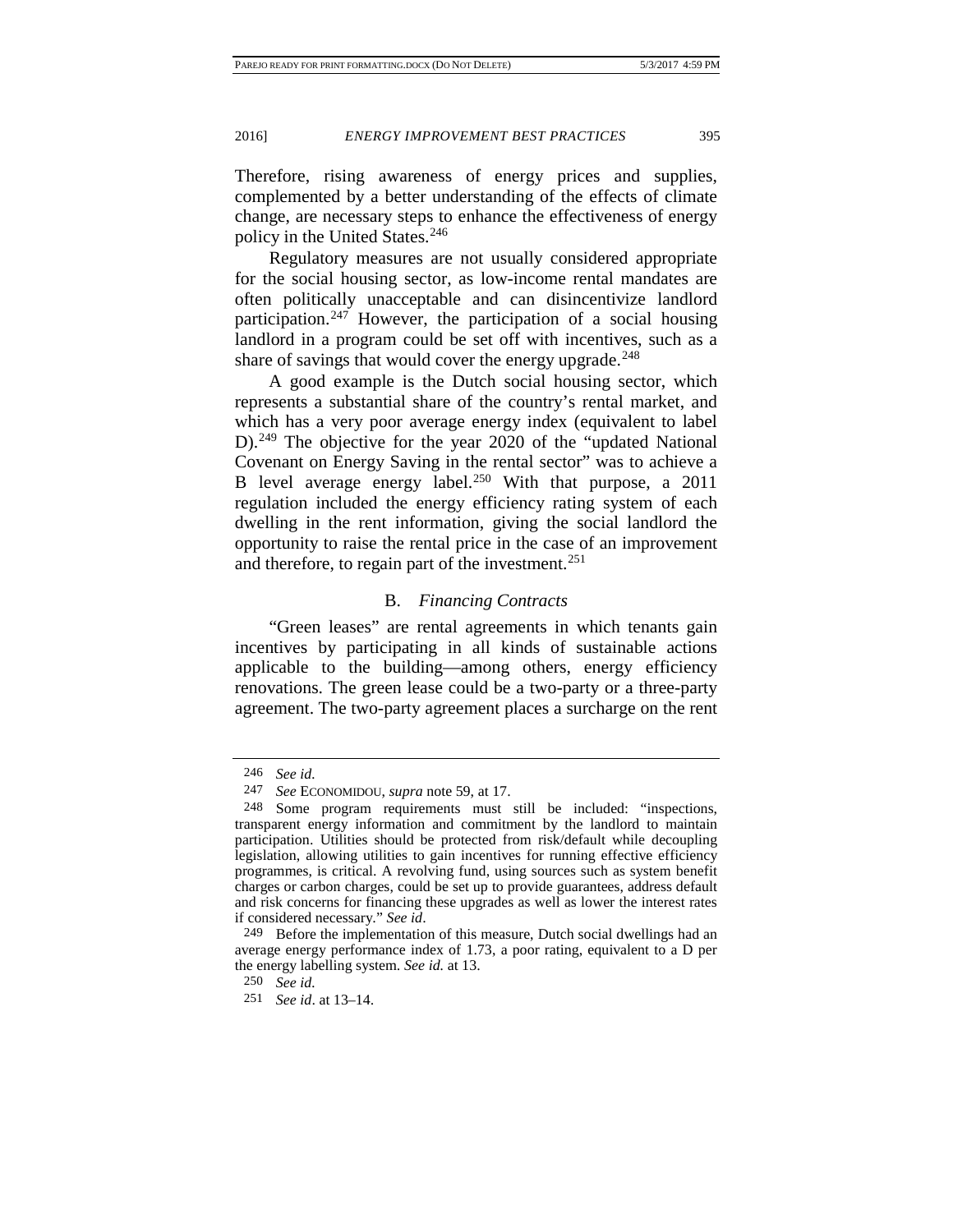each month in an amount that is less than the savings realized by the tenant, but sufficient to provide a revenue stream to the landlord in order to pay back the energy efficiency capital investment.<sup>[252](#page-44-0)</sup> The three-party agreement includes an energy service company (ESCO).<sup>[253](#page-44-1)</sup> Such arrangements have been mostly used in the United States,  $254$  and are not widely used in the EU.<sup>255</sup> Experience in Denmark has shown that a standard green lease based on energy label improvements made publically available can increase awareness and guide landlords and tenants in this type of practice.[256](#page-44-4)

In NYC, the green lease would work best for large institutional, commercial, or industrial tenants with large energy loads, who can foresee a protracted rental period. Adding a third party, an ESCO, would be essential to the success of this model due to the enormous costs of the projects and the competitiveness of the market.<sup>[257](#page-44-5)</sup>

On-bill financing schemes are designed to provide incentives to all stakeholders as they offer attractive solutions for addressing the split incentive. Examples include:

#### 1. *Pay-As-You-Save*

*Pay-as-you-save* (PAYS) schemes enable building owners or tenants to purchase and install energy efficiency products with no up-front payment and no debt obligation. Those who get the

<span id="page-44-0"></span><sup>252</sup> *See* HEATING, VENTILATION & AIR-CONDITIONING HIGH EFFICIENCY SYSTEMS STRATEGY, FACTSHEET: OVERCOMING SPLIT INCENTIVES 1 (2013), https://www.environment.gov.au/system/files/energy/files/hvac-factsheet-splitincentives.pdf.

<sup>253</sup> *See id.* at 3.

<span id="page-44-2"></span><span id="page-44-1"></span><sup>254</sup> *See* ELISABETH STUART ET AL., CURRENT SIZE AND REMAINING MARKET POTENTIAL OF THE U.S. ENERGY SERVICE COMPANY INDUSTRY (2013), https://emp.lbl.gov/sites/all/files/lbnl-6300e\_01.pdf.

<span id="page-44-3"></span><sup>255</sup> *See* VINCENT BERRUTTO & PAOLO BERTOLDI, DEVELOPING AN ESCO INDUSTRY IN THE EUROPEAN UNION 2 (2004).

<span id="page-44-4"></span><sup>256</sup> *See* ECONOMIDOU, *supra* note [59,](#page-17-10) at 21. The city of Boston has also adopted green leasing, but its prevalence is still limited. See A BETTER CITY, GREEN LEASING: A BETTER TENANT/LANDLORD STRATEGY FOR ENERGY EFFICIENCY 8 (2014), https://www.abettercity.org/docs/abc-rpt%20green% 20leasing%2012%2014.pdf. Still, Bostonian policy makers are actively promoting the tactic through outreach to brokers, real estate lawyers, and property managers, as well as by encouraging the city to lead by example and to use green leases in its municipal buildings. *See id*. at 8–9.

<span id="page-44-5"></span><sup>257</sup> *See* Bashford, *supra* note [10](#page-5-0)*.*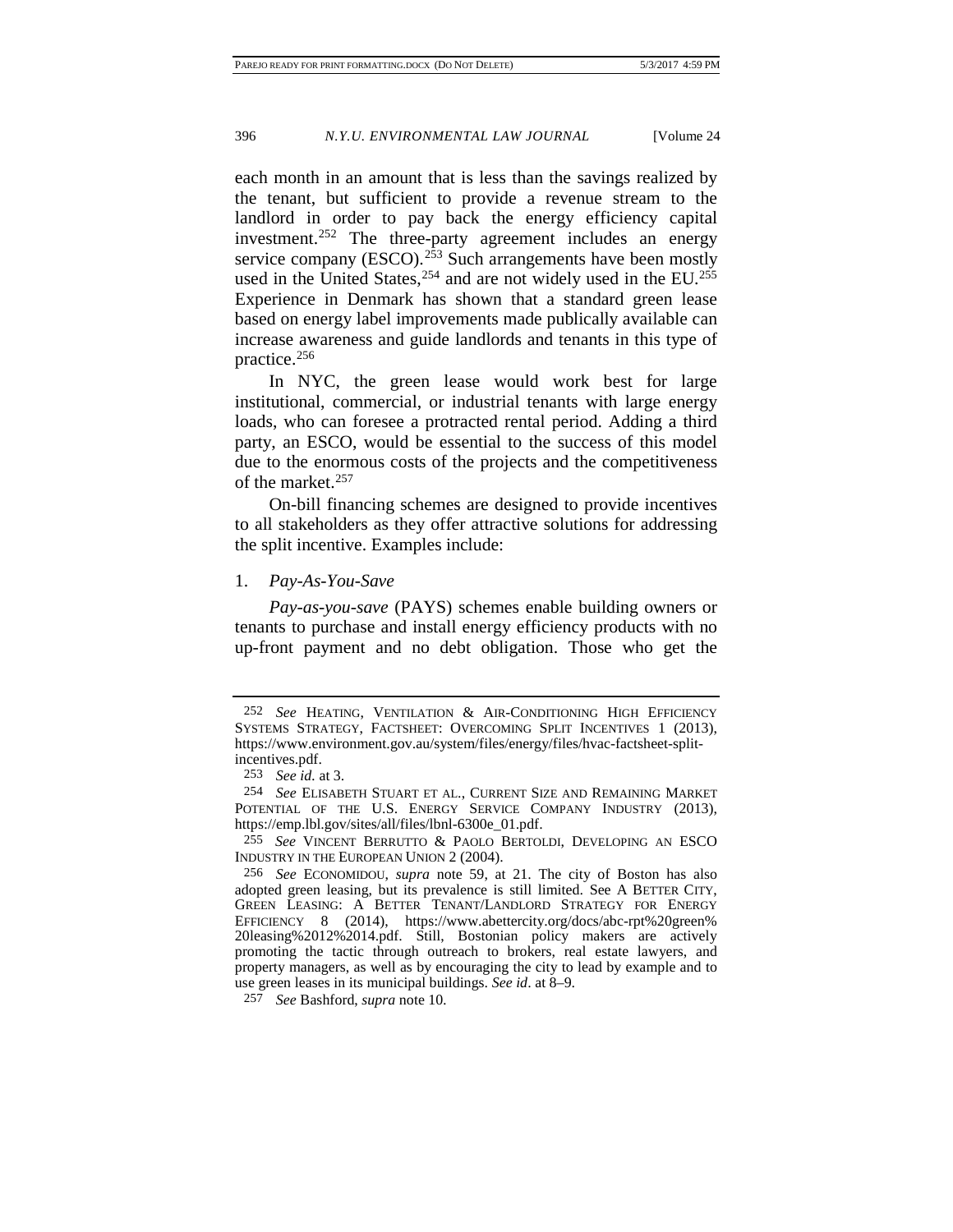savings pay for these products through a tariffed charge on their utility bill (on-bill mechanism), but only for as long as they occupy the premises where the products were installed. Hence, the PAYS mechanism is transferable to the subsequent tenant or, in the case of a small appliance (such as an AC unit), the energy service charge would be transferred to the new residence, along with the appliance. The mechanism could include a third party that verifies the efficiency and savings of the products (energy contractor), and a local utility that would "finance and install the energy-efficiency technologies."<sup>[258](#page-45-0)</sup> The EU FRESH project,<sup>[259](#page-45-1)</sup> developed in Italy, showed the effectiveness of such energy contracting "for energy efficiency upgrades in the social housing sector on a large scale."<sup>[260](#page-45-2)</sup>

The PAYS scheme is most common in the United Kingdom and Ireland,  $^{261}$  $^{261}$  $^{261}$  as well as in the United States (called PACE) $^{262}$  $^{262}$  $^{262}$  and Canada.[263](#page-45-5) In NYC, there have been successful PAYS projects, but some political barriers still need to be overcome.<sup>[264](#page-45-6)</sup> However, electricity prices in New York State are among the highest in the United States;<sup>[265](#page-45-7)</sup> therefore, any savings on the electricity bill would be highly appreciated by energy consumers. Also, this

260 ECONOMIDOU, *supra* not[e 59,](#page-17-10) at 15.

<span id="page-45-4"></span>262 *What We Do*, WORLD RESOURCES INSTITUTE, http://pdf.wri.org/bottom\_ line\_energy\_efficiency\_financing.pdf (last visited Dec. 31, 2016).

energy/energy\_efficient\_buildings\_strategy.pdf.

<span id="page-45-6"></span>264 For more information on the political problematic of the PAYS in NYC, see Bashford, *supra* note 10.

<span id="page-45-7"></span>265 *See New York: Electricity Prices Explained*, CALL ME POWER (Nov. 26, 2014), http://callmepower.com/ny/tariffs/electricity-prices.

<span id="page-45-0"></span><sup>258</sup> *See* Jahi Wise, *Rural Middle-Income Energy Efficiency Project Catches a Spark*, CLEAN ENERGY FINANCE FORUM (May 8, 2015), http://www.cleanenergy financeforum.com/2015/05/08/rural-middle-income-energy-efficiency-projectcatches-spark.

<span id="page-45-1"></span><sup>259</sup> FRESH, short for Forwarding Regional Environmental Sustainable Hierarchies, is a "project promoting eco innovation through sustainable construction in eight European regions." FRESH, http://www.freshproject.eu/ (last visited Dec. 1, 2016).

<span id="page-45-3"></span><span id="page-45-2"></span><sup>261</sup> *See* RTÉ NEWS, *'Pay as You Save' Retrofitting Scheme Planned* (Sept. 26, 2011), http://www.rte.ie/news/2011/0923/306505-energy/ (an example of the PAYS practice in Ireland); SMALLEST NORTHERN PERIPHERY PROGRAM, *Pay as you Save Scheme,* http://www.smallestnpp.eu/documents/4\_PAYS.ppt (last visited May 2, 2017), for an example of the PAYS practice in the United Kingdom.

<span id="page-45-5"></span><sup>263</sup> *See generally*, BRITISH COLUMBIA, ENERGY EFFICIENT BUILDINGS STRATEGY: MORE ACTION, LESS ENERGY (2007), http://www2.gov.bc.ca/assets/ gov/farming-natural-resources-and-industry/electricity-alternative-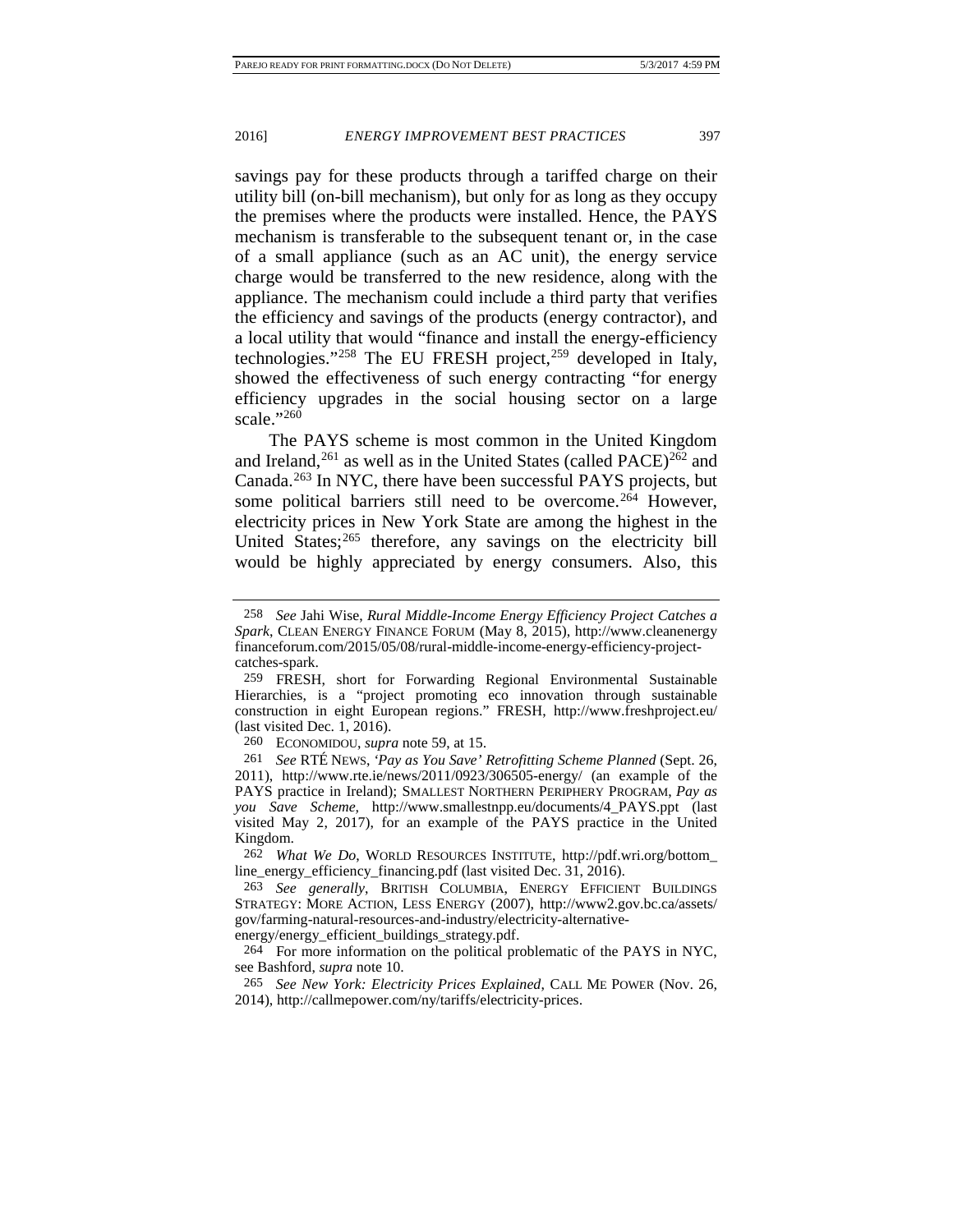scheme needs little public funding and there is no subsidy involved, which makes it more likely to be supported from a political perspective.

2. *Green Deal*

Thanks to the United Kingdom's *Green Deal* (2013), the landlords of buildings could recoup their investments on energy improvements, charging tenants via their utility bills.<sup>[266](#page-46-0)</sup> When the occupant leaves the building, the refund remains with the utility bill, no matter who the tenant and the electricity supplier are or how they behave.<sup>[267](#page-46-1)</sup> One of its weaknesses is that "the high interest rate attached to the loans," which are considered to be "uncompetitive" compared to "traditional commercial bank loans."<sup>[268](#page-46-2)</sup> Also, the loans are linked to the property that has been energy-upgraded, which creates uncertainty on its future sale.

#### C. *Incentives*

Cost savings for both the tenants, subject to the repayment fee in their utility bills, and for landlords, in the form of a small share of savings, covering the transaction costs attached to the energy upgrade, are critical to overcome the split incentive problem. The property's value increase due to the energy improvement should be very attractive for the landlord's interest. Also, utilities should be protected from risk or default in the midst of decoupling legislation,  $269$  in order to allow them to gain incentives to implement energy efficiency programs. A revolving fund<sup>[270](#page-46-4)</sup> with a benefit charge or a carbon charge system could provide guarantees,

<span id="page-46-0"></span><sup>266</sup> *Green Deal: Energy Saving for Your Home*, GOV.UK, www.gov.uk/ green-deal-energy-saving-measures/overview (last visited Nov. l2, 2016).

<span id="page-46-1"></span><sup>267</sup> *Green Deal: Energy Saving for Your Home*, GOV.UK, https://www.gov .uk/green-deal-energy-saving-measures/how-to-pay (last visited Feb. 9, 2016).

<sup>268</sup> *See* ECONOMIDOU, *supra* note [59,](#page-17-10) at 19.

<span id="page-46-3"></span><span id="page-46-2"></span><sup>269</sup> The decoupling tool aims at separating the energy delivered by a utility from its revenues. It is essentially used "to eliminate incentives that utilities have to increase profits by increasing sales, and the corresponding disincentives that they have to avoid reductions in sales." THE REGULATORY ASSISTANCE PROJECT, REVENUE REGULATION AND DECOUPLING: A GUIDE TO THEORY AND APPLICATION 2 (2011).

<span id="page-46-4"></span><sup>270</sup> A "revolving fund" is "an account established to finance a continuing cycle of operations through amounts received. . .". *Revolving Fund*, BUS. DICTIONARY, http://www.businessdictionary.com/definition/revolving-fund.html #ixzz3T5d1LN8j (last visited Oct. 24, 2016).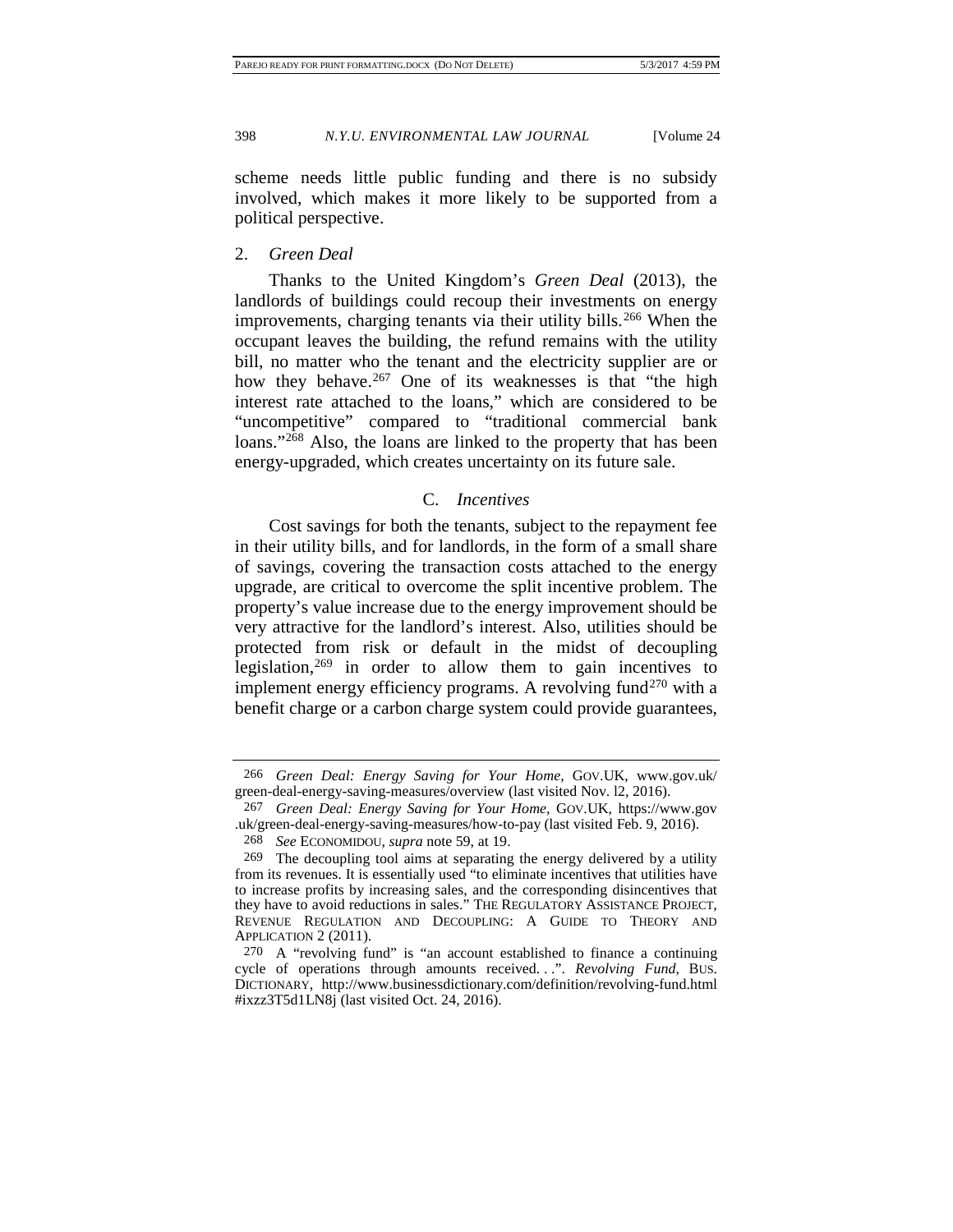address default and risk concerns for financing the energy upgrades, and lower the interest rates.<sup>[271](#page-47-0)</sup> Note that, in social housing units, landlords should be compensated for transaction  $\cos(s^{272})$  in order to undertake the energy investments.

Additionally, tax break schemes, used in the United Kingdom, allow landlords to deduct the cost of acquiring and installing certain energy savings measures against their income tax. They have had limited impact.<sup>[273](#page-47-2)</sup>

#### D. *Information and Educational Measures*

Addressing information costs is key to overcoming the split incentive for energy efficiency investment in the existing building stock. The *Investor Confidence Project* (ICP) belonging to the Environmental Defense Fund, "defines a clear road-map from retrofit opportunity to reliable [i]nvestor [r]eady [e]nergy [e]fficiency,"[274](#page-47-3) with important positive externalities. Positive externalities of such information include: "increase market transparency, increase deal flow and enable origination channels, create standardization, and enable data from the full project lifecycle."[275](#page-47-4) The establishment of standards facilitates the identification of energy efficiency best practice projects, setting "a credentialing system that provides third-party validation."[276](#page-47-5) These improvements optimize transactions for energy upgrades, reduce costs and increase the market value of the buildings, allowing for a feedback process.[277](#page-47-6)

Another example of improved access to information is the *one-stop solution center*, such as the one implemented in the

<sup>271</sup> *See* ECONOMIDOU, *supra* note [59,](#page-17-10) at 9.

<span id="page-47-1"></span><span id="page-47-0"></span><sup>272</sup> See ECONOMIDOU, *supra* note [59,](#page-17-10) at 7 ("'Transaction costs' in the energy efficiency investments are costs related to gathering and assessing information [on] equipment or material, making agreements in order to carry out and enforce the contract, monitoring and verifying the actual level of energy efficiency improvement, etc.").

<sup>273</sup> *See id*.

<span id="page-47-3"></span><span id="page-47-2"></span><sup>274</sup> *Certified, Standardized, Bankable Energy Efficiency Delivered to Market*, INVESTOR CONFIDENCE PROJECT, http://www.eeperformance.org/ (last visited Oct. 24, 2016).

<span id="page-47-4"></span><sup>275</sup> ENVTL. DEFENSE FUND, BUILDING CONFIDENCE IN ENERGY SAVINGS 2, http://aceee.org/files/pdf/conferences/eeff/2013/Golden\_4C.pdf (capitalization and punctuation in quote altered).

<sup>276</sup> ENVTL. DEFENSE FUND, INVESTOR CONFIDENCE PROJECT EUROPE 2,

<span id="page-47-6"></span><span id="page-47-5"></span>http://www.edf.org/sites/default/files/icp\_europe\_fact\_sheet\_011215.pdf. 277 *See id*.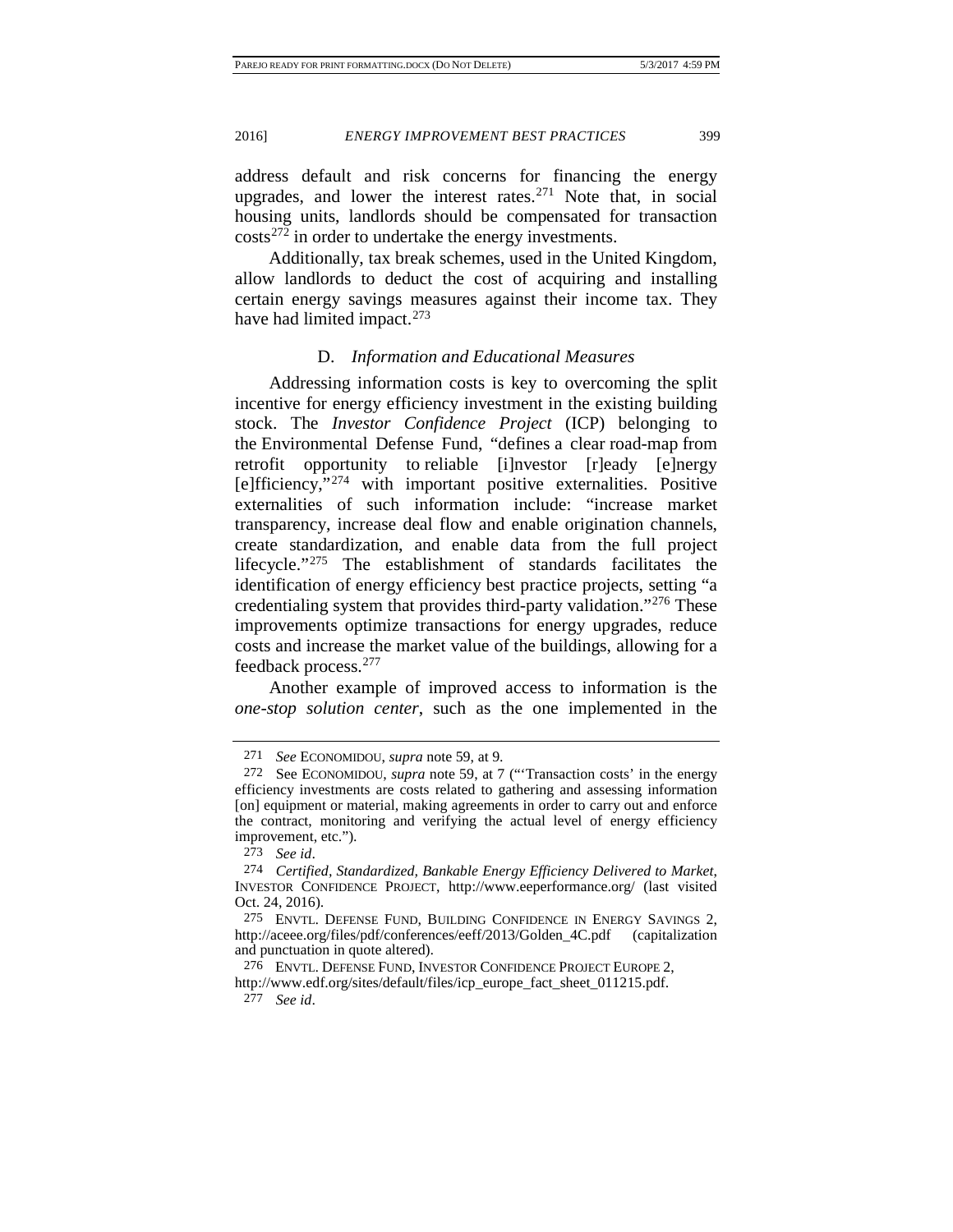United Kingdom, Sweden or the Netherlands, which helps provide market incumbents with clear information and tools on energy renovation projects, including deep renovation.<sup>[278](#page-48-0)</sup>

With respect to educational measures, *training* for the construction and real estate sectors is especially important, and should be constantly updated according to current technology.<sup>279</sup> Experience has shown that:

- *Single-type measure solutions* have proven unsuccessful. Denmark has put into place *packaged policy solutions* that include: mandatory energy savings, a revised rent act, green leases, improved energy labels and actions to further facilitate ESCO activities.[280](#page-48-2)
- *Comprehensive retrofits* deliver the highest average savings and are significantly more cost-effective than other measures.[281](#page-48-3) However, they are more complex and demand more information and training. Therefore, they are easier for richer countries to enact. Incentives and educational campaigns should be promoted in order to make this approach more accessible.

Finally, attention should be paid to housing units in which *reverse split incentives*[282](#page-48-4) are found, such as in the cases of university housing and public housing projects, in which the tenants are not the ones that pay the energy bills, regardless of their use.[283](#page-48-5) In Sweden, the dominating residential lease type is the so-called inclusive rent, in which all operating expenses are borne by the landlord. $284$  The landlord is answerable to the utility company, as the tenant pays rent inclusive of utilities to the former

<sup>278</sup> *See* SHNAPP, *supra* not[e 16,](#page-5-9) at 31.

<span id="page-48-1"></span><span id="page-48-0"></span><sup>279</sup> *See* CHARLES GOLDMAN ET AL., ENERGY EFFICIENCY SERVICES SECTOR: WORKFORCE EDUCATION AND TRAINING NEEDS, at xvi–xviii (2010), https://eetd.lbl.gov/sites/all/files/publications/report-lbnl-3163e.pdf.

<sup>280</sup> *See* ECONOMIDOU, *supra* note [59,](#page-17-10) at 10.

<span id="page-48-3"></span><span id="page-48-2"></span><sup>281</sup> *See* GLOBAL ENV'T FACILITY, PROMOTING ENERGY EFFICIENCY IN BUILDINGS: LESSONS LEARNED FROM INTERNATIONAL EXPERIENCE 13 (2009).

<span id="page-48-4"></span><sup>282</sup> A reverse split incentive occurs "when the owner pays for the energy/services and thus the tenant has little/no motivation to limit their use (e.g. hotels, but also schools)." DANIELE FORNI & ANETT ZAJÁROS, SPLIT INCENTIVES 2 (2014), http://www.ca-eed.eu/themes/energy-services-ct5/executive-summary-5.4-split-incentives.

<span id="page-48-5"></span><sup>283</sup> *See* ECONOMIDOU, *supra* note [59,](#page-17-10) at 7.

<span id="page-48-6"></span><sup>284</sup> *See id.* at 23.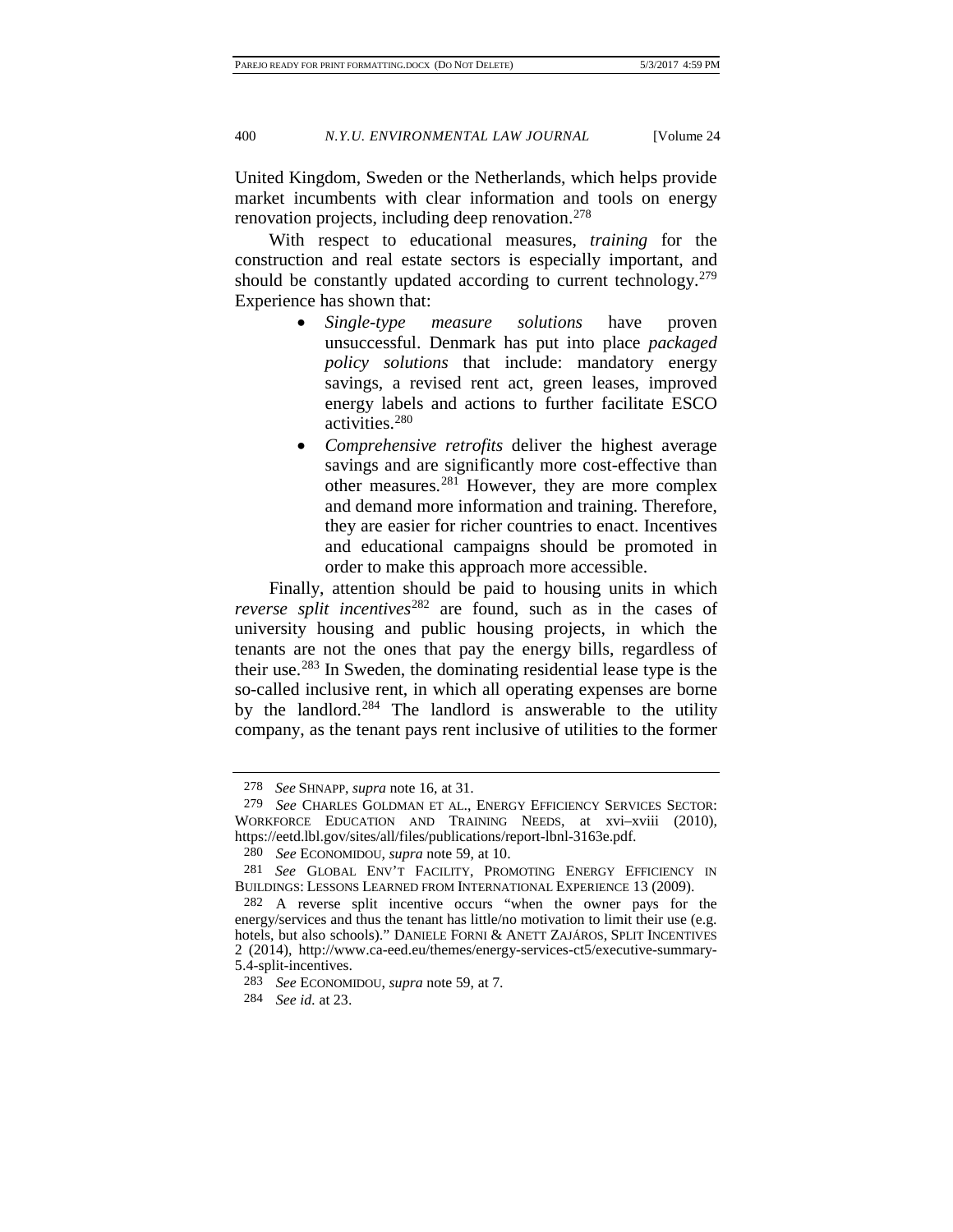and not to the latter. While tenants do not have any direct incentive to improve the energy performance of the buildings in which they live, this incentive is clear for the landlord, who will make the greater effort to save energy.[285](#page-49-0)

#### **CONCLUSION**

From the above analysis of the energy efficiency measures carried out in parts of the world's existing building stock, some guidelines may be laid down in order to contribute to the energy improvement of any existing residential building in the world. The guidelines can be summarized in the following table:

| Proposal:      |                |                                                                                            |  |  |
|----------------|----------------|--------------------------------------------------------------------------------------------|--|--|
| 1. Regulation  |                | Must be clear and accessible to the general public,<br>and especially to the stakeholders. |  |  |
|                |                |                                                                                            |  |  |
|                |                | Must incorporate the latest technology.                                                    |  |  |
|                |                | Must be accompanied by measures<br>involving                                               |  |  |
|                |                | education on its implementation-it should provide                                          |  |  |
|                |                | an investment on training.                                                                 |  |  |
|                |                | Should take into account other regulations in order to                                     |  |  |
|                |                | remove impediments to energy improvements (e.g.                                            |  |  |
|                |                | zoning).                                                                                   |  |  |
|                |                | Should be enforced rigorously to ensure compliance.                                        |  |  |
| 2. Energy      |                | Must be mandatory but flexible, and able to adjust to                                      |  |  |
| labels for     |                | different baseline levels.                                                                 |  |  |
| appliances     |                | Must be upgraded to require the best technology                                            |  |  |
|                |                | available.                                                                                 |  |  |
|                |                | Public subsidies or loans should be put into place for                                     |  |  |
|                |                | replacement of old technologies.                                                           |  |  |
| 3. Energy      |                | Must include a specific requirement for energy                                             |  |  |
| labels for     |                | efficiency.                                                                                |  |  |
| buildings      |                |                                                                                            |  |  |
| (rating)       |                |                                                                                            |  |  |
| 4. Financing   | $\frac{1}{2}$  | Enhance public-private collaboration.                                                      |  |  |
| 5. Information | $\overline{a}$ | Regulations in force and sanctions in case of non-                                         |  |  |
|                |                | compliance.                                                                                |  |  |
|                |                | Available mechanisms for energy improvements, in                                           |  |  |
|                |                | both the building elements and the home appliances,                                        |  |  |

<span id="page-49-0"></span>285 *See id.* at 23–24.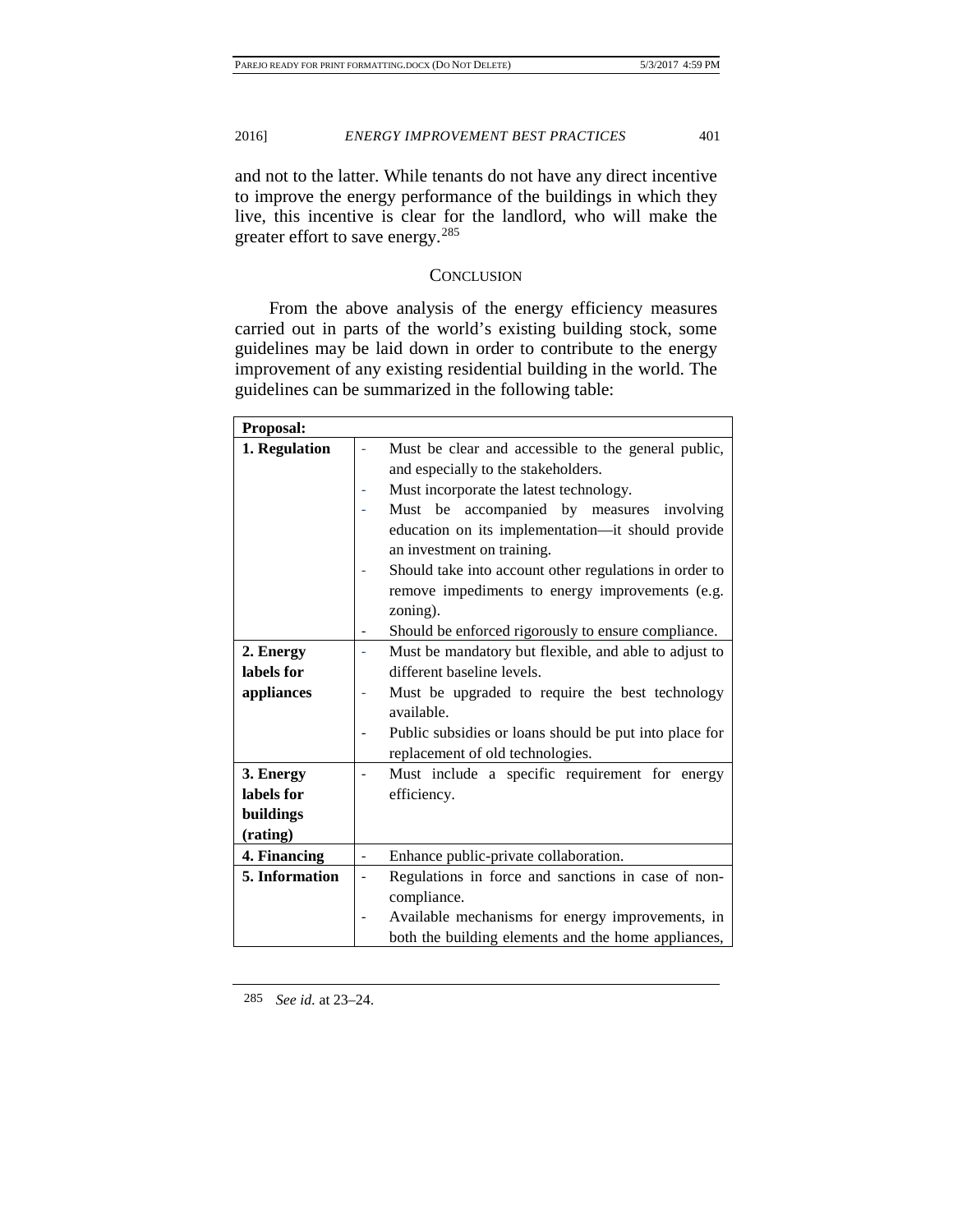classified by type. Financing instruments available and specific characteristics, indicating the most suitable for each type of renovation. Best practice examples sharing: publication of the program's results, including data regarding the number of homes that accessed to the measures; the cost and energy saved; and the default rate associated with them. All information should be collected in a one-stop source. **6. Behavior and voluntary measures** - Advertising and education campaigns on energy efficiency practices. Information on the benefits of energy efficiency practices (in economic and health terms). Promotion of vernacular and passive house standards. **7. Innovation**  $\begin{bmatrix} -8 & 5 & 0 \\ -8 & 5 & 0 \end{bmatrix}$  efforts to invest in new technologies and ideas. Promotion of competition for original energy efficiency solutions, such as the retrofit standardization initiative. Comprehensive retrofits in particular should be promoted. **8. Split incentive**  - Packaged policy solutions with combination of measures. For all buildings: o Education campaigns o Revolving funds with a benefit charge supporting energy efficiency For *large buildings:* standard third-party lease (with an ESCO), based on energy label improvements and sufficiently publicized (green lease). - For *smaller buildings*: on-bill financing (PAYS), designed to provide incentives to all stakeholders. For social housing: o Social rent evaluation included in the energy performance of the building. o Staggered energy improvement requirements.

These proposals have been extracted, as previously indicated,